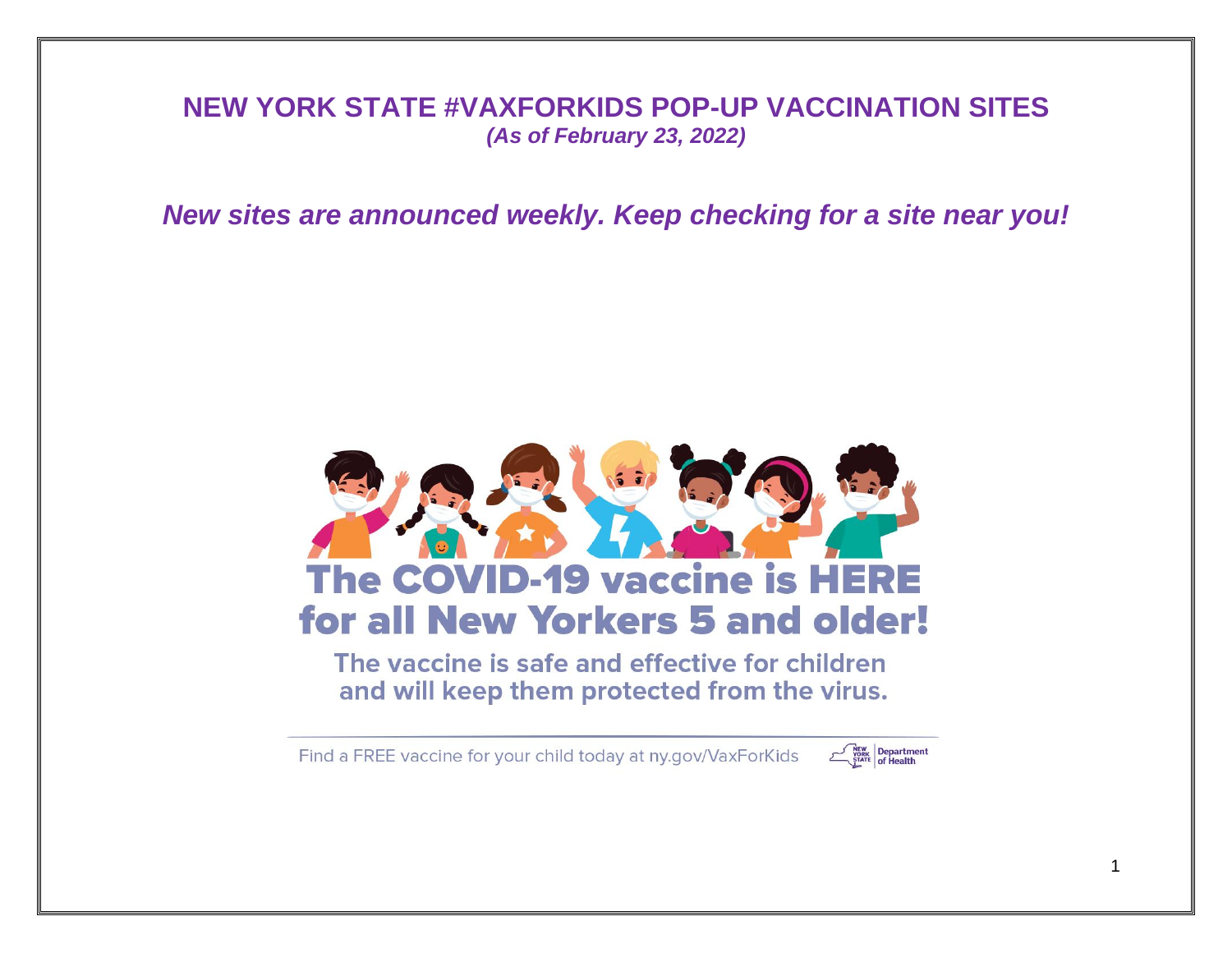| <b>DATE</b> | <b>REGION</b>           | <b>COUNTY</b> | <b>ZIP CODE</b> | <b>EVENT</b><br><b>PARTNER</b>                           | <b>ADDRESS</b>                                                                                                                                                                                                                                                                                                                                                                                                                                                                                                                                       | <b>EVENT TIME</b> | <b>VACCINE</b><br><b>TYPE</b>                   |
|-------------|-------------------------|---------------|-----------------|----------------------------------------------------------|------------------------------------------------------------------------------------------------------------------------------------------------------------------------------------------------------------------------------------------------------------------------------------------------------------------------------------------------------------------------------------------------------------------------------------------------------------------------------------------------------------------------------------------------------|-------------------|-------------------------------------------------|
| 1/18/2022   | Southern<br><b>Tier</b> | <b>Broome</b> | 13802           | <b>Broome County</b>                                     | <b>Maine Memorial</b><br><b>Elementary School</b><br>2693 NY-26<br>Maine, NY 13802                                                                                                                                                                                                                                                                                                                                                                                                                                                                   | 4 pm - 6 pm       | Pfizer-<br><b>BioNTech</b>                      |
| 1/18/2022   | Central<br>New York     | Cortland      | 13803           | <b>Cortland County</b><br>and The Village of<br>Marathon | <b>Marathon Civic Center</b><br>16 Brink Street<br>Marathon, NY 13803                                                                                                                                                                                                                                                                                                                                                                                                                                                                                | 10 am $-7$ pm     | Pfizer-<br>BioNTech,<br>Janssen/J&J             |
| 1/19/2022   | North<br>Country        | <b>Essex</b>  | 12932           | <b>Essex County</b>                                      | <b>Essex County Department of</b><br>Health<br>132 Water Street<br>Elizabethtown, NY 12932<br>To Register:<br>https://www.co.essex.ny.us/Health/<br>make-an-appointment/                                                                                                                                                                                                                                                                                                                                                                             | 9 am - 3 pm       | Pfizer-<br>BioNTech,<br>Moderna,<br>Janssen/J&J |
| 1/19/2022   | North<br>Country        | Clinton       | 12972           | <b>Clinton County</b>                                    | Peru High School<br>17 School Street<br>Peru, NY 12972<br>To Register:<br>Pfizer-BioNTech (5-11 Years old):<br>https://apps2.health.ny.gov/doh2/appli<br>nks/cdmspr/2/counties?DateID=D53D<br>0BE2E2AE0198E0530A6C7C15530C<br>Pfizer-BioNTech (12 years and over):<br>https://apps2.health.ny.gov/doh2/appli<br>nks/cdmspr/2/counties?DateID=D53D<br>0BE2E2AC0198E0530A6C7C15530C<br>Pfizer-BioNTech Boosters (12 years<br>and over):<br>https://apps2.health.ny.gov/doh2/appli<br>nks/cdmspr/2/counties?DateID=D540A<br>2D5734E01E6E0530A6C7C153970 | 3 pm - 6 pm       | Pfizer-<br>BioNTech,<br>Moderna                 |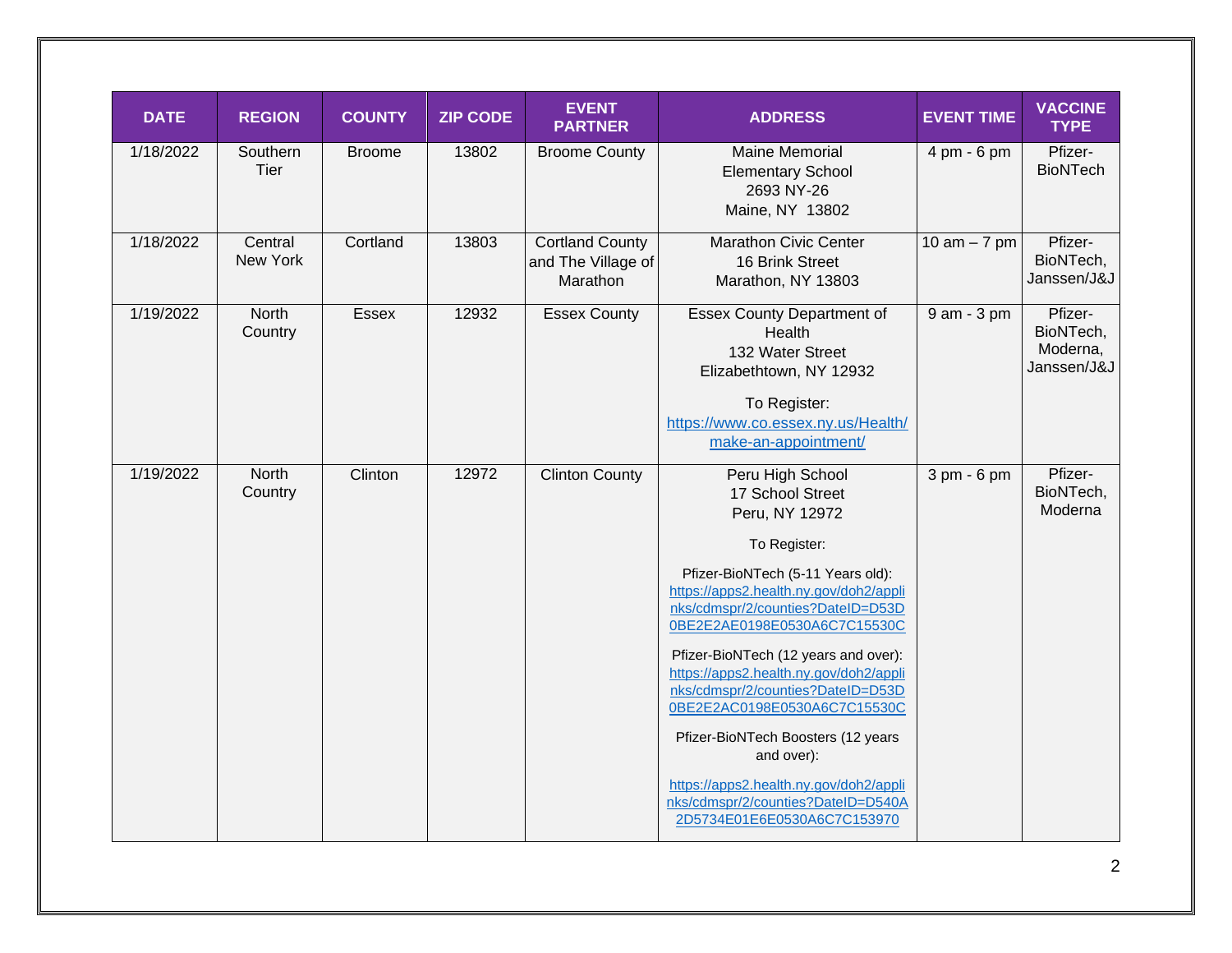| 1/19/2022 | Hudson<br>Valley    | Sullivan      | 12754 | <b>Sullivan County</b> | Sullivan County Public Health<br>Services<br>50 Community Lane<br>Liberty, NY 12754<br>To Register:<br>https://apps2.health.ny.gov/doh2/a<br>pplinks/cdmspr/2/counties?DateID<br>=D3983396EC600290E0530A6C7<br>C1593BD<br>To Call: 845-292-5910                                                                                                                                                                                             | 2 pm - 5 pm | Pfizer-<br><b>BioNTech</b>                      |
|-----------|---------------------|---------------|-------|------------------------|---------------------------------------------------------------------------------------------------------------------------------------------------------------------------------------------------------------------------------------------------------------------------------------------------------------------------------------------------------------------------------------------------------------------------------------------|-------------|-------------------------------------------------|
| 1/19/2022 | Southern<br>Tier    | <b>Broome</b> | 13760 | <b>Broome County</b>   | Homer Brink Elementary School<br>3618 Briar Lane #2404<br>Endicott, NY 13760<br>(For members of the Homer Brink<br>Elementary School)                                                                                                                                                                                                                                                                                                       | 4 pm - 6 pm | Pfizer-<br><b>BioNTech</b>                      |
| 1/19/2022 | Western<br>New York | Niagara       | 14132 | Niagara County         | Niagara Community College<br>Learning Commons<br>3111 Saunders Settlement Rd.<br>Sanborn, NY 14132<br>To Register:<br>Pfizer-BioNTech 1st Dose (5+)<br>Registration:<br>https://on.ny.gov/3pyD8uF<br>Pfizer-BioNTech 2nd Dose (5+)<br>Registration: https://on.ny.gov/3pv1hly<br>Janssen/J&J, Moderna & Pfizer-<br>BioNTech Booster Dose (12+):<br>https://on.ny.gov/342saFm<br>Janssen/J&J Single Dose (18+):<br>https://on.ny.gov/3433PiH | 9 am - 3 pm | Pfizer-<br>BioNTech,<br>Janssen/J&J,<br>Moderna |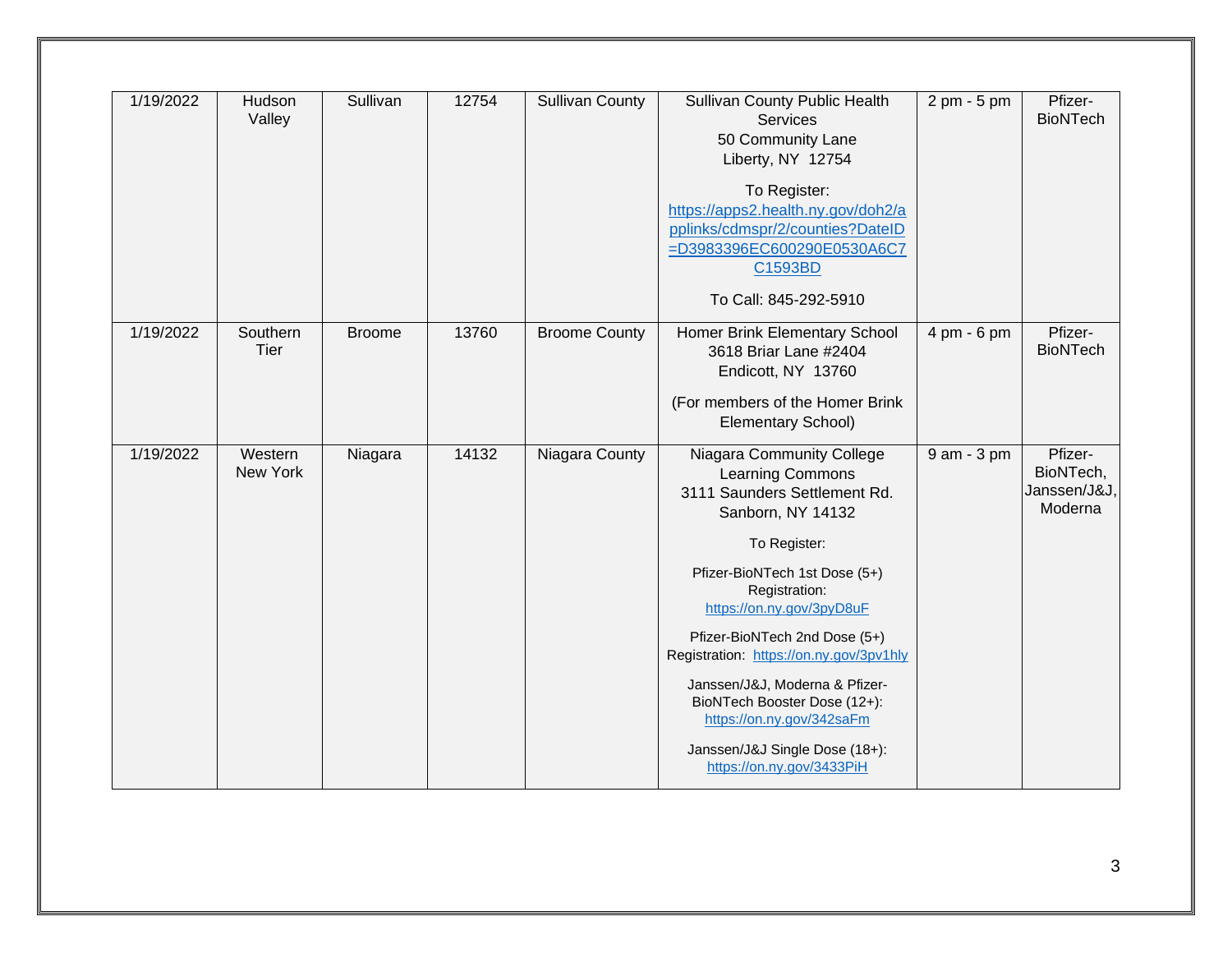| 1/19/2022 | <b>Mohawk</b><br>Valley | Fulton        | 12078 | <b>Family Counseling</b><br>Center, Inc.                 | Family Counseling Center, Inc.<br>11 Broadway Street<br>Gloversville, NY 12078                                                                           | 11 am - 7 pm   | Pfizer-<br>BioNTech,<br>Moderna     |
|-----------|-------------------------|---------------|-------|----------------------------------------------------------|----------------------------------------------------------------------------------------------------------------------------------------------------------|----------------|-------------------------------------|
| 1/19/2022 | Central<br>New York     | Cortland      | 13803 | <b>Cortland County</b><br>and The Village of<br>Marathon | <b>Marathon Civic Center</b><br>16 Brink Street<br>Marathon, NY 13803                                                                                    | 10 $am - 7$ pm | Pfizer-<br>BioNTech,<br>Janssen/J&J |
| 1/20/2022 | <b>Mohawk</b><br>Valley | Fulton        | 12078 | <b>Fulton County</b>                                     | Fulton County Department of<br>Health<br>127 East State Street<br>Gloversville, NY 12078                                                                 | 10 am - 6 pm   | Pfizer-<br>BioNTech,<br>Moderna     |
| 1/20/2022 | Central<br>New York     | Cortland      | 13803 | <b>Cortland County</b><br>and The Village of<br>Marathon | <b>Marathon Civic Center</b><br>16 Brink Street<br>Marathon, NY 13803                                                                                    | 10 am $-7$ pm  | Pfizer-<br>BioNTech,<br>Janssen/J&J |
| 1/20/2022 | <b>North</b><br>Country | Clinton       | 12901 | <b>Clinton County</b>                                    | <b>Clinton Community College</b><br>158 Clinton Point Drive<br>Plattsburgh, NY 12901<br>To Register:<br>http://www.clintonhealth.org/covid1<br>9vaccine/ | 10 am - 6 pm   | Pfizer-<br>BioNTech,<br>Moderna     |
| 1/20/2022 | Southern<br>Tier        | <b>Broome</b> | 13790 | <b>Broome County</b>                                     | St. James Elementary School<br>143 Main St<br>Johnson City, NY 13790<br>(For members of the St. James<br><b>Elementary School)</b>                       | 4 pm - 6 pm    | Pfizer-<br><b>BioNTech</b>          |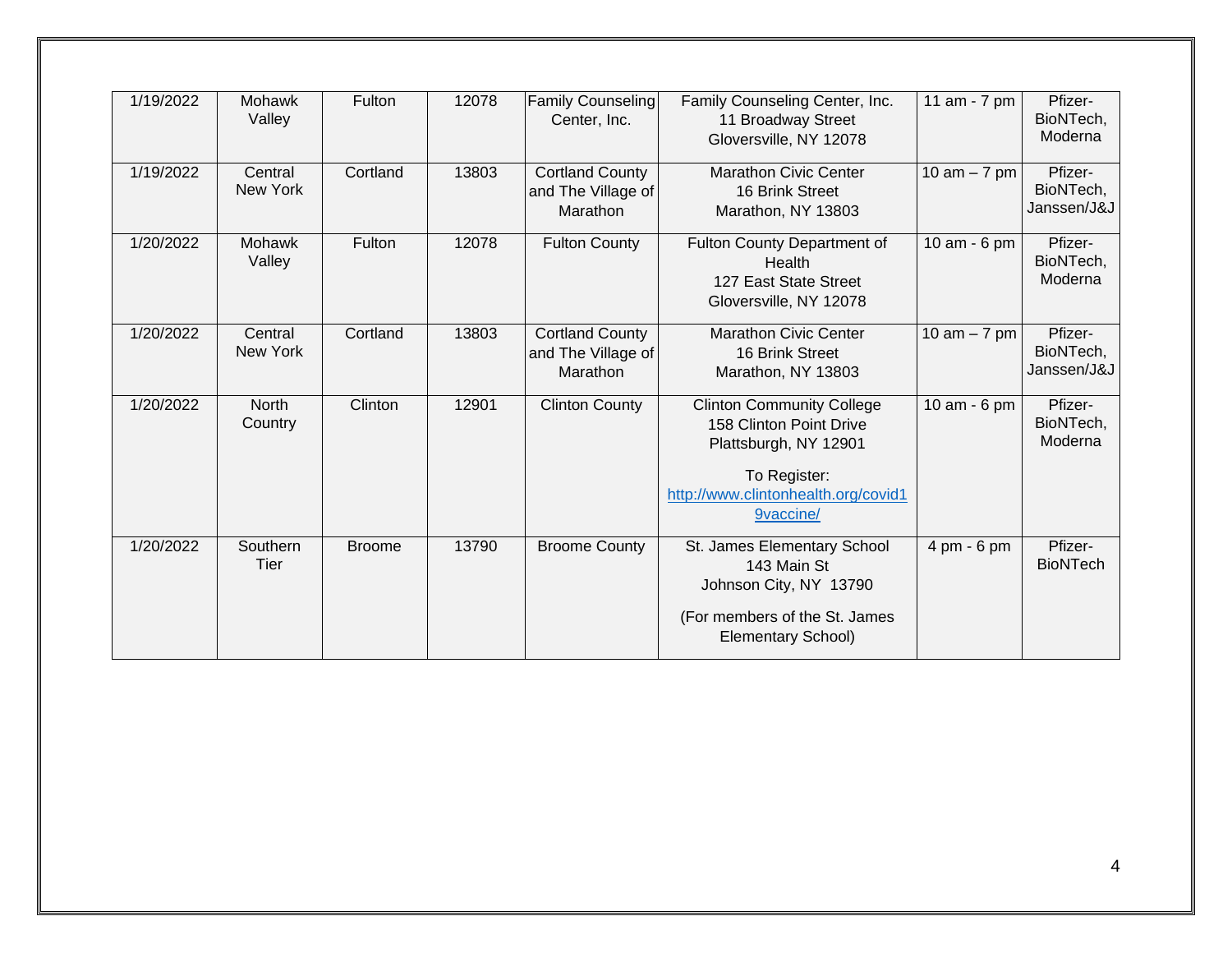| 1/21/2022 | Western  | Niagara | 14109 | Niagara County | Niagara University Gallagher            | 2 pm - 7 pm | Pfizer-         |
|-----------|----------|---------|-------|----------------|-----------------------------------------|-------------|-----------------|
|           | New York |         |       |                | Center - Lower Galley                   |             | <b>BioNTech</b> |
|           |          |         |       |                | 5795 Lewiston Rd.                       |             | Janssen/J&J     |
|           |          |         |       |                | Niagara University, NY 14109            |             | Moderna         |
|           |          |         |       |                |                                         |             |                 |
|           |          |         |       |                | To Register:                            |             |                 |
|           |          |         |       |                |                                         |             |                 |
|           |          |         |       |                | Pfizer-BioNTech 1st Dose (5+)           |             |                 |
|           |          |         |       |                | Registration: https://on.ny.gov/3fkBirj |             |                 |
|           |          |         |       |                | Pfizer-BioNTech 2nd Dose (5+)           |             |                 |
|           |          |         |       |                | Registration:                           |             |                 |
|           |          |         |       |                | https://on.ny.gov/3K7vXl4               |             |                 |
|           |          |         |       |                |                                         |             |                 |
|           |          |         |       |                | Janssen/J&J, Moderna & Pfizer-          |             |                 |
|           |          |         |       |                | BioNTech Booster Dose (12+):            |             |                 |
|           |          |         |       |                | https://on.ny.gov/3zU7E5r               |             |                 |
|           |          |         |       |                |                                         |             |                 |
|           |          |         |       |                | Free General Admission Ticket to 1/21   |             |                 |
|           |          |         |       |                | Men's Basketball Game for All Who       |             |                 |
|           |          |         |       |                | Receive Booster (while supplies last)   |             |                 |
|           |          |         |       |                |                                         |             |                 |
|           |          |         |       |                | Janssen/J&J Single Dose (18+):          |             |                 |
|           |          |         |       |                | https://on.ny.gov/3K2PQK9               |             |                 |
|           |          |         |       |                |                                         |             |                 |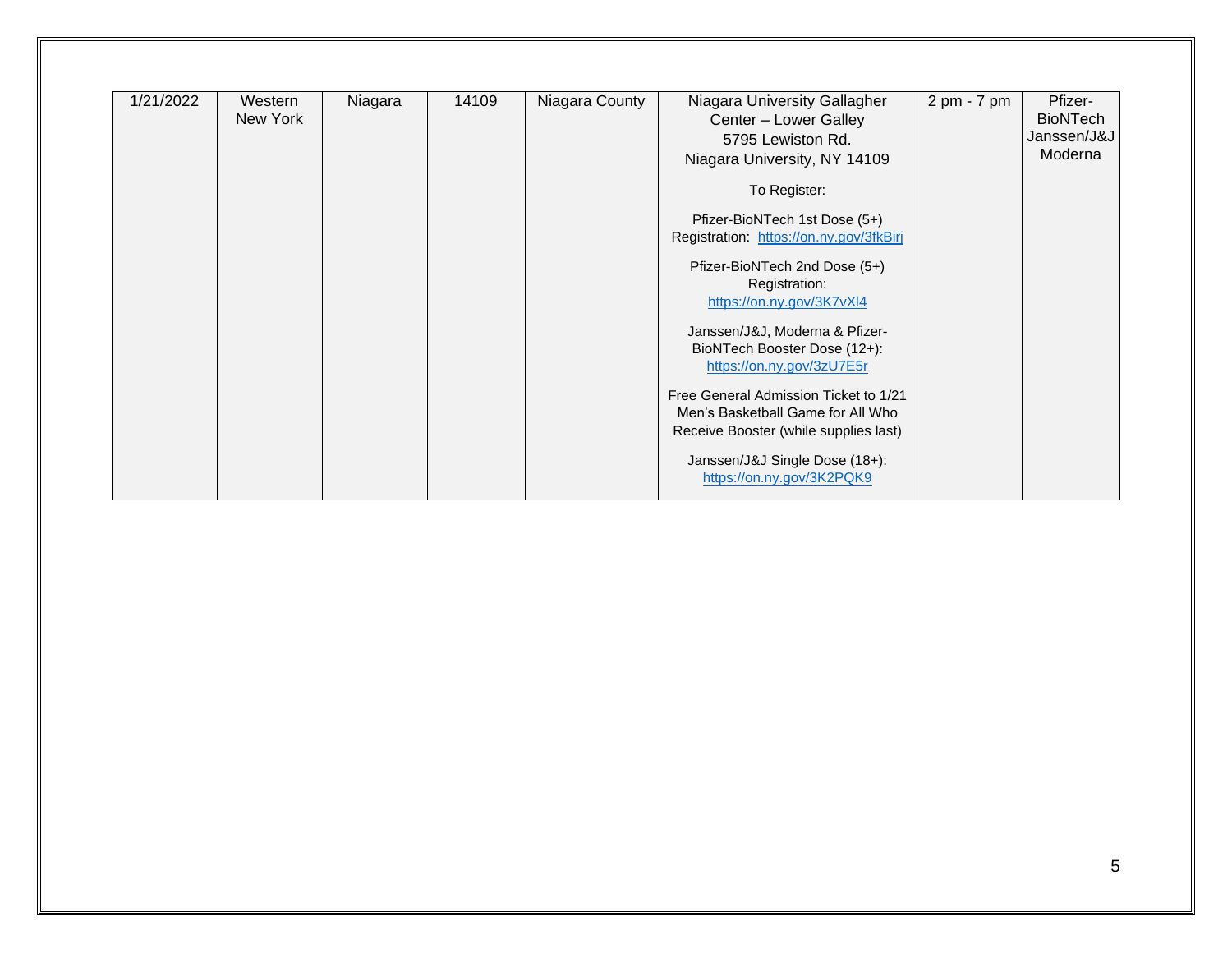| 1/21/2022 | Finger<br>Lakes         | Yates      | 14418 | <b>Yates County</b><br>Public Health and<br>the Branchport<br>Keuka Park Fire<br>Dept | <b>Branchport Keuka Park</b><br><b>Fire Department</b><br>3686 Route 54A<br>Branchport, NY 14418<br>To Register:<br>Pfizer-BioNTech Third Dose<br>Immunocompromised:<br>https://apps2.health.ny.gov/doh2/appli<br>nks/cdmspr/2/counties?DateID=D5DD<br>E8937ED1014AE0530A6C7C151349<br>Pfizer-BioNTech Booster:<br>https://apps2.health.ny.gov/doh2/appli<br>nks/cdmspr/2/counties?DateID=D5DD<br>A9D3E7250184E0530A6C7C150EAD<br>Pfizer-BioNTech First Dose Ages 5<br>and Up:<br>https://apps2.health.ny.gov/doh2/appli<br>nks/cdmspr/2/counties?DateID=D5DD<br>BB622F6202EEE0530A6C7C153B45 | $2 \text{ pm} - 6:30$<br>pm | Pfizer-<br><b>BioNTech</b><br>Janssen/J&J |
|-----------|-------------------------|------------|-------|---------------------------------------------------------------------------------------|-----------------------------------------------------------------------------------------------------------------------------------------------------------------------------------------------------------------------------------------------------------------------------------------------------------------------------------------------------------------------------------------------------------------------------------------------------------------------------------------------------------------------------------------------------------------------------------------------|-----------------------------|-------------------------------------------|
| 1/22/2022 | <b>North</b><br>Country | Clinton    | 12901 | <b>Clinton County</b>                                                                 | <b>Clinton Community College</b><br>158 Clinton Point Drive<br>Plattsburgh, NY 12901<br>To Register:<br>http://www.clintonhealth.org/covid1<br>9vaccine/                                                                                                                                                                                                                                                                                                                                                                                                                                      | 10 am - 2 pm                | Pfizer-<br><b>BioNTech</b><br>Moderna     |
| 1/22/2022 | New York<br>City        | Queens     | 11368 | PS19 United<br>Community<br>Schools                                                   | <b>PS19</b><br>41-40 99th Street<br>Corona, NY 11368                                                                                                                                                                                                                                                                                                                                                                                                                                                                                                                                          | 8 am - 7 pm                 | Pfizer-<br><b>BioNTech</b><br>Moderna     |
| 1/22/2022 | Capital<br>Region       | Rensselaer | 12180 | <b>Troy Farmer's</b><br>Market                                                        | <b>Troy Farmer's Market</b><br>4 3rd Street<br>Troy, NY 12180                                                                                                                                                                                                                                                                                                                                                                                                                                                                                                                                 | 9 am - 2 pm                 | Pfizer-<br><b>BioNTech</b><br>Moderna     |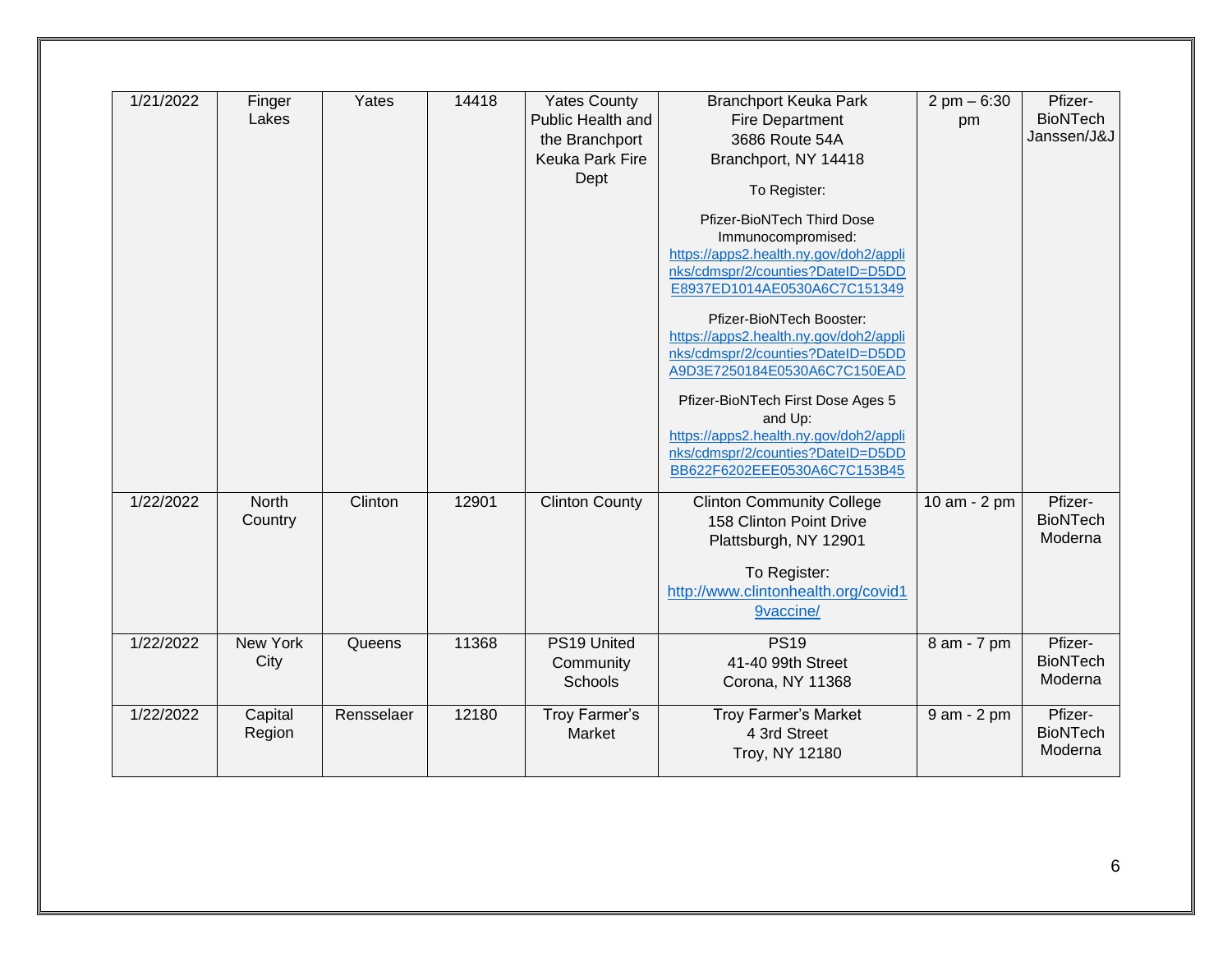| 1/22/2022 | Finger<br>Lakes            | Monroe        | 14605 | The Vineyard<br>Farms          | The Vineyard Farm and Outdoor<br><b>Center for Excellence</b><br>126 Sander Street<br>Rochester, NY 14605                                                                                                | $1$ pm - $5$ pm      | Pfizer-<br><b>BioNTech</b><br>Moderna |
|-----------|----------------------------|---------------|-------|--------------------------------|----------------------------------------------------------------------------------------------------------------------------------------------------------------------------------------------------------|----------------------|---------------------------------------|
| 1/24/2022 | Hudson<br>Valley           | Rockland      | 10977 | <b>Rockland County</b>         | Martin Luther King<br>Multi-Purpose Center<br>110 Bethune Blvd<br>Spring Valley, NY 10977<br>To Register:<br>https://rocklandgov.com/departme<br>nts/health/coronavirus-covid-<br>19/schedule-a-vaccine/ | 3 pm - 7 pm          | Pfizer-<br><b>BioNTech</b>            |
| 1/25/2022 | Western<br><b>New York</b> | Allegany      | 14727 | <b>Cuba Cultural</b><br>Center | <b>Cuba Cultural Center</b><br>Palmer Opera House<br>12 W Main Street<br>Cuba, NY 14727<br>To Register:<br>https://bit.ly/3zbamTW                                                                        | 12 pm - 7 pm         | Pfizer-<br><b>BioNTech</b><br>Moderna |
| 1/25/2022 | Southern<br><b>Tier</b>    | <b>Broome</b> | 13760 | <b>Broome County</b>           | <b>Union Endicott District Office</b><br>1100 East Main St<br>Endicott, NY 13760<br>(For members of the Union<br><b>Endicott District Office)</b>                                                        | 1 pm - 4 pm          | Pfizer-<br><b>BioNTech</b>            |
| 1/25/2022 | New York<br>City           | <b>Bronx</b>  | 10461 | Democracy Prep<br>Schools      | Democracy Prep Charter School<br>1529 Williamsbridge Road,<br><b>Bronx, NY 10461</b>                                                                                                                     | 2 pm - 8 pm          | Pfizer-<br><b>BioNTech</b><br>Moderna |
| 1/25/2022 | New York<br>City           | New York      | 10035 | Democracy Prep<br>Schools      | Democracy Prep Charter School<br>240 East 123rd St,<br>New York, NY 10035                                                                                                                                | 11:30 $am - 7$<br>pm | Pfizer-<br><b>BioNTech</b><br>Moderna |
| 1/26/2022 | <b>New York</b><br>City    | <b>Bronx</b>  | 10461 | Democracy Prep<br>Schools      | Democracy Prep Charter School<br>1529 Williamsbridge Road,<br><b>Bronx, NY 10461</b>                                                                                                                     | 2 pm - 8 pm          | Pfizer-<br><b>BioNTech</b><br>Moderna |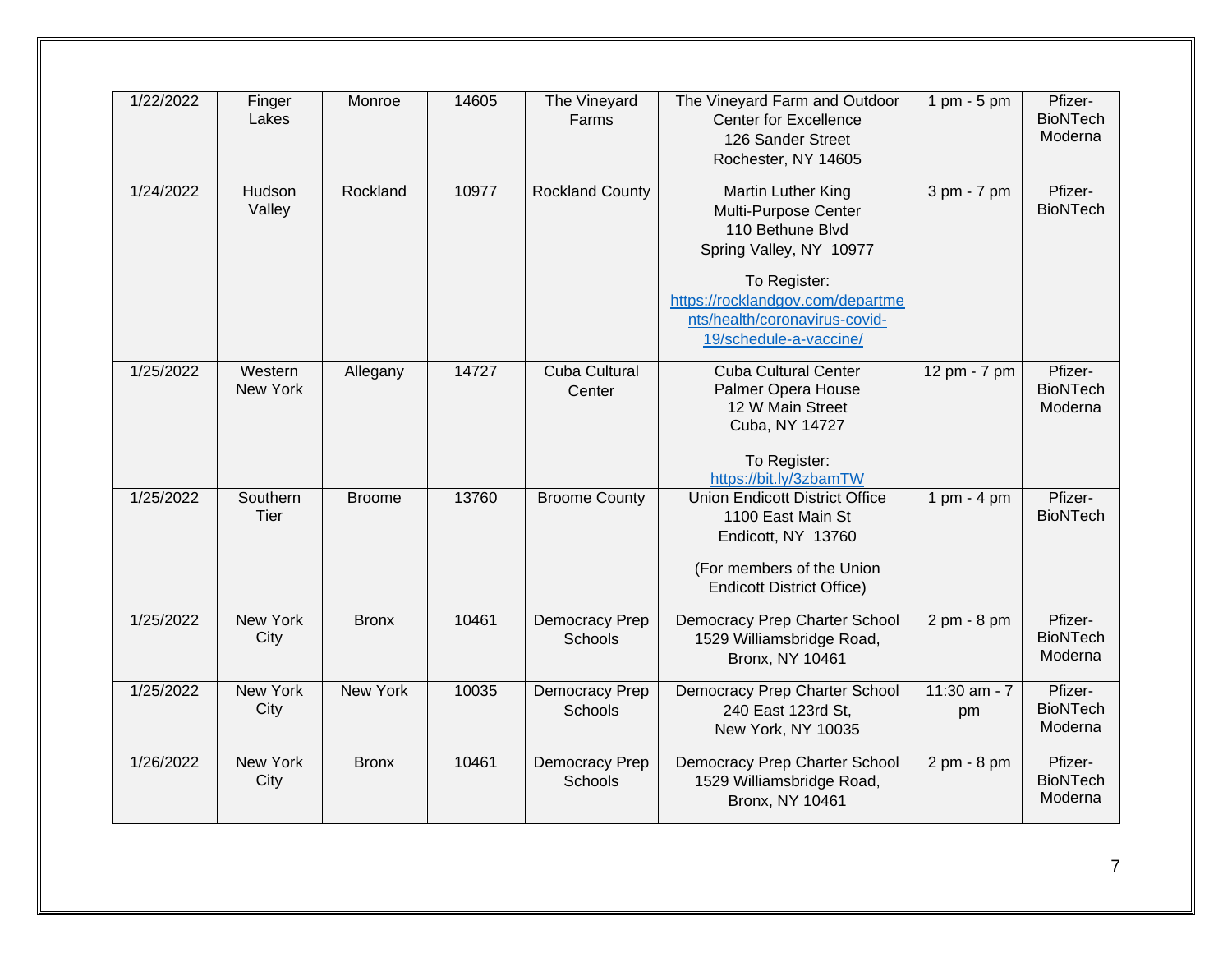| 1/26/2022 | New York<br>City | New York      | 10035 | Democracy Prep<br>Schools    | Democracy Prep Charter School<br>240 East 123rd St,<br>New York, NY 10035                                                                                                                                                     | 11:30 am - 7<br>pm            | Pfizer-<br><b>BioNTech</b><br>Moderna |
|-----------|------------------|---------------|-------|------------------------------|-------------------------------------------------------------------------------------------------------------------------------------------------------------------------------------------------------------------------------|-------------------------------|---------------------------------------|
| 1/26/2022 | Long Island      | Suffolk       | 11746 | Dix Hills Fire<br>Department | Dix Hills Fire Department<br>115 East Deer Park Road,<br>Dix Hills, NY 11746                                                                                                                                                  | 2 pm - 7 pm                   | Pfizer-<br><b>BioNTech</b>            |
| 1/26/2022 | Southern<br>Tier | <b>Broome</b> | 13905 | <b>Broome County</b>         | <b>BOCES Main Campus</b><br>435 Glenwood Rd<br>Binghamton, NY 13905<br>(For members of the BOCES Main<br>Campus)                                                                                                              | 10 am - 12 pm                 | Pfizer-<br><b>BioNTech</b>            |
| 1/26/2022 | Hudson<br>Valley | Sullivan      | 12754 | <b>Sullivan County</b>       | Sullivan County Public Health<br><b>Services</b><br>50 Community Lane<br>Liberty, NY 12754<br>To Register:<br>https://apps2.health.ny.gov/doh2/a<br>pplinks/cdmspr/2/counties?DateID<br>=D397E9B6E6CC0142E0530A6C<br>7C1576A6 | $3 \text{ pm} - 6 \text{ pm}$ | Pfizer-<br><b>BioNTech</b>            |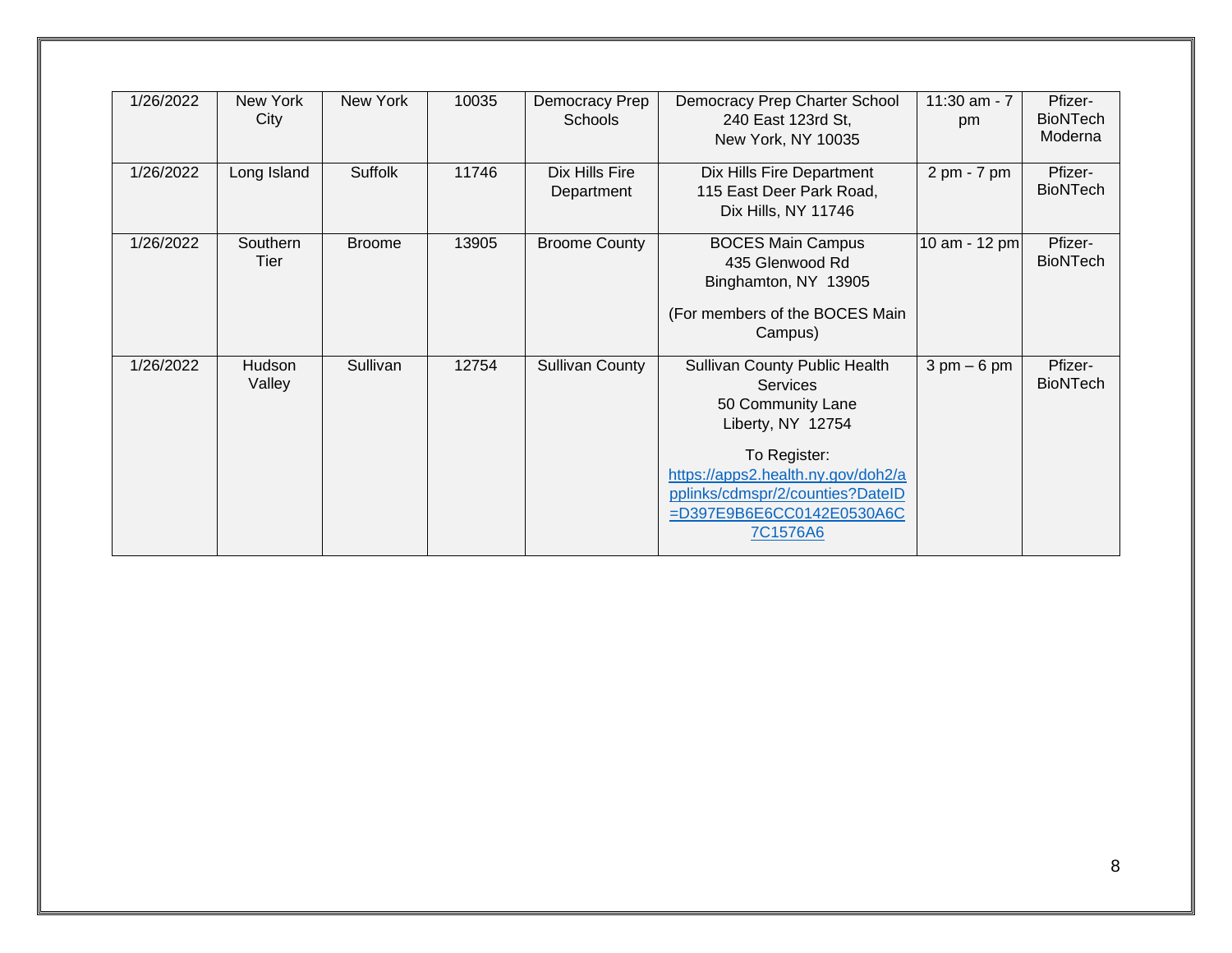| 1/26/2022<br>14132<br>Orleans-Niagara BOCES Niagara<br>$3 \text{ pm} - 7 \text{ pm}$<br>Western<br>Niagara<br>Niagara County | Pfizer-         |
|------------------------------------------------------------------------------------------------------------------------------|-----------------|
| New York<br><b>Career &amp; Technical Educational</b>                                                                        | <b>BioNTech</b> |
| Center                                                                                                                       | Janssen/J&J     |
| 3181 Saunders Settlement Rd.                                                                                                 |                 |
| Sanborn, NY 14132                                                                                                            |                 |
| To Register:                                                                                                                 |                 |
| Pfizer-BioNTech 1st Dose (5+)                                                                                                |                 |
| Registration:                                                                                                                |                 |
| https://on.ny.gov/3CQs9Rm                                                                                                    |                 |
|                                                                                                                              |                 |
| Pfizer-BioNTech 2nd Dose (5+)                                                                                                |                 |
| Registration:                                                                                                                |                 |
| https://on.ny.gov/3p7s0n3                                                                                                    |                 |
| Janssen/J&J, Moderna & Pfizer-                                                                                               |                 |
| BioNTech Booster Dose (12+):                                                                                                 |                 |
| https://on.ny.gov/3CZVskz                                                                                                    |                 |
|                                                                                                                              |                 |
| Janssen/J&J Single Dose (18+):<br>https://on.ny.gov/3leskZJ                                                                  |                 |
|                                                                                                                              |                 |
| <b>Houghton College</b><br>14744<br>1/26/2022<br>Southern<br>2 pm -6:30 pm<br>Allegany<br><b>Allegany County</b>             | Pfizer-         |
| Nielsen Physical Education Center<br>Tier<br>and Houghton                                                                    | <b>BioNTech</b> |
| 7308 Campground Road<br>College                                                                                              | Janssen/J&J     |
| Houghton, NY 14744                                                                                                           |                 |
| To Register:                                                                                                                 |                 |
| 1st Dose $(5+)$ :                                                                                                            |                 |
| https://apps2.health.ny.gov/doh2/appli                                                                                       |                 |
| nks/cdmspr/2/counties?DateID=D65A0                                                                                           |                 |
| 06081B002BAE0530A6C7C16282A                                                                                                  |                 |
| <b>Booster Dose</b>                                                                                                          |                 |
| (12+): https://apps2.health.ny.gov/doh                                                                                       |                 |
| 2/applinks/cdmspr/2/counties?DateID=                                                                                         |                 |
| D65A1F9B11C8015CE0530A6C7C16                                                                                                 |                 |
|                                                                                                                              |                 |
| <b>A2B8</b><br>Immunocompromised Additional Dose                                                                             |                 |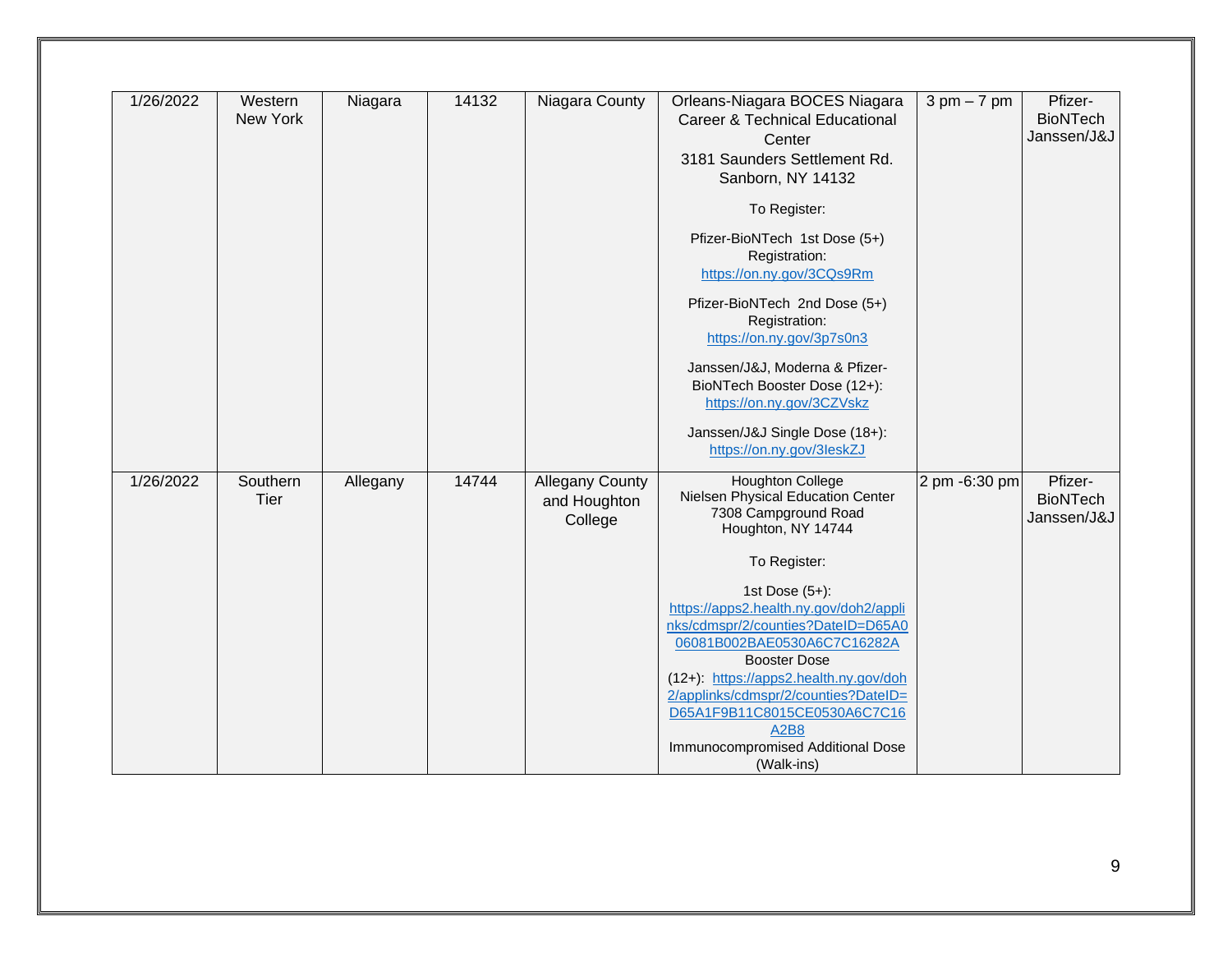| 1/27/2022 | Hudson<br>Valley           | Sullivan | 12754 | <b>Sullivan County</b>                                             | <b>Sullivan County Public</b><br><b>Health Services</b><br>50 Community Lane<br>Liberty, NY 12754<br>To Register:<br>https://apps2.health.ny.gov/doh2/appli<br>nks/cdmspr/2/counties?DateID=D4B40<br>0B130990164E0530A6C7C155DC4 | $2 \text{ pm} - 5 \text{ pm}$ | Pfizer-<br><b>BioNTech</b>                |
|-----------|----------------------------|----------|-------|--------------------------------------------------------------------|----------------------------------------------------------------------------------------------------------------------------------------------------------------------------------------------------------------------------------|-------------------------------|-------------------------------------------|
| 1/27/2022 | <b>Central New</b><br>York | Cortland | 13158 | <b>Cortland County</b><br>and Truxton<br>Academy Charter<br>School | Truxton Academy Charter School<br>6337 Academy Street<br>Truxton, NY 13158                                                                                                                                                       | 10 am $-7$ pm                 | Pfizer-<br><b>BioNTech</b><br>Janssen/J&J |
| 1/27/2022 | <b>Central New</b><br>York | Oswego   | 13036 | Oswego and Paul<br>V Moore High<br>School                          | Paul V. Moore High School<br>44 School Drive<br>Central Square, NY 13036<br>To Register:<br>https://health.oswegocounty.com/i<br>nformation/2019 novel coronaviru<br>s/covid-19_vaccine.php                                      | $3:30$ pm $-$<br>5:45pm       | Pfizer-<br><b>BioNTech</b>                |
| 1/27/2022 | <b>North</b><br>Country    | Clinton  | 12901 | <b>Clinton County</b>                                              | <b>Clinton Community College</b><br>158 Clinton Point Drive<br>Plattsburgh, NY 12901<br>To Register:<br>COVID19vaccine<br>(clintonhealth.org)                                                                                    | 10 am $-$ 4 pm                | Pfizer-<br><b>BioNTech</b><br>Moderna     |
| 1/27/2022 | Western<br>New York        | Erie     | 14059 | <b>Erie County</b>                                                 | Elma Meadows Park<br>1711 Girdle Road<br>Elma, NY 14059<br>To Register:<br>https://www3.erie.gov/covid/vax-<br>calendar/day/20220127 or call<br>(716) 858-2929                                                                   | 11 $am - 7 pm$                | Pfizer-<br><b>BioNTech</b><br>Moderna     |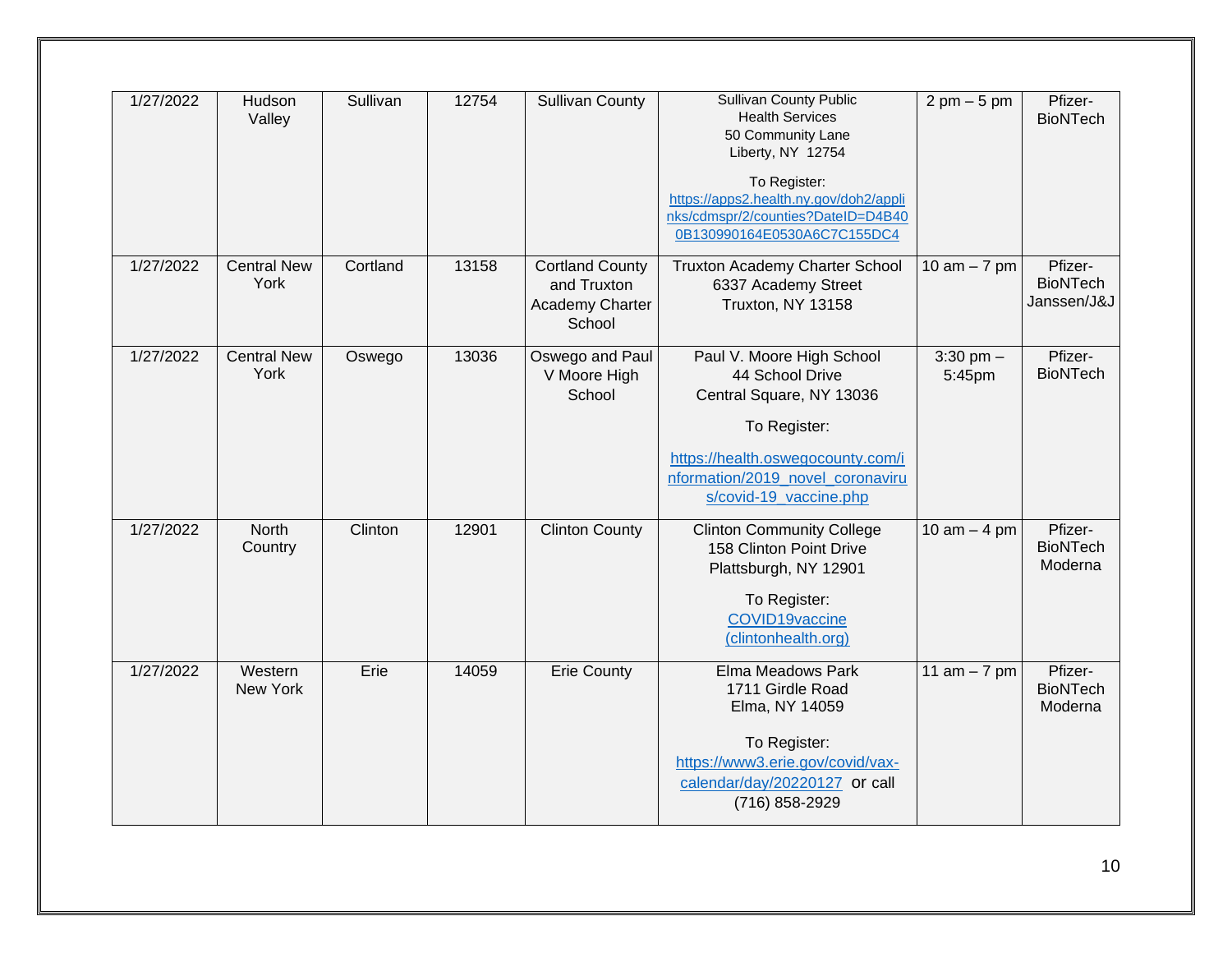| 1/27/2022 | Western<br>New York     | Erie         | 14202 | <b>Erie County</b>                 | Buffalo Homecare, Inc.<br>(Buffalo Office)<br>490 Delaware Avenue<br>Buffalo, NY 14202<br>To Register:<br>https://www3.erie.gov/covid/vax-<br>calendar/day/20220127 or call<br>(716) 858-2929 | $9$ am $-$ 8 pm       | Pfizer-<br><b>BioNTech</b><br>Moderna |
|-----------|-------------------------|--------------|-------|------------------------------------|-----------------------------------------------------------------------------------------------------------------------------------------------------------------------------------------------|-----------------------|---------------------------------------|
| 1/27/2022 | New York<br>City        | <b>Bronx</b> | 10457 | Democracy Prep                     | Democracy Prep<br>3872 3rd Ave,<br><b>Bronx, NY 10457</b>                                                                                                                                     | 12 pm $-7$ pm         | Pfizer-<br><b>BioNTech</b><br>Moderna |
| 1/27/2022 | Mohawk<br>Valley        | Fulton       | 12078 | <b>Family Counseling</b><br>Center | Family Counseling Center, Inc.<br>11 Broadway Street<br>Gloversville, NY 12078                                                                                                                | $11:00am -$<br>7:00pm | Pfizer-<br><b>BioNTech</b><br>Moderna |
| 1/27/2022 | Western<br>New York     | Erie         | 14051 | <b>Erie County</b>                 | Buffalo Homecare, Inc.<br>(East Amherst Office)<br>5847 Transit Road<br>East Amherst, NY 14051                                                                                                | $9$ am $-8$ pm        | Pfizer-<br><b>BioNTech</b><br>Moderna |
| 1/28/2022 | <b>New York</b><br>City | <b>Bronx</b> | 10457 | Democracy Prep<br>Schools          | Democracy Prep<br>3872 3rd Ave,<br><b>Bronx, NY 10457</b>                                                                                                                                     | 12 pm $-7$ pm         | Pfizer-<br><b>BioNTech</b><br>Moderna |
| 1/28/2022 | Western<br>New York     | Erie         | 14127 | <b>Erie County</b>                 | <b>Orchard Park Central Fire Station</b><br>30 School Street<br>Orchard Park, NY 14127<br>To Register:<br>https://www3.erie.gov/covid/vax-<br>calendar/day/20220128 or call<br>(716) 858-2929 | 11 $am - 7 pm$        | Pfizer-<br><b>BioNTech</b><br>Moderna |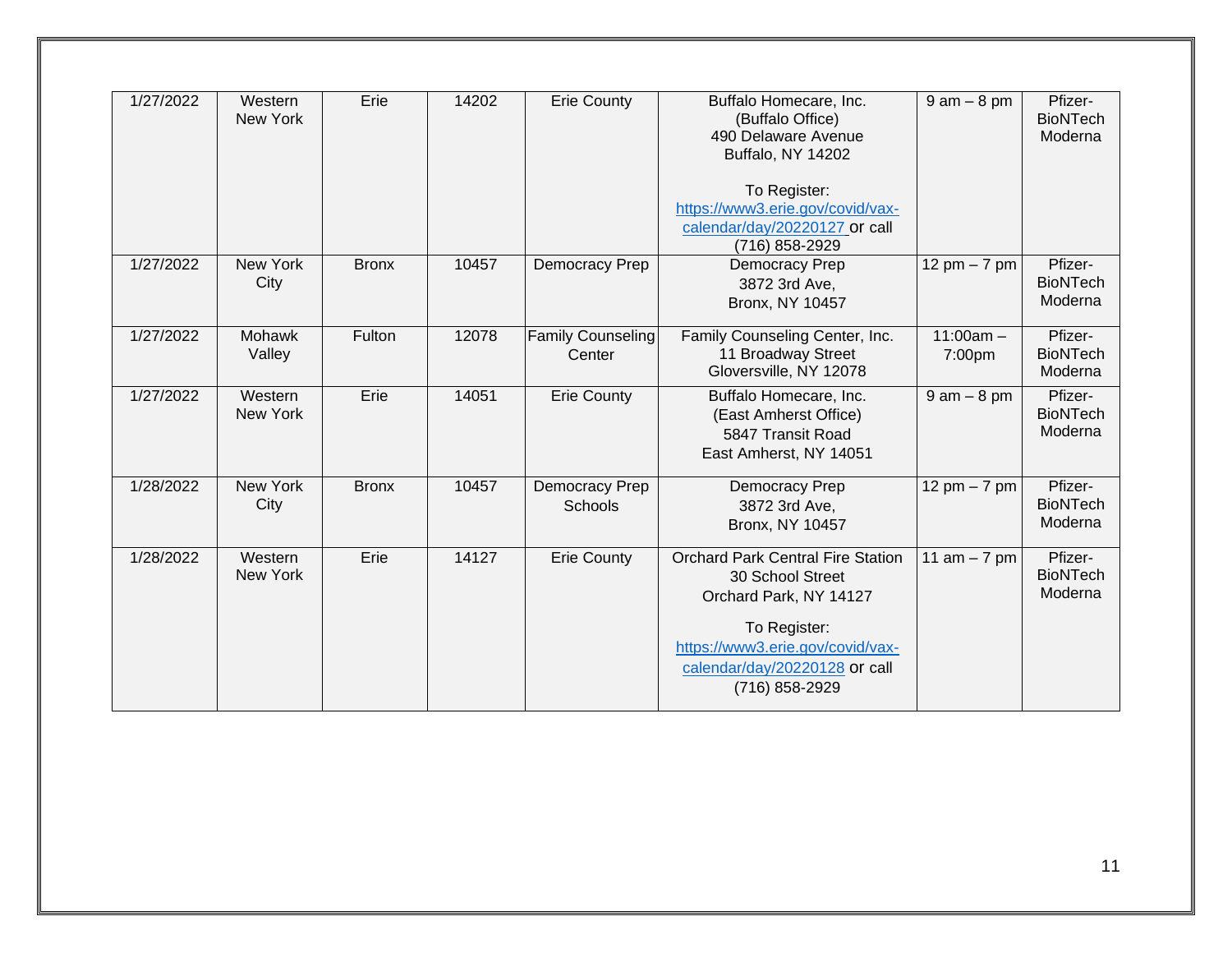| 1/28/2022 | Western<br>New York        | Erie     | 14202 | <b>Erie County</b>                                                        | Buffalo Homecare, Inc.<br>(Buffalo Office)<br>490 Delaware Avenue<br><b>Buffalo, NY 14202</b><br>To Register:<br>https://www3.erie.gov/covid/vax-<br>calendar/day/20220128 or call<br>(716) 858-2929                                                                                                                                     | $9$ am $-8$ pm | Pfizer-<br><b>BioNTech</b><br>Moderna           |
|-----------|----------------------------|----------|-------|---------------------------------------------------------------------------|------------------------------------------------------------------------------------------------------------------------------------------------------------------------------------------------------------------------------------------------------------------------------------------------------------------------------------------|----------------|-------------------------------------------------|
| 1/28/2022 | Western<br>New York        | Erie     | 14051 | <b>Erie County</b>                                                        | Buffalo Homecare, Inc.<br>(East Amherst Office)<br>5847 Transit Road<br>East Amherst, NY 14051<br>To Register:<br>https://www3.erie.gov/covid/vax-<br>calendar/day/20220128 or call<br>(716) 858-2929                                                                                                                                    | $9$ am $-8$ pm | Pfizer-<br><b>BioNTech</b><br>Moderna           |
| 1/28/2022 | <b>Central New</b><br>York | Cortland | 13158 | <b>Cortland County</b><br>and Truxton<br><b>Academy Charter</b><br>School | Truxton Academy Charter School<br>6337 Academy Street<br>Truxton, NY 13158                                                                                                                                                                                                                                                               | 10 am $-$ 7pm  | Pfizer-<br><b>BioNTech</b><br>Janssen/J&J       |
| 1/28/2022 | Western<br>New York        | Allegany | 14813 | <b>Allegany County</b>                                                    | Allegany County Office Building<br>7 Court Street<br>Belmont, NY 14813<br>To Register:<br>Janssen/J&J Booster (18 & Up):<br>https://tinyurl.com/20220128JJBoost<br>Pfizer Booster (12 & Up):<br>https://tinyurl.com/20220128PfizerBoo<br>$\underline{\mathsf{st}}$<br>Moderna Booster (18 & Up):<br>https://tinyurl.com/20220128ModBoost | 1 pm $-5$ pm   | Pfizer-<br>BioNTech,<br>Janssen/J&J,<br>Moderna |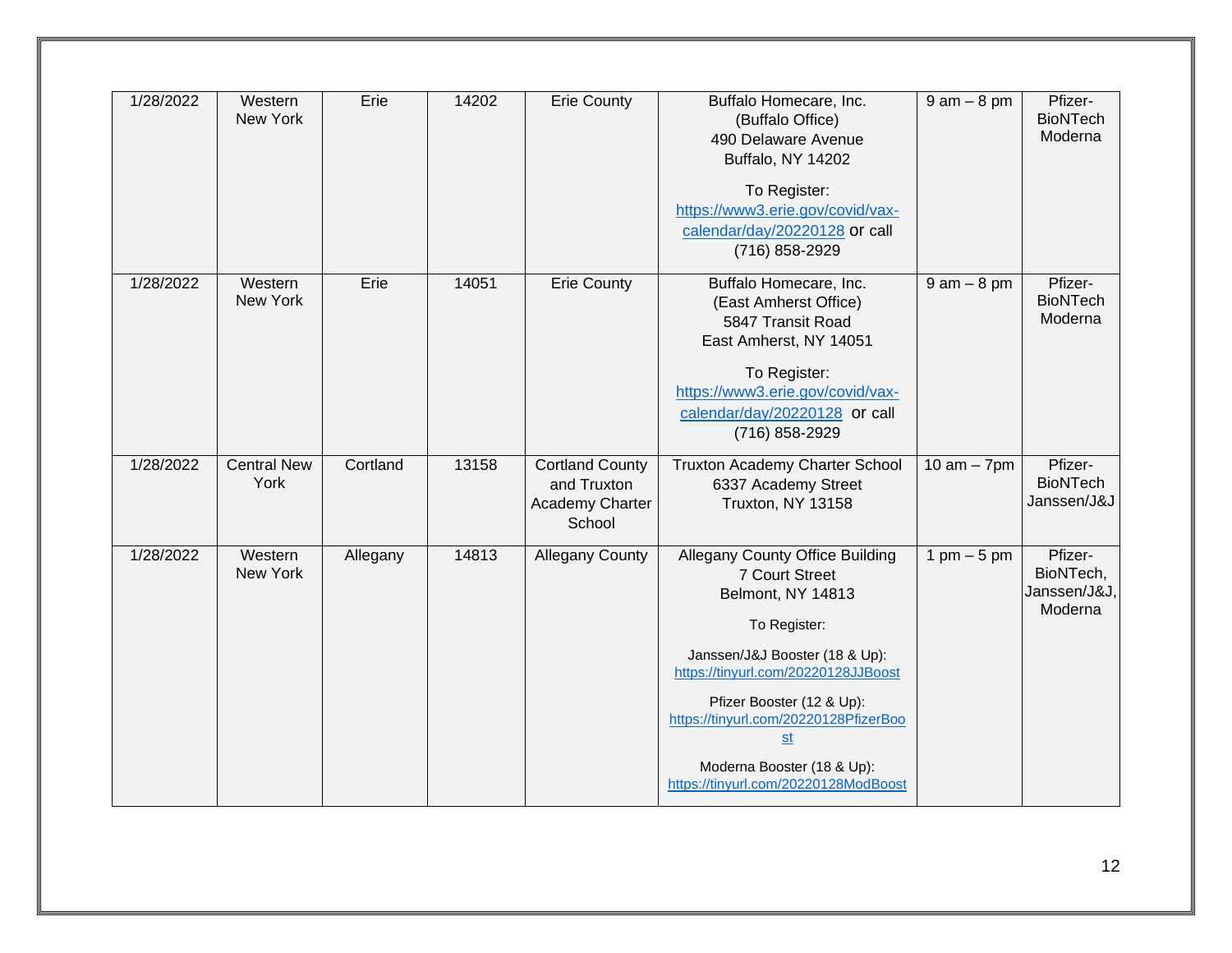| 1/28/2022 | Finger   | Yates      | 14544 | Yates County and       | Rushville Hose Company                 | $2pm - 6:30pm$ | Pfizer-         |
|-----------|----------|------------|-------|------------------------|----------------------------------------|----------------|-----------------|
|           | Lakes    |            |       | <b>Rushville Hose</b>  | 14 Railroad Avenue                     |                | BioNTech,       |
|           |          |            |       | Company                | Rushville, NY 14544                    |                | Janssen/J&J     |
|           |          |            |       |                        |                                        |                |                 |
|           |          |            |       |                        | To Register:                           |                |                 |
|           |          |            |       |                        | Pfizer Booster:                        |                |                 |
|           |          |            |       |                        | https://apps2.health.ny.gov/doh2/appli |                |                 |
|           |          |            |       |                        | nks/cdmspr/2/counties?OpID=D564F4      |                |                 |
|           |          |            |       |                        | 4ED6E30144E0530A6C7C15290F             |                |                 |
|           |          |            |       |                        |                                        |                |                 |
|           |          |            |       |                        | <b>Pfizer First Dose:</b>              |                |                 |
|           |          |            |       |                        | https://apps2.health.ny.gov/doh2/appli |                |                 |
|           |          |            |       |                        | nks/cdmspr/2/counties?OpID=D56509      |                |                 |
|           |          |            |       |                        | BAD0F802FCE0530A6C7C154589             |                |                 |
|           |          |            |       |                        |                                        |                |                 |
|           |          |            |       |                        | <b>Pfizer Third Dose</b>               |                |                 |
|           |          |            |       |                        | (Immunocompromised):                   |                |                 |
|           |          |            |       |                        | https://apps2.health.ny.gov/doh2/appli |                |                 |
|           |          |            |       |                        | nks/cdmspr/2/counties?OpID=D564DC      |                |                 |
|           |          |            |       |                        | 1D0E0402ACE0530A6C7C15E175             |                |                 |
|           |          |            |       |                        | Link for Location:                     |                |                 |
|           |          |            |       |                        |                                        |                |                 |
|           |          |            |       |                        | https://goo.gl/maps/yBfruwvyjQkRxKZ    |                |                 |
|           |          |            |       |                        | <b>G8</b>                              |                |                 |
| 1/28/2022 | Western  | Chautauqua | 14063 | Chautauqua             | <b>SUNY Fredonia</b>                   | $10 am - 4pm$  | Pfizer-         |
|           | New York |            |       | County                 | <b>Steele Hall Building</b>            |                | <b>BioNTech</b> |
|           |          |            |       |                        | 280 Central Avenue                     |                | Moderna         |
|           |          |            |       |                        |                                        |                |                 |
|           |          |            |       |                        | To Register: COVID-19                  |                |                 |
|           |          |            |       |                        | Vaccination Clinics   Chautauqua       |                |                 |
|           |          |            |       |                        | County, NY (chqgov.com)                |                |                 |
| 1/28/2022 | Southern | Delaware   | 13838 | <b>Delaware County</b> | Sidney Elks Lodge                      | 11 $am - 7 pm$ | Pfizer-         |
|           | Tier     |            |       |                        | 104 River Street                       |                | BioNTech,       |
|           |          |            |       |                        |                                        |                | Janssen/J&J     |
|           |          |            |       |                        | Sidney, NY 13838                       |                |                 |
|           |          |            |       |                        | To register:                           |                |                 |
|           |          |            |       |                        | http://delawarecountypublichealth.     |                |                 |
|           |          |            |       |                        | com/3113-2/                            |                |                 |
|           |          |            |       |                        |                                        |                |                 |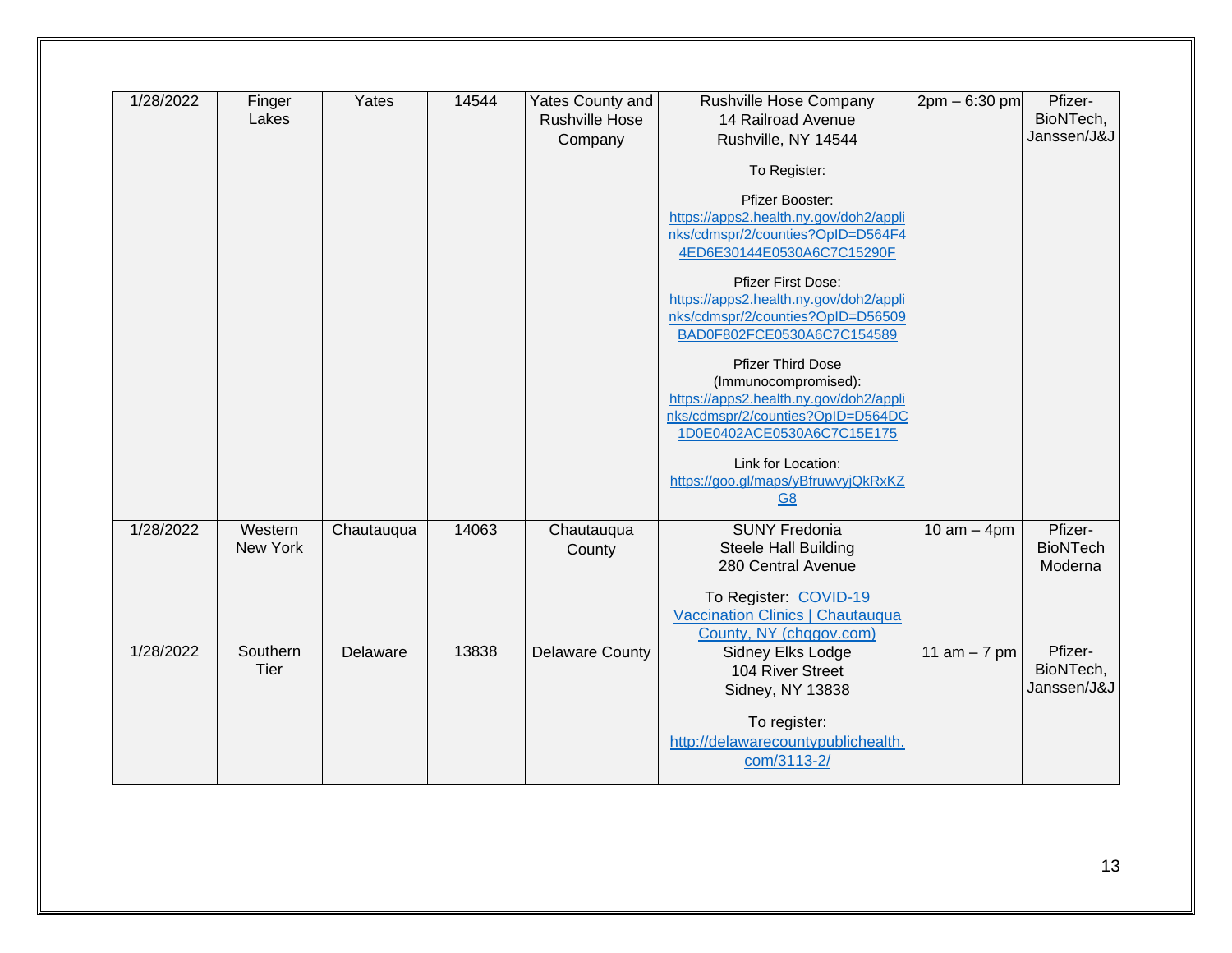| 1/29/2022 | Southern<br>Tier    | Delaware | 13838 | <b>Delaware County</b> | <b>Sidney Elks Lodge</b><br>104 River Street<br>Sidney, NY 13838<br>To register:<br>http://delawarecountypublichealth.<br>com/3113-2/                                                                 | 11 am $-7$ pm                  | Pfizer-<br>BioNTech,<br>Janssen/J&J   |
|-----------|---------------------|----------|-------|------------------------|-------------------------------------------------------------------------------------------------------------------------------------------------------------------------------------------------------|--------------------------------|---------------------------------------|
| 1/29/2022 | Western<br>New York | Erie     | 14202 | <b>Erie County</b>     | Buffalo Homecare, Inc.<br>(Buffalo Office)<br>490 Delaware Avenue<br>Buffalo, NY 14202<br>To Register:<br>https://www3.erie.gov/covid/vax-<br>calendar/day/20220129 or call<br>(716) 858-2929         | $9$ am $-5$ pm                 | Pfizer-<br><b>BioNTech</b><br>Moderna |
| 1/29/2022 | Western<br>New York | Erie     | 14051 | <b>Erie County</b>     | Buffalo Homecare, Inc.<br>(East Amherst Office)<br>5847 Transit Road<br>East Amherst, NY 14051<br>To Register:<br>https://www3.erie.gov/covid/vax-<br>calendar/day/20220129 or call<br>(716) 858-2929 | $9$ am $-1$ pm                 | Pfizer-<br><b>BioNTech</b>            |
| 1/29/2022 | Western<br>New York | Erie     | 14210 | <b>Erie County</b>     | Southside Elementary School<br>430 Southside Parkway<br>Buffalo, NY 14210<br>To Register:<br>https://www3.erie.gov/covid/vax-<br>calendar/day/20220129 or call<br>(716) 858-2929                      | $9$ am $-12$ pm                | Pfizer-<br><b>BioNTech</b><br>Moderna |
| 1/29/2022 | Finger<br>Lakes     | Monroe   | 14605 | The Vineyard<br>Farms  | The Vineyard Farm and Outdoor<br><b>Center for Excellence</b><br>126 Sander Street<br>Rochester, NY 14605                                                                                             | $12 \text{ pm} - 5 \text{ pm}$ | Pfizer-<br><b>BioNTech</b><br>Moderna |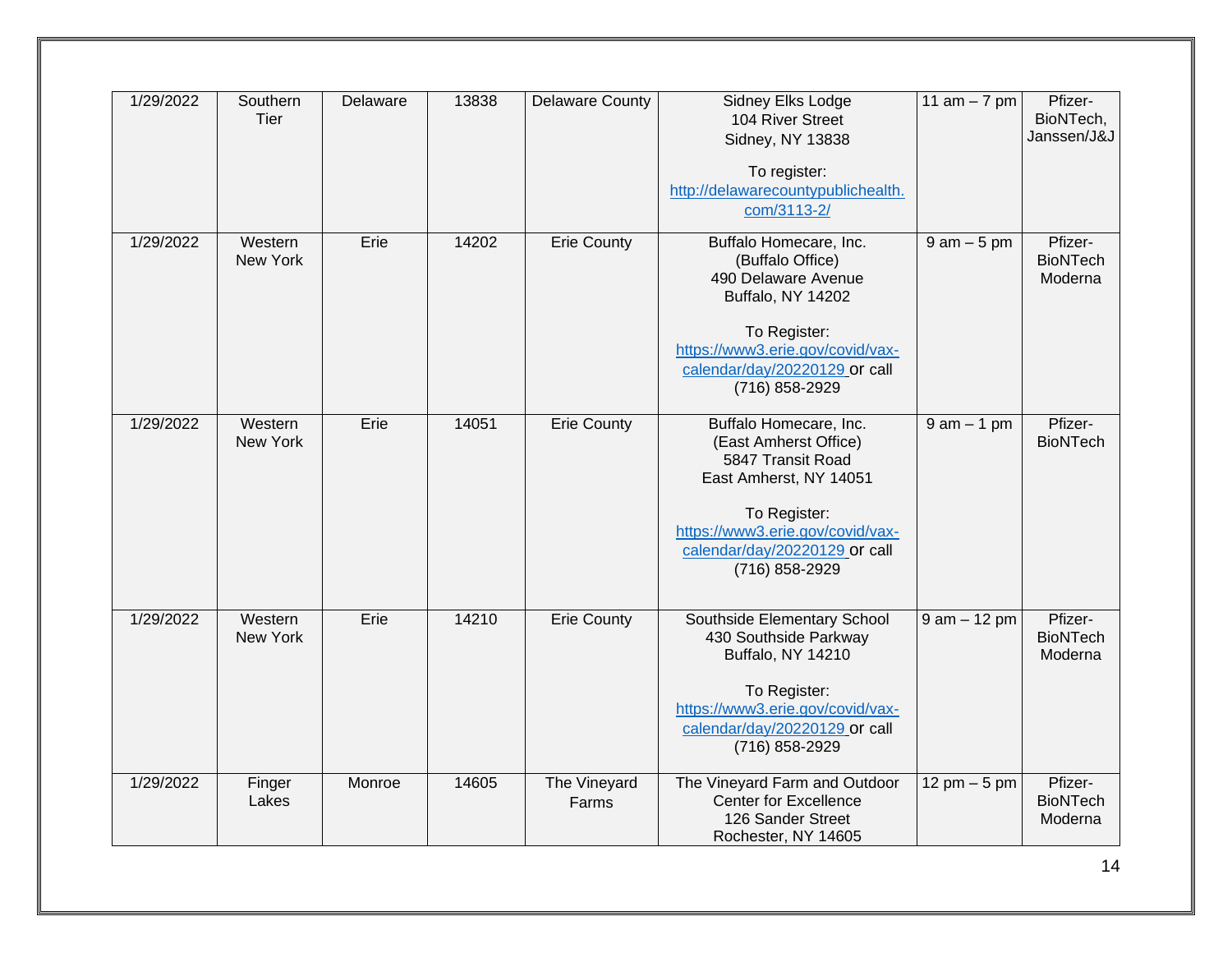| 1/29/2022 | Capital<br>Region          | Rensselaer | 12180 | <b>Troy Farmers</b><br>Market                                             | <b>Troy Farmer's Market</b><br>4th 3rd Street,<br>Troy, NY 12180                                                                                                                                  | $9 am - 2 pm$   | Pfizer-<br><b>BioNTech</b><br>Moderna           |
|-----------|----------------------------|------------|-------|---------------------------------------------------------------------------|---------------------------------------------------------------------------------------------------------------------------------------------------------------------------------------------------|-----------------|-------------------------------------------------|
| 1/29/2022 | Western<br>New York        | Niagara    | 14303 | Niagara County                                                            | Niagara Falls City School District<br>Niagara Street School<br>2513 Niagara Street,<br>Niagara Falls, NY 14303<br>To Register:<br>Pfizer 1st Dose (5+) Registration:<br>https://on.ny.gov/358VAIM | $9$ am $-1$ pm  | Pfizer-<br>BioNTech,<br>Janssen/J&J,<br>Moderna |
|           |                            |            |       |                                                                           | Pfizer 2nd Dose (5+) Registration:<br>https://on.ny.gov/3Ai9IV7<br>Booster Dose (12+) Janssen/J&J,<br>Moderna & Pfizer:<br>https://on.ny.gov/3GQIEic                                              |                 |                                                 |
|           |                            |            |       |                                                                           | J&J Single Dose (18+):<br>https://on.ny.gov/3nl1ikS<br>Seasonal Flu (5+):<br>https://on.ny.gov/3tQ1T8d                                                                                            |                 |                                                 |
| 1/29/2022 | <b>Central New</b><br>York | Oswego     | 13142 | Oswego County                                                             | H. Douglas Barclay Courthouse<br>1 Broad Street<br>Pulaski, NY 13142<br>To Register:                                                                                                              | 10 am $-$ 12 pm | Pfizer-<br><b>BioNTech</b>                      |
|           |                            |            |       |                                                                           | https://health.oswegocounty.com/i<br>nformation/2019 novel coronaviru<br>s/covid-19_vaccine.php                                                                                                   |                 |                                                 |
| 1/29/2022 | <b>Central New</b><br>York | Cortland   | 13158 | <b>Cortland County</b><br>and Truxton<br><b>Academy Charter</b><br>School | Truxton Academy Charter School<br>6337 Academy Street<br>Truxton, NY 13158                                                                                                                        | 10 am $-7$ pm   | Pfizer-<br><b>BioNTech</b><br>Janssen/J&J       |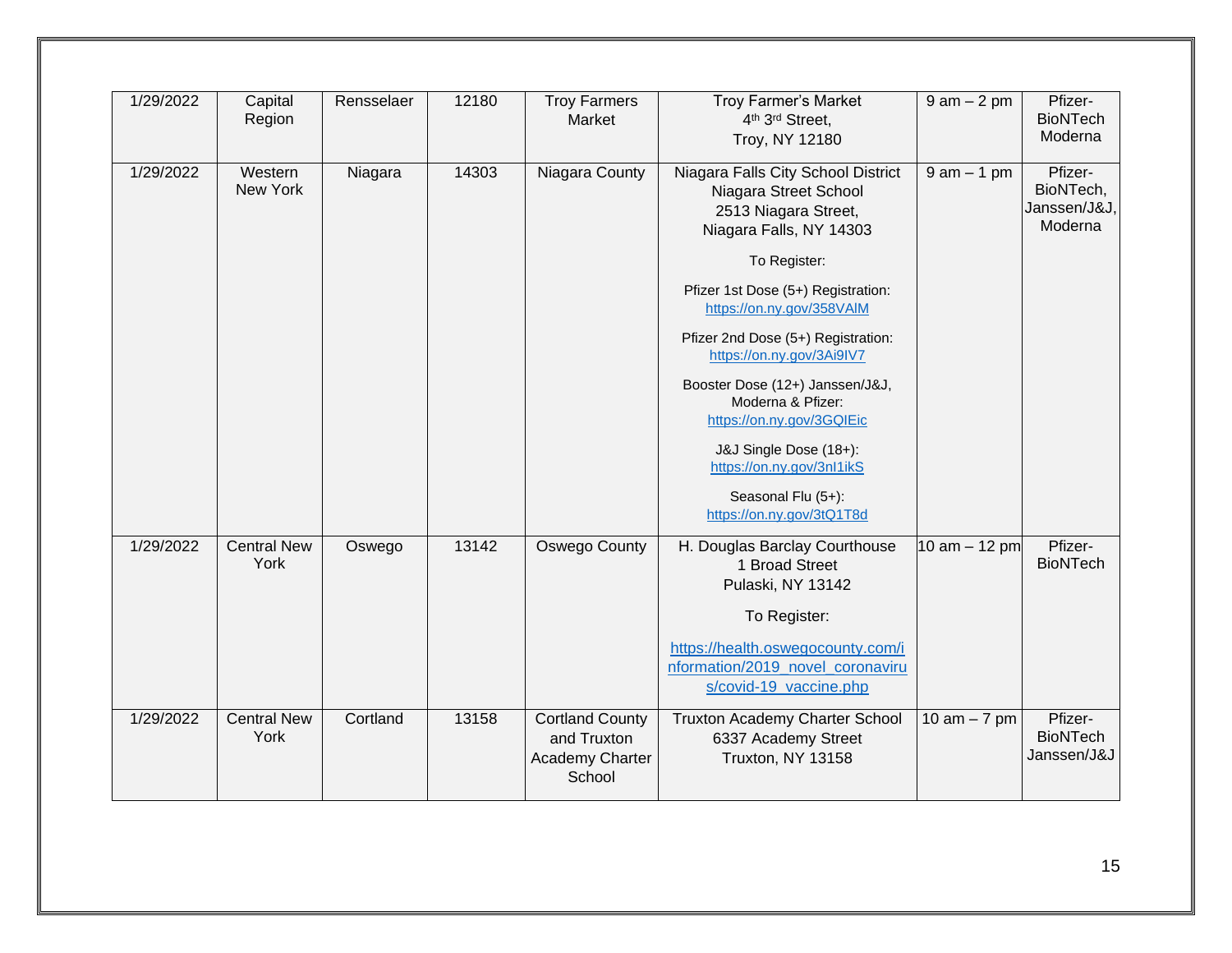| 1/30/2022 | Long Island         | Nassau | 11520 | <b>Bethel AME</b>  | <b>Bethel AME</b><br>420 North Main Street,<br>Freeport, NY 11520                                   | 10 $am - 5 pm$ | Pfizer-<br>BioNTech,<br>Moderna       |
|-----------|---------------------|--------|-------|--------------------|-----------------------------------------------------------------------------------------------------|----------------|---------------------------------------|
| 1/30/2022 | Western<br>New York | Erie   | 14202 | <b>Erie County</b> | Buffalo Homecare, Inc.<br>(Buffalo Office)<br>490 Delaware Avenue<br>Buffalo, NY 14202              | $9$ am $-5$ pm | Pfizer-<br><b>BioNTech</b><br>Moderna |
|           |                     |        |       |                    | To Register:<br>https://www3.erie.gov/covid/vax-<br>calendar/day/20220130 or call<br>(716) 858-2929 |                |                                       |
| 1/30/2022 | Western<br>New York | Erie   | 14051 | <b>Erie County</b> | Buffalo Homecare, Inc.<br>(East Amherst Office)<br>5847 Transit Road<br>East Amherst, NY 14051      | $9$ am $-5$ pm | Pfizer-<br><b>BioNTech</b><br>Moderna |
|           |                     |        |       |                    | To Register:<br>https://www3.erie.gov/covid/vax-<br>calendar/day/20220130 or call<br>(716) 858-2929 |                |                                       |
| 1/31/2022 | Western<br>New York | Erie   | 14228 | <b>Erie County</b> | <b>Amherst Adult Day Services</b><br>370 John James Audubon Pkwy<br>Buffalo, NY 14228               | 11 am $-7$ pm  | Pfizer-<br><b>BioNTech</b><br>Moderna |
|           |                     |        |       |                    | To Register:<br>https://www3.erie.gov/covid/vax-<br>calendar/day/20220131 or call<br>(716) 858-2929 |                |                                       |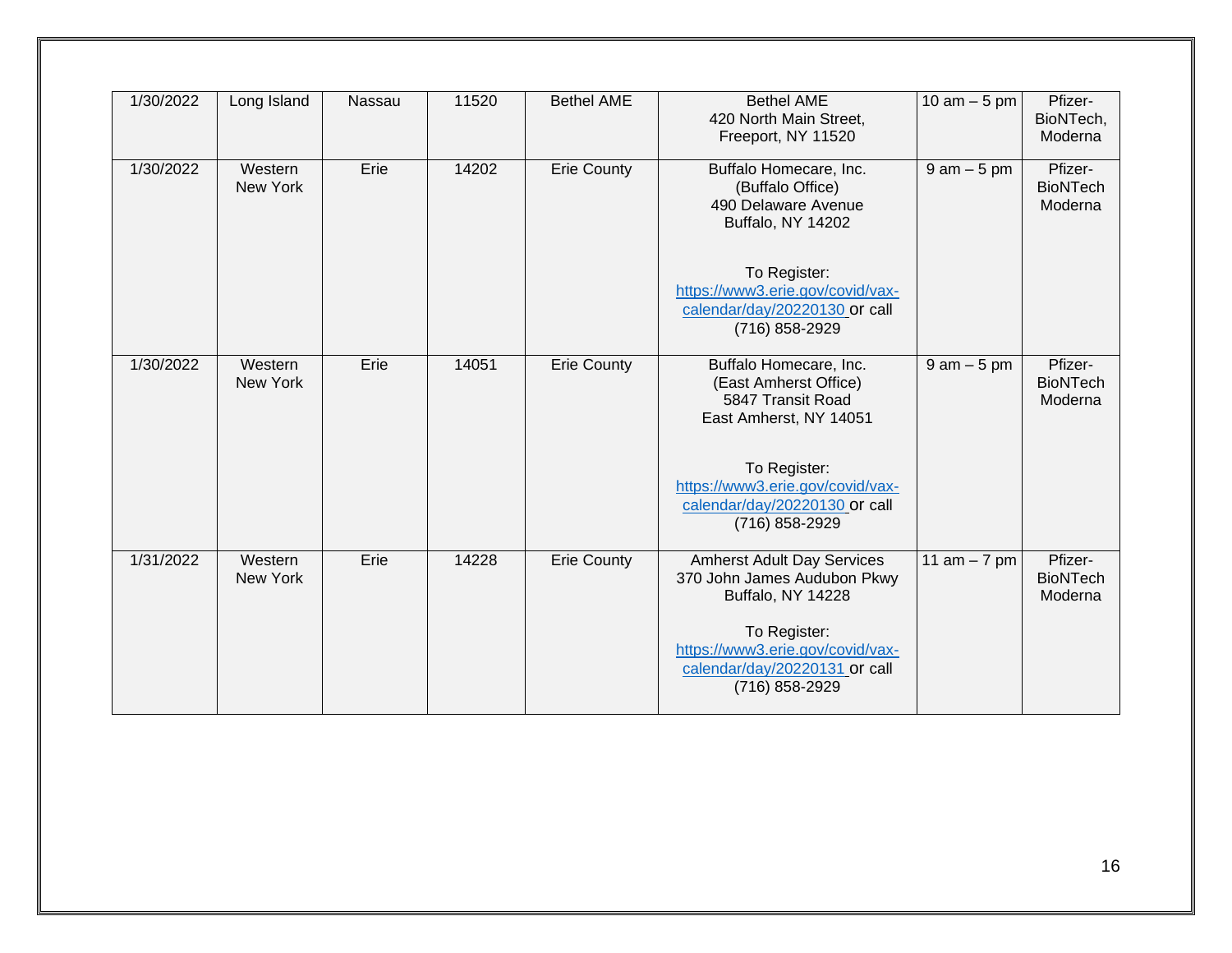| 1/31/2022 | Western<br>New York        | Erie   | 14202 | <b>Erie County</b> | Buffalo Homecare, Inc.<br>(Buffalo Office)<br>490 Delaware Avenue<br>Buffalo, NY 14202<br>To Register:<br>https://www3.erie.gov/covid/vax-<br>calendar/day/20220131 or call<br>(716) 858-2929            | $9$ am $-8$ pm  | Pfizer-<br><b>BioNTech</b><br>Moderna |
|-----------|----------------------------|--------|-------|--------------------|----------------------------------------------------------------------------------------------------------------------------------------------------------------------------------------------------------|-----------------|---------------------------------------|
| 1/31/2022 | Western<br>New York        | Erie   | 14051 | Erie County        | Buffalo Homecare, Inc.<br>(East Amherst Office)<br>5847 Transit Road<br>East Amherst, NY 14051<br>To Register:<br>https://www3.erie.gov/covid/vax-<br>calendar/day/20220131 or call<br>(716) 858-2929    | $9$ am $-8$ pm  | Pfizer-<br><b>BioNTech</b><br>Moderna |
| 1/31/2022 | Western<br>New York        | Erie   | 14127 | <b>Erie County</b> | <b>ECC South</b><br>4041 Southwestern Boulevard<br>(Building 7-Old DMV)<br>Orchard Park, NY 14127<br>To Register:<br>https://www3.erie.gov/covid/vax-<br>calendar/day/20220131 or call<br>(716) 858-2929 | 12 pm $-$ 4 pm  | Pfizer-<br><b>BioNTech</b><br>Moderna |
| 1/31/2022 | <b>Central New</b><br>York | Oswego | 13069 | Oswego County      | G. Ray Bodley High School<br>46 William Gillard Drive<br>Fulton, NY 13069<br>To Register:<br>https://health.oswegocounty.com/i<br>nformation/2019_novel_coronaviru<br>s/covid-19_vaccine.php             | $3:30$ pm – 6pm | Pfizer-<br><b>BioNTech</b>            |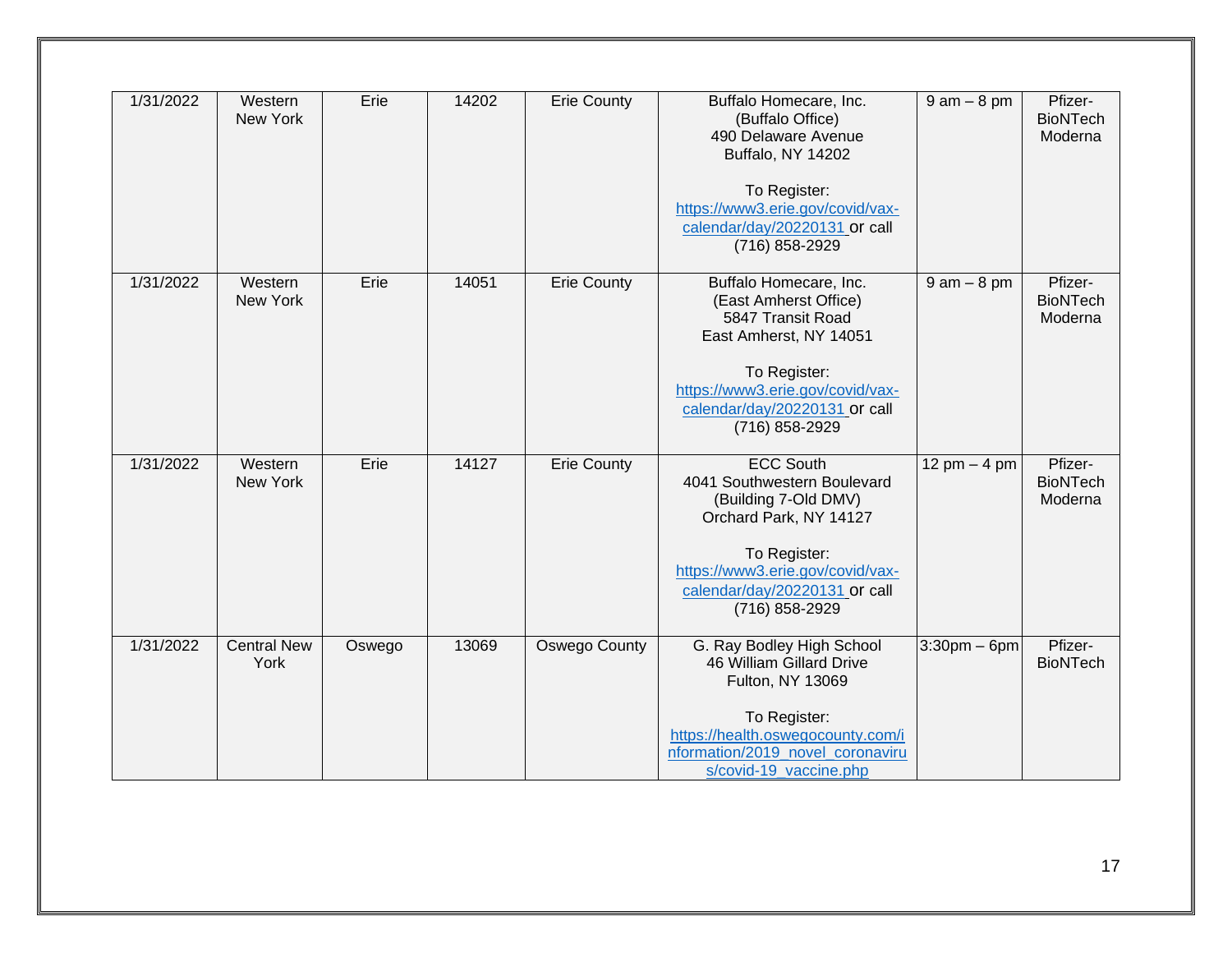| 1/31/2022             | North<br>Country           | Essex    | 12932 | <b>Essex County</b>                                             | <b>Essex County</b><br>Department of Health<br>132 Water Street<br>Elizabethtown, NY 12932<br>To Register:<br>https://www.co.essex.ny.us/Health/                                                                                                                                                                                                                                                                                                                                                                       | $9$ am $-3$ pm                | Pfizer-<br>BioNTech,<br>Moderna,<br>Janssen/J&J |
|-----------------------|----------------------------|----------|-------|-----------------------------------------------------------------|------------------------------------------------------------------------------------------------------------------------------------------------------------------------------------------------------------------------------------------------------------------------------------------------------------------------------------------------------------------------------------------------------------------------------------------------------------------------------------------------------------------------|-------------------------------|-------------------------------------------------|
| 1/31/2022             | Western<br>New York        | Niagara  | 14174 | Niagara County                                                  | make-an-appointment/<br>Lewiston-Porter<br><b>Central School District</b><br><b>Community Resource Center / District</b><br>Office<br>4061 Creek Road<br>Youngstown, NY 14174<br>To Register:<br>Pfizer-BioNTech 1st Dose (5+)<br>Registration: https://on.ny.gov/3fjfSuE<br>Pfizer-BioNTech 2nd Dose (5+)<br>Registration:<br>https://on.ny.gov/31UtHg0<br>Janssen/J&J, Moderna & Pfizer-<br>BioNTech Booster Dose (12+):<br>https://on.ny.gov/3K61TX9<br>Janssen/J&J Single Dose (18+):<br>https://on.ny.gov/3Fl315Q | $3 \text{ pm} - 7 \text{ pm}$ | Pfizer-<br>BioNTech,<br>Janssen/J&J,<br>Moderna |
| $\overline{2}/1/2022$ | Western<br>New York        | Allegany | 14727 | <b>Cuba Cultural</b><br>Center and The<br>Palmer Opera<br>House | The Palmer Opera House<br>12 W Main Street<br>Cuba, NY 14727                                                                                                                                                                                                                                                                                                                                                                                                                                                           | 12 pm $-7$ pm                 | Pfizer-<br><b>BioNTech</b>                      |
| 2/1/2022              | <b>Central New</b><br>York | Oswego   | 13126 | Oswego County                                                   | <b>Oswego County Health</b><br>Department<br>70 Bunner Street<br>Oswego, NY 13126<br>Registration required:<br>https://health.oswegocounty.com/i<br>nformation/2019_novel_coronaviru<br>s/covid-19_vaccine.php                                                                                                                                                                                                                                                                                                         | $3 \text{ pm} - 5 \text{ pm}$ | Pfizer-<br><b>BioNTech</b>                      |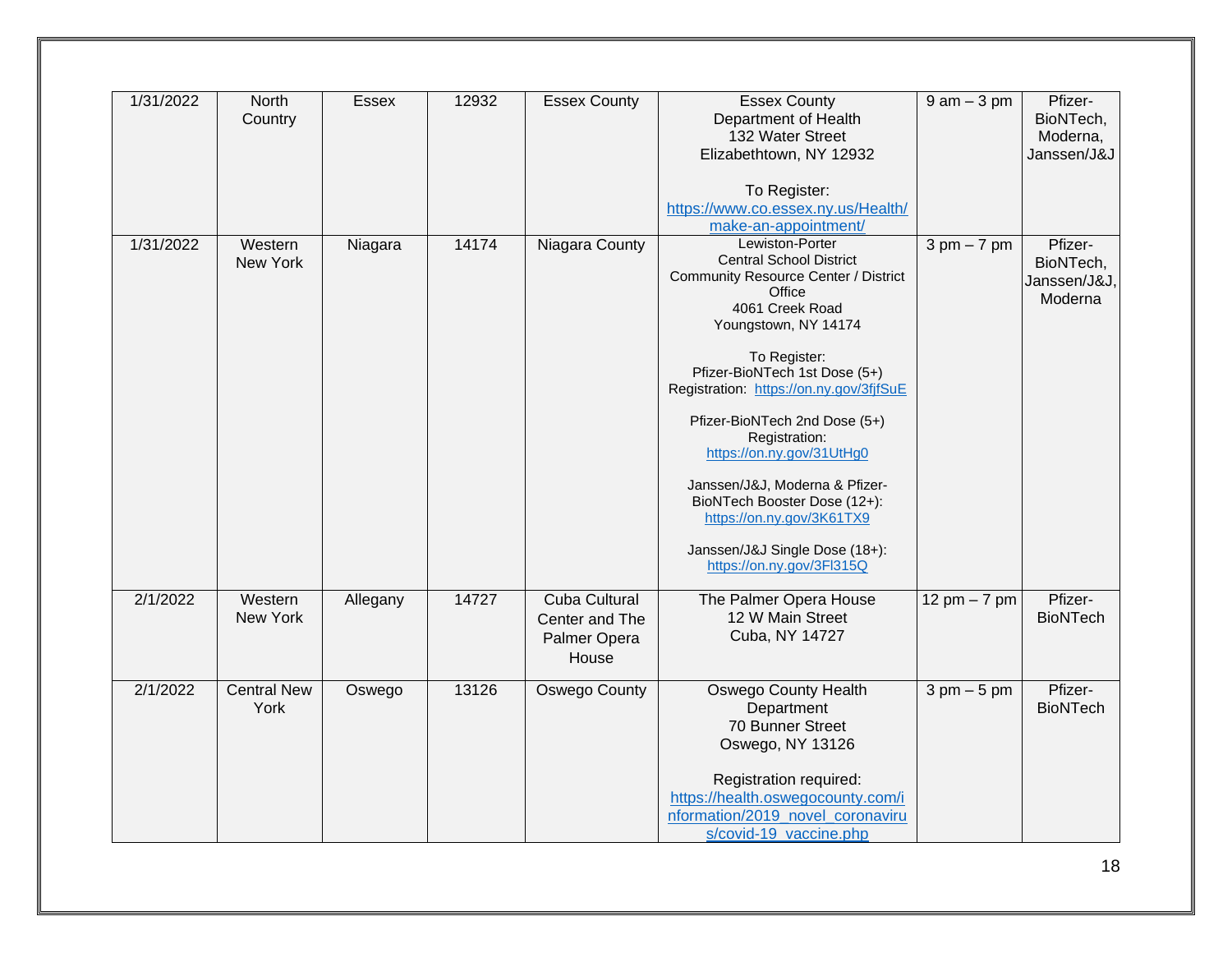| 2/1/2022 | Hudson       | Orange        | 10940 | <b>Orange County</b>     | <b>Orange County</b>               | $9:30$ am $-$                  | Pfizer-         |
|----------|--------------|---------------|-------|--------------------------|------------------------------------|--------------------------------|-----------------|
|          | Valley       |               |       |                          | Department of Health               | 3:30pm                         | <b>BioNTech</b> |
|          |              |               |       |                          | 18 Seward Avenue                   |                                |                 |
|          |              |               |       |                          | Middletown, NY 10940               |                                |                 |
| 2/1/2022 | <b>North</b> | Clinton       | 12919 | <b>Clinton County</b>    | Northeastern Clinton               | $4 \text{ pm} - 6 \text{ pm}$  | Pfizer-         |
|          | Country      |               |       |                          | <b>Central School</b>              |                                | <b>BioNTech</b> |
|          |              |               |       |                          | 103 State Route 276                |                                | Moderna         |
|          |              |               |       |                          | Champlain, NY 12919                |                                |                 |
|          |              |               |       |                          |                                    |                                |                 |
|          |              |               |       |                          | To register: COVID19vaccine        |                                |                 |
|          |              |               |       |                          | (clintonhealth.org)                |                                |                 |
| 2/2/2022 | Mohawk       | Fulton        | 12078 | Family Counseling        | Family Counseling Center, Inc.     | 11 $am - 6 pm$                 | Pfizer-         |
|          | Valley       |               |       | Center                   | 11 Broadway Street                 |                                | <b>BioNTech</b> |
|          |              |               |       |                          | Gloversville, NY 12078             |                                | Moderna         |
|          |              |               |       |                          |                                    |                                |                 |
| 2/2/2022 | <b>North</b> | Clinton       | 12981 | <b>Clinton County</b>    | Saranac Central School             | $4 \text{ pm} - 6 \text{ pm}$  | Pfizer-         |
|          | Country      |               |       |                          | 70 Picketts Corners Road           |                                | <b>BioNTech</b> |
|          |              |               |       |                          | Saranac, NY 12981                  |                                |                 |
|          |              |               |       |                          |                                    |                                |                 |
|          |              |               |       |                          | To register: COVID19vaccine        |                                |                 |
|          |              |               |       |                          | (clintonhealth.org)                |                                |                 |
| 2/2/2022 | <b>North</b> | <b>Essex</b>  | 12932 | <b>Essex County</b>      | <b>Essex County Department of</b>  | 9 am - 3 pm                    | Pfizer-         |
|          | Country      |               |       |                          | Health                             |                                | BioNTech,       |
|          |              |               |       |                          | 132 Water Street                   |                                | Moderna,        |
|          |              |               |       |                          | Elizabethtown, NY 12932            |                                | Janssen/J&J     |
|          |              |               |       |                          |                                    |                                |                 |
|          |              |               |       |                          | To Register:                       |                                |                 |
|          |              |               |       |                          | https://www.co.essex.ny.us/Health/ |                                |                 |
|          |              |               |       |                          | make-an-appointment/               |                                |                 |
| 2/2/2022 | Southern     | <b>Broome</b> | 13862 | <b>Broome County</b>     | Whitney Point Caryl E. Adams       | $12 \text{ pm} - 2 \text{ pm}$ | Pfizer-         |
|          | Tier         |               |       | and Whitney Point        | <b>Elementary School</b>           |                                | <b>BioNTech</b> |
|          |              |               |       | Caryl E. Adams           | 24 Keibel Rd                       |                                |                 |
|          |              |               |       | <b>Elementary School</b> | Whitney Point, NY 13862            |                                |                 |
|          |              |               |       |                          |                                    |                                |                 |
|          |              |               |       |                          | (For members of the Whitney Point  |                                |                 |
|          |              |               |       |                          | Caryl E. Adams Elementary          |                                |                 |
|          |              |               |       |                          | School only)                       |                                |                 |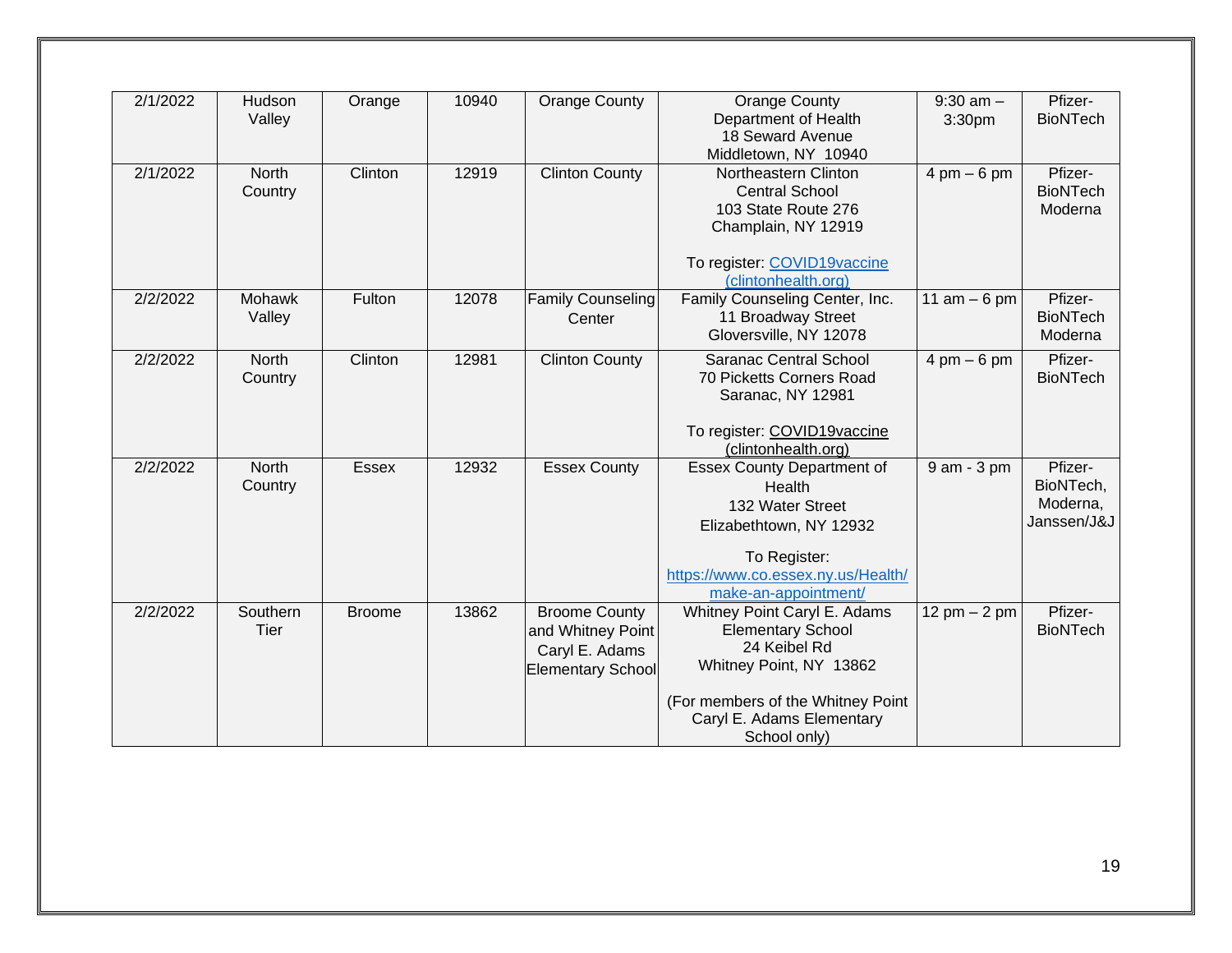| 2/2/2022 | Southern<br>Tier    | <b>Broome</b> | 13862 | <b>Broome County</b><br>and Tioughnioga<br>Riverside<br>Academy | Tioughnioga Riverside Academy<br>2887 US-11<br>Whitney Point, NY 13862                                                                                                             | $3 \text{ pm} - 5 \text{ pm}$ | Pfizer-<br><b>BioNTech</b>            |
|----------|---------------------|---------------|-------|-----------------------------------------------------------------|------------------------------------------------------------------------------------------------------------------------------------------------------------------------------------|-------------------------------|---------------------------------------|
| 2/2/2022 | Western<br>New York | Chautauqua    | 14701 | Chautauqua<br>County                                            | Jamestown Community College -<br>Carnahan Building<br>241 James Avenue<br>Jamestown, NY 14701<br>To Register:<br>https://chqgov.com/public-<br>health/covid-19-vaccination-clinics | $1 \text{ pm} - 6 \text{ pm}$ | Pfizer-<br><b>BioNTech</b><br>Moderna |
| 2/2/2022 | Western<br>New York | Erie          | 14127 | <b>Erie County</b>                                              | <b>Chestnut Ridge Park</b><br>(Main Casino)<br>6121 Chestnut Ridge Road<br>Orchard Park, NY 14127<br>To Register:<br>https://www3.erie.gov/covid/vax-<br>calendar/day/20220202     | 11 $am - 7 pm$                | Pfizer-<br><b>BioNTech</b><br>Moderna |
| 2/2/2022 | Western<br>New York | Erie          | 14051 | <b>Erie County</b>                                              | Buffalo Homecare, Inc.<br>(East Amherst Office)<br>5847 Transit Road<br>East Amherst, NY 14051<br>To Register:<br>https://www3.erie.gov/covid/vax-<br>calendar/day/20220202        | $9$ am $-$ 8 pm               | Pfizer-<br><b>BioNTech</b><br>Moderna |
| 2/2/2022 | Western<br>New York | Erie          | 14202 | <b>Erie County</b>                                              | Buffalo Homecare, Inc.<br>(Buffalo Office)<br>490 Delaware Avenue<br>Buffalo, NY 14202<br>To Register:<br>https://www3.erie.gov/covid/vax-<br>calendar/day/20220202                | $9$ am $-$ 8 pm               | Pfizer-<br><b>BioNTech</b><br>Moderna |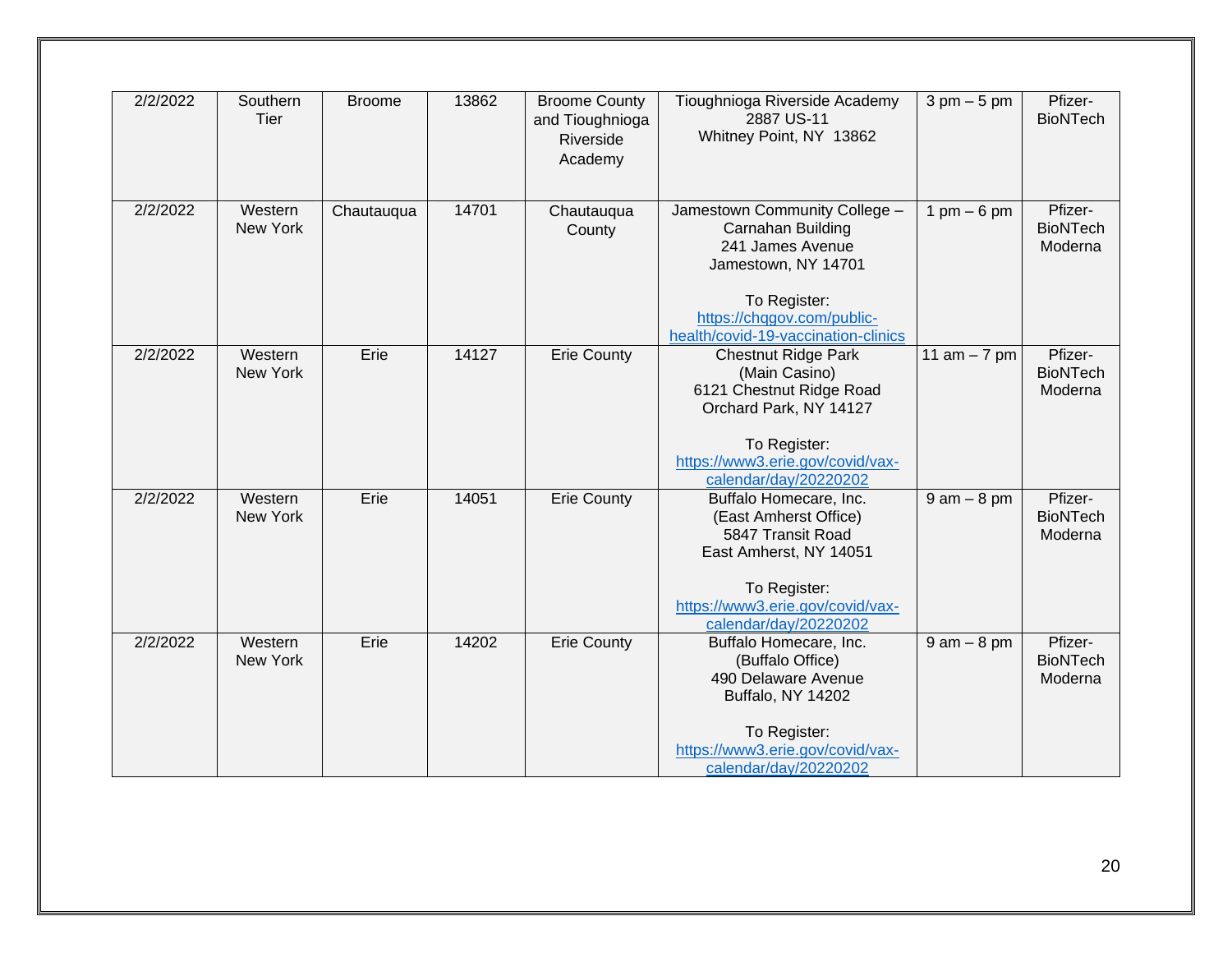| 2/3/2022 | Western  | Erie     | 14059 | <b>Erie County</b>     | Elma Meadows Park                       | 11 $am - 7 pm$                | Pfizer-         |
|----------|----------|----------|-------|------------------------|-----------------------------------------|-------------------------------|-----------------|
|          | New York |          |       |                        | 1711 Girdle Road                        |                               | <b>BioNTech</b> |
|          |          |          |       |                        | Elma, NY 14059                          |                               | Moderna         |
|          |          |          |       |                        |                                         |                               |                 |
|          |          |          |       |                        | To Register:                            |                               |                 |
|          |          |          |       |                        | https://www3.erie.gov/covid/vax-        |                               |                 |
|          |          |          |       |                        | calendar/day/20220203                   |                               |                 |
| 2/3/2022 | Western  | Erie     | 14051 | <b>Erie County</b>     | Buffalo Homecare, Inc.                  | $9$ am $-$ 8 pm               | Pfizer-         |
|          | New York |          |       |                        | (East Amherst Office)                   |                               | <b>BioNTech</b> |
|          |          |          |       |                        | 5847 Transit Road                       |                               | Moderna         |
|          |          |          |       |                        | East Amherst, NY 14051                  |                               |                 |
|          |          |          |       |                        |                                         |                               |                 |
|          |          |          |       |                        | To Register:                            |                               |                 |
|          |          |          |       |                        | https://www3.erie.gov/covid/vax-        |                               |                 |
|          |          |          |       |                        | calendar/day/20220203                   |                               |                 |
| 2/3/2022 | Western  | Erie     | 14052 | <b>Erie County</b>     | Buffalo Homecare, Inc.                  | $9$ am $-$ 8 pm               | Pfizer-         |
|          | New York |          |       |                        | (Buffalo Office)                        |                               | <b>BioNTech</b> |
|          |          |          |       |                        | 490 Delaware Avenue                     |                               | Moderna         |
|          |          |          |       |                        | Buffalo, NY 14202                       |                               |                 |
|          |          |          |       |                        |                                         |                               |                 |
|          |          |          |       |                        | To Register:                            |                               |                 |
|          |          |          |       |                        | https://www3.erie.gov/covid/vax-        |                               |                 |
|          |          |          |       |                        | calendar/day/20220203                   |                               |                 |
| 2/3/2022 | Western  | Niagara  | 14094 | Niagara County         | <b>Lockport Central School District</b> | $3 \text{ pm} - 7 \text{ pm}$ | Pfizer-         |
|          | New York |          |       |                        | Charles A. Upson School                 |                               | <b>BioNTech</b> |
|          |          |          |       |                        | 28 Harding Avenue                       |                               | Janssen/J&J     |
|          |          |          |       |                        | Lockport, NY 14094                      |                               | Moderna         |
|          |          |          |       |                        |                                         |                               | Seasonal Flu    |
|          |          |          |       |                        | To Register:                            |                               |                 |
|          |          |          |       |                        | Pfizer 1st Dose (5+) Registration:      |                               |                 |
|          |          |          |       |                        | https://on.ny.gov/34Zdszi               |                               |                 |
|          |          |          |       |                        | Pfizer 2nd Dose (5+) Registration:      |                               |                 |
|          |          |          |       |                        | https://on.ny.gov/3KF9Pz4               |                               |                 |
|          |          |          |       |                        | Booster Dose (12+) J&J, Moderna &       |                               |                 |
|          |          |          |       |                        | Pfizer: https://on.ny.gov/359eUzk       |                               |                 |
|          |          |          |       |                        | J&J Single Dose (18+):                  |                               |                 |
|          |          |          |       |                        | https://on.ny.gov/3tLaZmo               |                               |                 |
|          |          |          |       |                        | Seasonal Flu (5+):                      |                               |                 |
|          |          |          |       |                        | https://on.ny.gov/3AitVdr               |                               |                 |
| 2/3/2022 | Hudson   | Sullivan | 12754 | <b>Sullivan County</b> | <b>Sullivan County Public</b>           | $2 \text{ pm} - 5 \text{ pm}$ | Pfizer-         |
|          | Valley   |          |       |                        | <b>Health Services</b>                  |                               | <b>BioNTech</b> |
|          |          |          |       |                        | 50 Community Lane                       |                               |                 |
|          |          |          |       |                        | Liberty, NY 12754                       |                               |                 |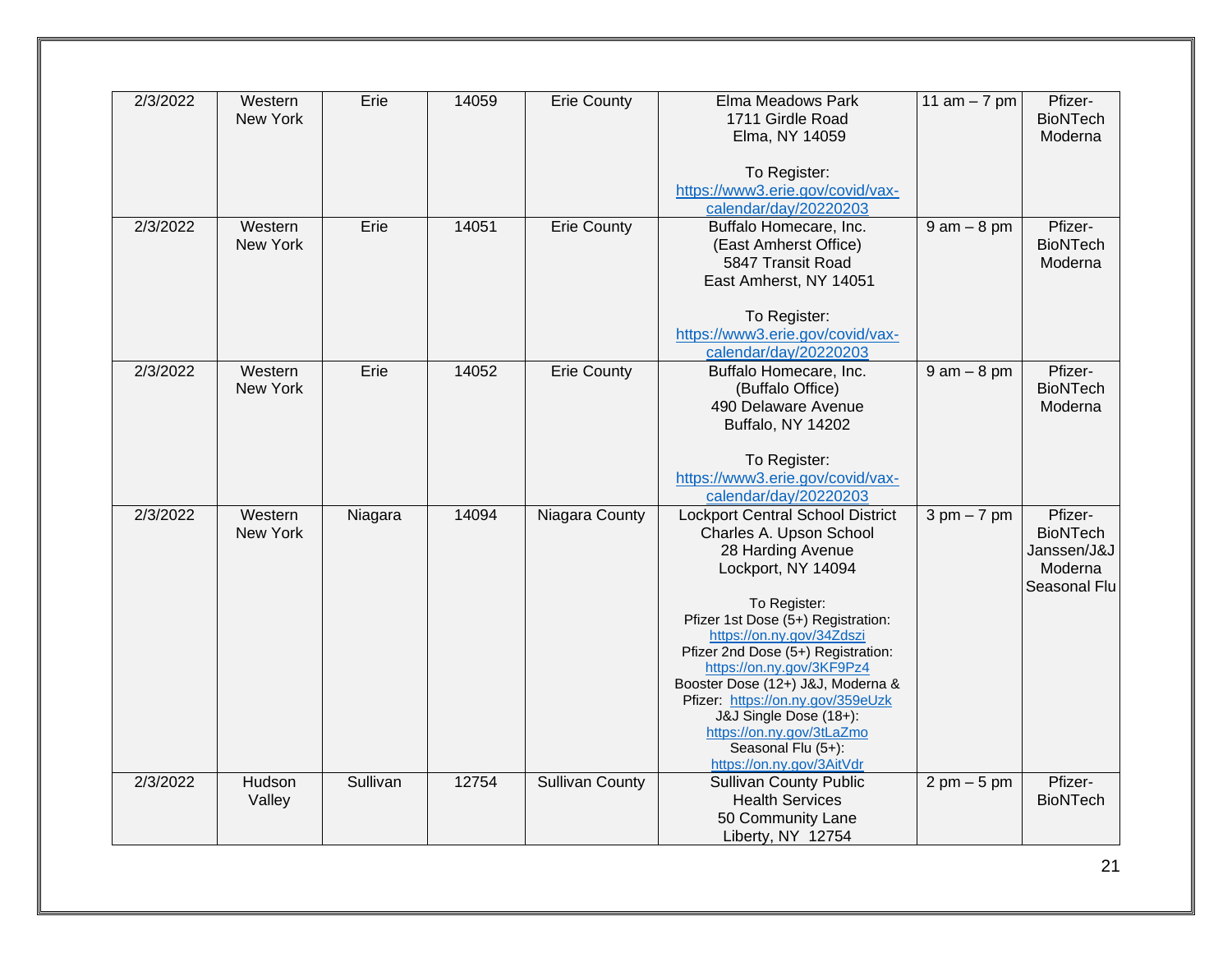| 2/3/2022 | <b>New York</b><br>City    | Queens         | 11433 | Thomas White Jr.<br>Foundation                                         | Thomas White Jr. Foundation<br>162-04 Tuskegee Airman Way<br>Jamaica, NY 11433                                                                                                  | $7$ am $-2$ pm                | Pfizer-<br><b>BioNTech</b><br>Moderna     |
|----------|----------------------------|----------------|-------|------------------------------------------------------------------------|---------------------------------------------------------------------------------------------------------------------------------------------------------------------------------|-------------------------------|-------------------------------------------|
| 2/3/2022 | Long Island                | <b>Suffolk</b> | 11717 | East Brentwood<br><b>Fire Department</b>                               | East Brentwood Fire Department<br>26 Fulton Street<br>Brentwood, NY 11717                                                                                                       | $2 \text{ pm} - 8 \text{ pm}$ | Pfizer-<br><b>BioNTech</b><br>Moderna     |
| 2/3/2022 | <b>North</b><br>Country    | Clinton        | 12901 | <b>Clinton County</b>                                                  | <b>Clinton Community College</b><br>158 Clinton Point Drive<br>Plattsburgh, NY 12901<br>To register: COVID19vaccine<br>(clintonhealth.org)                                      | $2 \text{ pm} - 5 \text{ pm}$ | Pfizer-<br><b>BioNTech</b>                |
| 2/3/2022 | <b>Mohawk</b><br>Valley    | Fulton         | 12078 | <b>Fulton County</b>                                                   | <b>Fulton County</b><br>Department of Health<br>127 East State Street<br>Gloversville, NY 12078<br>To Register:<br>https://booknow.appointment-<br>plus.com/6Z7P0E2Q/?E ID=3499 | $2 \text{ pm} - 5 \text{ pm}$ | Pfizer-<br><b>BioNTech</b>                |
| 2/3/2022 | <b>Central New</b><br>York | Cortland       | 13045 | <b>Cortland County</b><br>and Port Watson<br>Mini Conference<br>Center | Port Watson<br>Mini Conference Center<br>131 Port Watson Street<br>Cortland, NY 13045                                                                                           | 10 am $-7$ pm                 | Pfizer-<br><b>BioNTech</b><br>Janssen/J&J |
| 2/4/2022 | Western<br>New York        | Erie           | 14127 | <b>Erie County</b>                                                     | <b>Orchard Park Central Fire Station</b><br>30 School Street<br>Orchard Park, NY 14127<br>To Register: Clinic Schedule and<br>Registration   Covid (erie.gov)                   | 11 $am - 7 pm$                | Pfizer-<br><b>BioNTech</b><br>Moderna     |
| 2/4/2022 | Western<br>New York        | Erie           | 14051 | <b>Erie County</b>                                                     | Buffalo Homecare, Inc. (East<br>Amherst Office)<br>5847 Transit Road<br>East Amherst, NY 14051<br>To Register: Clinic Schedule and<br>Registration   Covid (erie.gov)           | $9$ am $-8$ pm                | Pfizer-<br><b>BioNTech</b><br>Moderna     |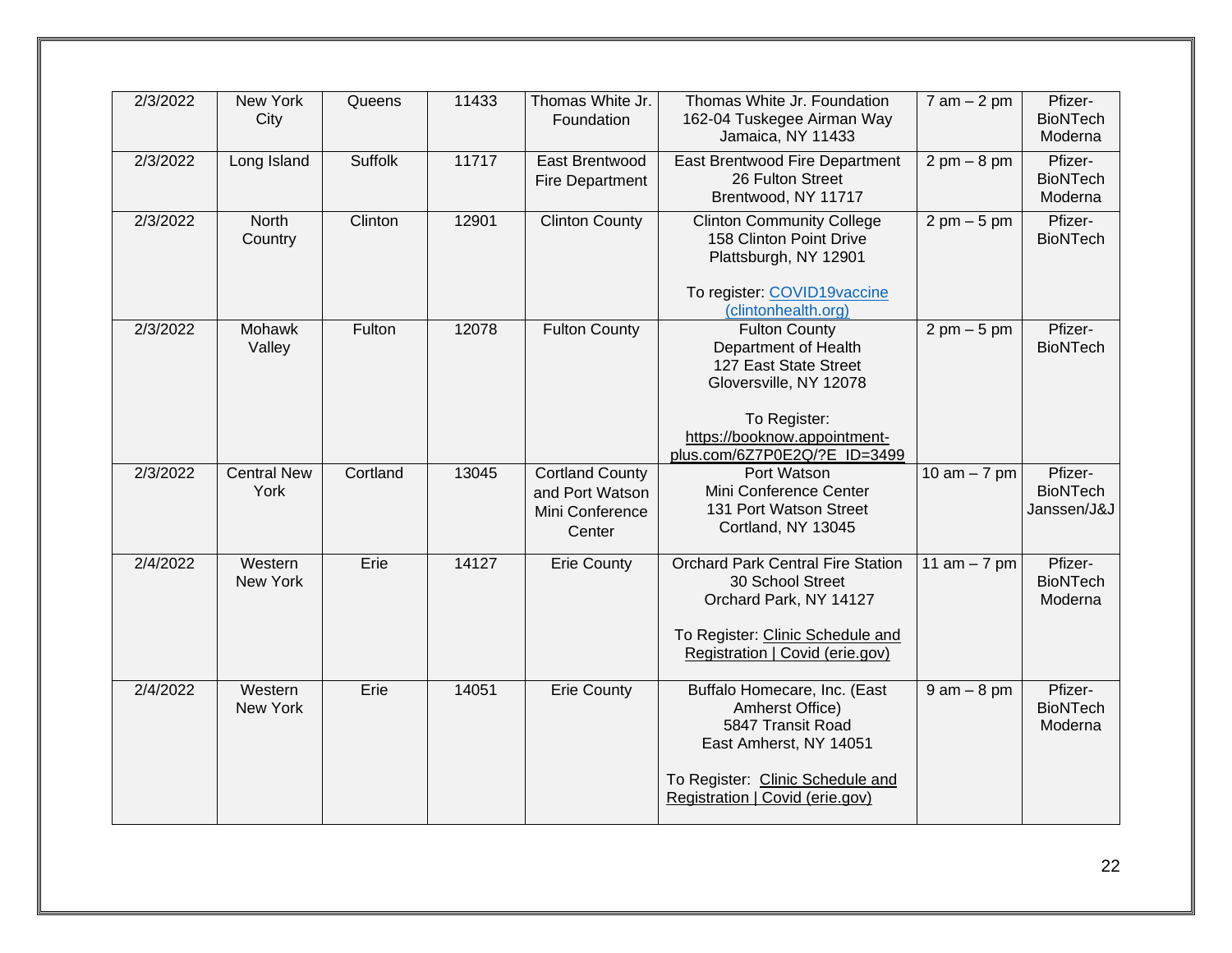| 2/4/2022 | Finger<br>Lakes     | Seneca | 13165 | Seneca County                  | Seneca County Health Department<br>- Health and Senior<br><b>Services Building</b><br>2465 Bonadent Drive, Suite 3<br>Waterloo, NY 13165<br>To register:<br>https://apps2.health.ny.gov/doh2/a<br>pplinks/cdmspr/2/counties?OpID=<br>D0768E7FE4AB02EEE0530A6C7<br>C15E0B2 | $2:30$ pm $-$<br>4:30pm       | Pfizer-<br><b>BioNTech</b>            |
|----------|---------------------|--------|-------|--------------------------------|---------------------------------------------------------------------------------------------------------------------------------------------------------------------------------------------------------------------------------------------------------------------------|-------------------------------|---------------------------------------|
| 2/4/2022 | Hudson<br>Valley    | Ulster | 12401 | <b>Ulster County</b>           | <b>Hudson Valley Mall</b><br>(Former Best Buy)<br>1300 Ulster Avenue<br>Kingston, NY 12401<br>To register:<br>www.vaccinateulster.com                                                                                                                                     | $9$ am $-$ 8 pm               | Pfizer-<br><b>BioNTech</b>            |
| 2/4/2022 | Western<br>New York | Erie   | 14202 | <b>Erie County</b>             | Buffalo Homecare, Inc.<br>(Buffalo Office)<br>490 Delaware Avenue<br>Buffalo, NY 14202<br>To Register: Clinic Schedule and<br>Registration   Covid (erie.gov)                                                                                                             | $9$ am $-$ 8 pm               | Pfizer-<br><b>BioNTech</b>            |
| 2/4/2022 | New York<br>City    | Queens | 11433 | Thomas White Jr.<br>Foundation | Thomas White Jr. Foundation<br>162-04 Tuskegee Airman Way<br>Jamaica, NY 11433                                                                                                                                                                                            | $3 \text{ pm} - 8 \text{ pm}$ | Pfizer-<br><b>BioNTech</b><br>Moderna |
| 2/4/2022 | Western<br>New York | Erie   | 14213 | <b>Erie County</b>             | <b>BPS 45-International School</b><br>141 Hoyt Street<br><b>Buffalo, NY 14213</b><br>To Register: Clinic Schedule and<br>Registration   Covid (erie.gov)                                                                                                                  | 1:30 pm $-$ 7pm               | Pfizer-<br><b>BioNTech</b><br>Moderna |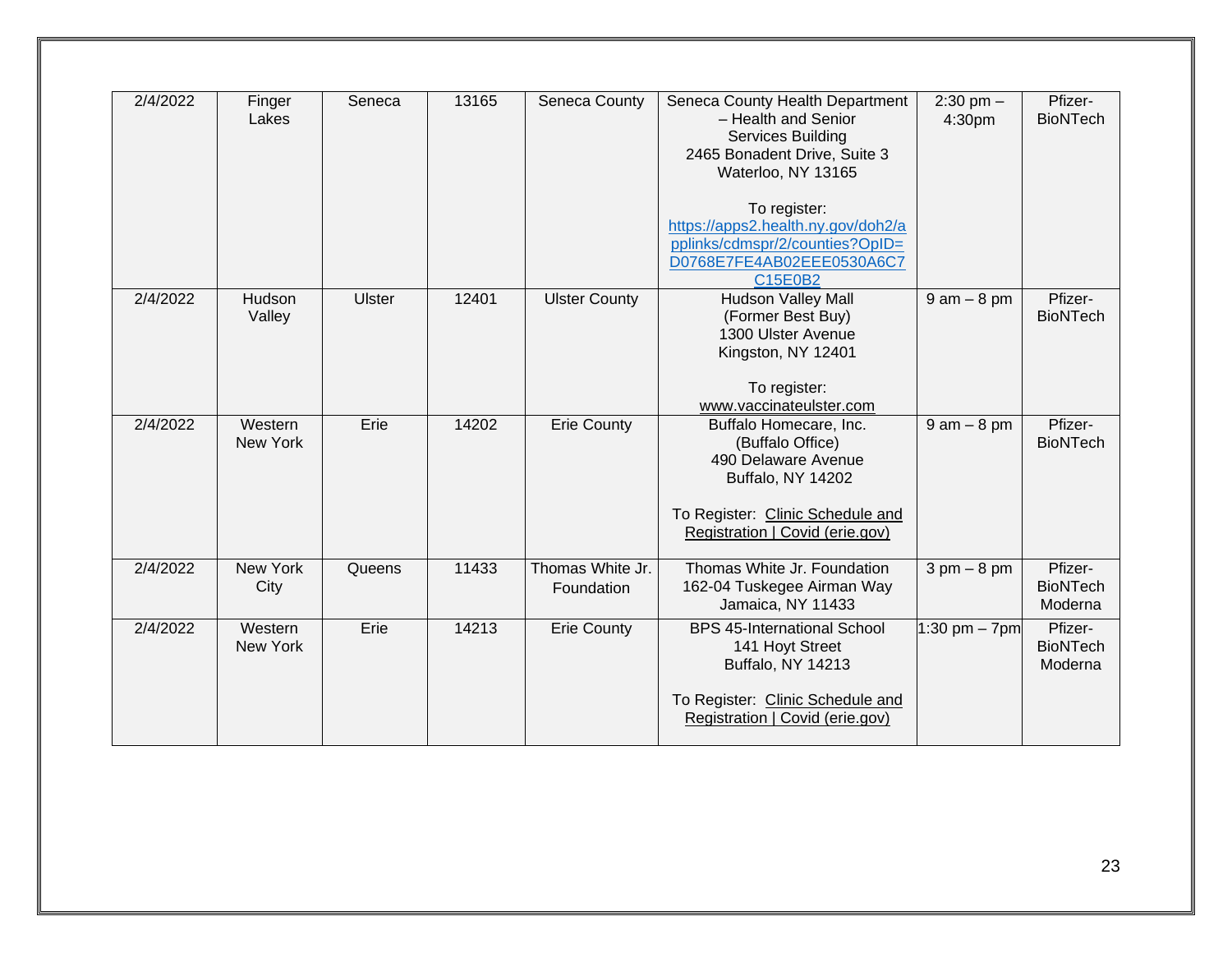| 2/4/2022 | <b>Central New</b><br>York | Cayuga         | 13021 | Cayuga County<br>and Fingerlakes         | <b>Fingerlakes Mall Event Center</b><br>1579 Clark Street | $3:30$ pm $-5$ pm                | Pfizer-<br><b>BioNTech</b> |
|----------|----------------------------|----------------|-------|------------------------------------------|-----------------------------------------------------------|----------------------------------|----------------------------|
|          |                            |                |       | Mall                                     | Auburn, NY 13021                                          |                                  | Moderna                    |
|          |                            |                |       |                                          | To Register:                                              |                                  |                            |
|          |                            |                |       |                                          | https://www.cayugacounty.us/1610                          |                                  |                            |
|          |                            |                |       |                                          | /COVID-19-Immunization-Clinics                            |                                  |                            |
|          |                            |                |       |                                          |                                                           |                                  |                            |
| 2/4/2022 | Finger                     | Yates          | 14544 | <b>Yates County</b>                      | Rushville Hose Company                                    | $2 \text{ pm} - 6:30 \text{ pm}$ | Pfizer-                    |
|          | Lakes                      |                |       |                                          | 14 Railroad Avenue                                        |                                  | <b>BioNTech</b>            |
|          |                            |                |       |                                          | Rushville, NY 14544                                       |                                  | Janssen/J&J                |
|          |                            |                |       |                                          | To Register:                                              |                                  |                            |
|          |                            |                |       |                                          | Pfizer Booster (12+):                                     |                                  |                            |
|          |                            |                |       |                                          | https://apps2.health.ny.gov/doh2/a                        |                                  |                            |
|          |                            |                |       |                                          | pplinks/cdmspr/2/counties?OpID=                           |                                  |                            |
|          |                            |                |       |                                          | D564F44ED6E30144E0530A6C7<br>C15290F                      |                                  |                            |
| 2/4/2022 | <b>Central New</b>         | Cortland       | 13045 | <b>Cortland County</b>                   | Port Watson                                               | 10 am $-7$ pm                    | Pfizer-                    |
|          | York                       |                |       | and Port Watson                          | Mini Conference Center                                    |                                  | <b>BioNTech</b>            |
|          |                            |                |       | Mini Conference                          | 131 Port Watson Street                                    |                                  | Janssen/J&J                |
|          |                            |                |       | Center                                   | Cortland, NY 13045                                        |                                  |                            |
|          |                            |                |       |                                          |                                                           |                                  |                            |
| 2/4/2022 | Southern                   | Delaware       | 12167 | <b>Delaware County</b>                   | <b>Catskill Veterans Outreach Center</b>                  | 11 $am - 7 pm$                   | Pfizer-<br><b>BioNTech</b> |
|          | Tier                       |                |       |                                          | 56 Main Street<br>Stamford, NY 12167                      |                                  | Janssen/J&J                |
| 2/4/2022 |                            | <b>Suffolk</b> | 11717 |                                          |                                                           |                                  |                            |
|          | Long Island                |                |       | East Brentwood<br><b>Fire Department</b> | East Brentwood Fire Department<br>26 Fulton Street        | $2 \text{ pm} - 8 \text{ pm}$    | Pfizer-<br><b>BioNTech</b> |
|          |                            |                |       |                                          | Brentwood, NY 11717                                       |                                  | Moderna                    |
| 2/5/2022 | Hudson                     | <b>Ulster</b>  | 12401 | <b>Ulster County</b>                     | <b>Hudson Valley Mall</b>                                 | $9$ am $-8$ pm                   | Pfizer-                    |
|          | Valley                     |                |       |                                          | (Former Best Buy)                                         |                                  | <b>BioNTech</b>            |
|          |                            |                |       |                                          | 1300 Ulster Avenue                                        |                                  |                            |
|          |                            |                |       |                                          | Kingston, NY 12401                                        |                                  |                            |
|          |                            |                |       |                                          |                                                           |                                  |                            |
|          |                            |                |       |                                          | To register:                                              |                                  |                            |
|          |                            |                |       |                                          | www.vaccinateulster.com                                   |                                  |                            |
| 2/5/2022 | Southern<br>Tier           | Delaware       | 12167 | <b>Delaware County</b>                   | Catskill Veterans Outreach Center<br>56 Main Street       | 11 $am - 7 pm$                   | Pfizer-<br><b>BioNTech</b> |
|          |                            |                |       |                                          | Stamford, NY 12167                                        |                                  | Janssen/J&J                |
|          |                            |                |       |                                          |                                                           |                                  |                            |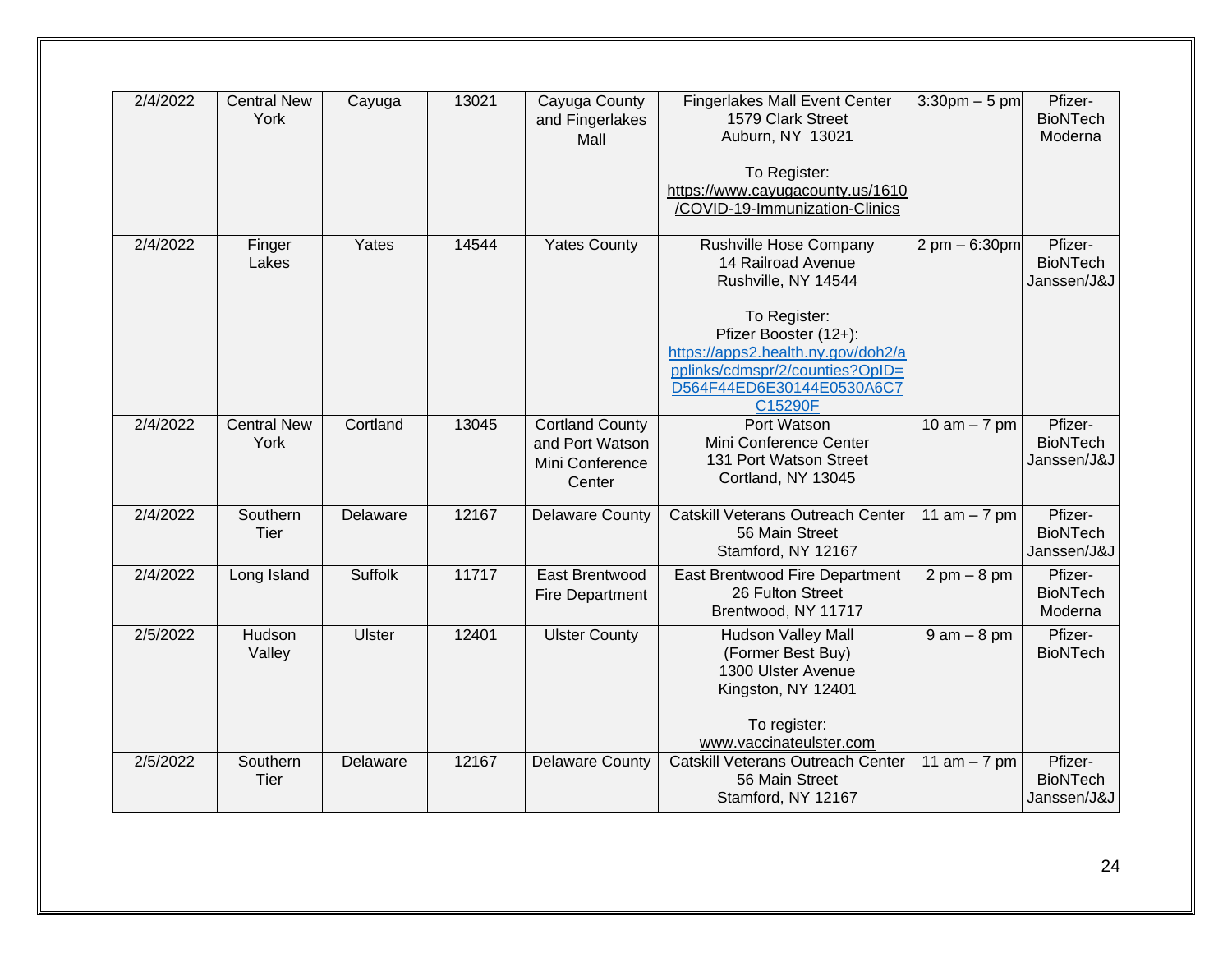| 2/5/2022 | Hudson<br>Valley           | <b>Ulster</b>  | 12589 | <b>Ulster County</b>                                                                              | <b>Walkill High School</b><br>90 Robinson Drive<br>Walkill, NY 12589<br>To register:                      | 11 $am - 2 pm$  | Pfizer-<br><b>BioNTech</b>                |
|----------|----------------------------|----------------|-------|---------------------------------------------------------------------------------------------------|-----------------------------------------------------------------------------------------------------------|-----------------|-------------------------------------------|
| 2/5/2022 | Long Island                | Suffolk        | 11717 | East Brentwood<br><b>Fire Department</b>                                                          | www.vaccinateulster.com<br>East Brentwood Fire Department<br>26 Fulton Street<br>Brentwood, NY 11717      | 10 am $-5$ pm   | Pfizer-<br><b>BioNTech</b><br>Moderna     |
| 2/5/2022 | <b>New York</b><br>City    | Queens         | 11369 | <b>First Baptist</b><br>Church                                                                    | <b>First Baptist Church</b><br>100-10 Astoria Blvd<br>Queens, NY 11369                                    | 10 am $-$ 4 pm  | Pfizer-<br><b>BioNTech</b><br>Moderna     |
| 2/5/2022 | Long Island                | Suffolk        | 11722 | <b>National Coalition</b><br>of Black Churches<br>and Hope<br><b>Missionary Baptist</b><br>Church | Hope Missionary Baptist Church<br>100 Lemon Street<br>Central Islip, NY 11722                             | 11 am $-3$ pm   | Pfizer-<br><b>BioNTech</b><br>Moderna     |
| 2/5/2022 | Southern<br><b>Tier</b>    | Tioga          | 13845 | <b>Tioga County</b>                                                                               | <b>Tioga Central School District</b><br>27 5th Avenue<br>Tioga Center, NY 13845                           | $9$ am $-$ 4 pm | Pfizer-<br><b>BioNTech</b><br>Moderna     |
| 2/5/2022 | Capital<br>Region          | Rensselaer     | 12180 | Troy Farmer's<br>Market                                                                           | <b>Troy Farmer's Market</b><br>4 3rd Street<br>Troy, NY 12180                                             | $9$ am $-2$ pm  | Pfizer-<br><b>BioNTech</b><br>Moderna     |
| 2/5/2022 | <b>Central New</b><br>York | Cortland       | 13045 | <b>Cortland County</b><br>and Port Watson<br>Mini Conference<br>Center                            | <b>Port Watson</b><br>Mini Conference Center<br>131 Port Watson Street<br>Cortland, NY 13045              | 10 am $-7$ pm   | Pfizer-<br><b>BioNTech</b><br>Janssen/J&J |
| 2/5/2022 | Finger<br>Lakes            | Monroe         | 14605 | The Vineyard<br><b>Farm and Outdoor</b><br>Center for<br>Excellence                               | The Vineyard Farm and Outdoor<br><b>Center for Excellence</b><br>126 Sander Street<br>Rochester, NY 14605 | 1 pm $-5$ pm    | Pfizer-<br><b>BioNTech</b><br>Moderna     |
| 2/5/2022 | Long Island                | <b>Suffolk</b> | 11935 | <b>Cutchogue Fire</b><br>Department                                                               | <b>Cutchogue Fire Department</b><br>206 New Suffolk Road<br>Cutchogue, NY 11935                           | $9$ am $-$ 4 pm | Pfizer-<br><b>BioNTech</b><br>Moderna     |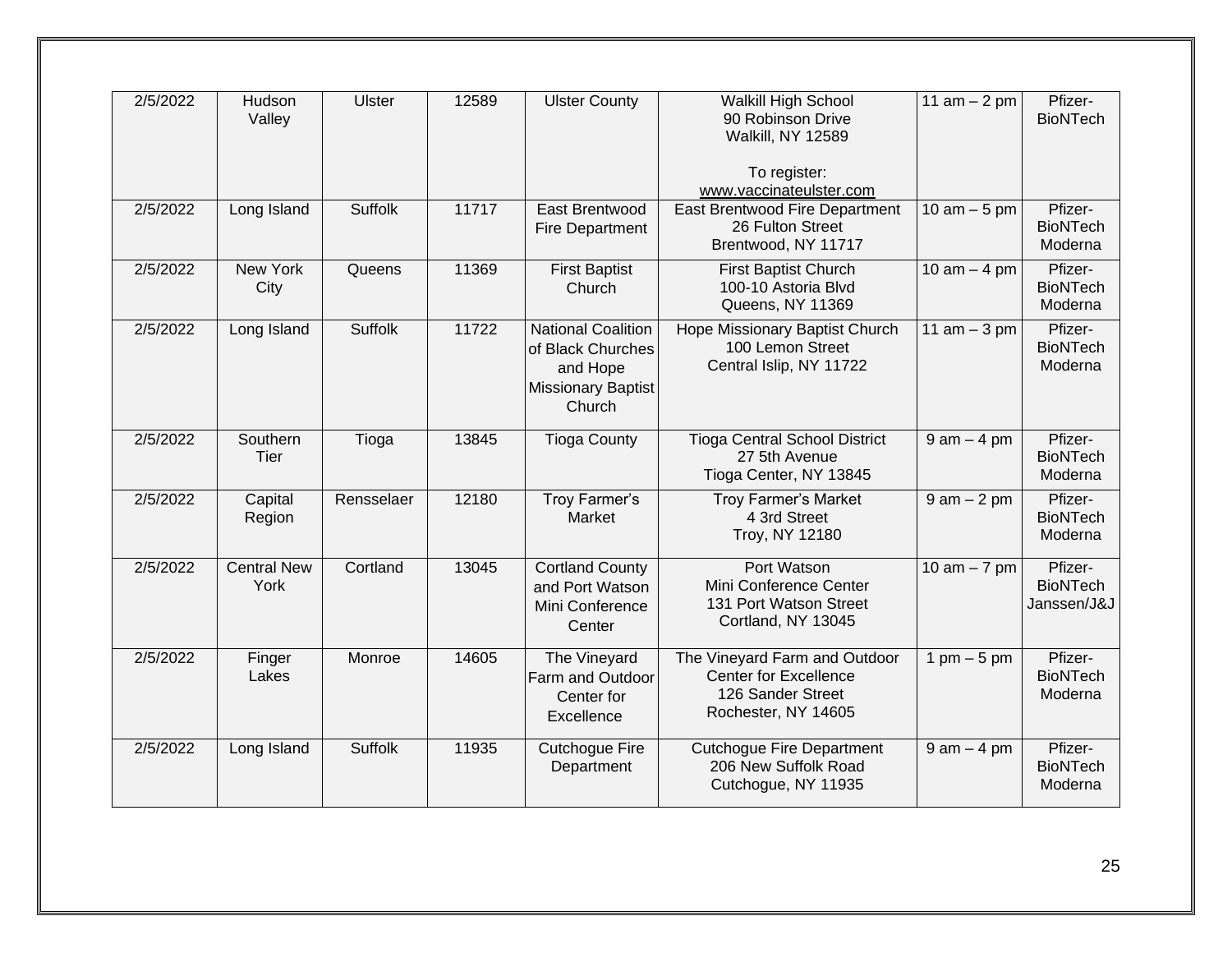| 2/5/2022 | Long Island                | Nassau         | 11520 | <b>Bethel AME</b><br>Church                                                   | <b>Bethel AME Church</b><br>420 North Main Street,<br>Freeport, NY 11520                                                                                                      | 10 $am - 5 pm$                | Pfizer-<br><b>BioNTech</b><br>Moderna |
|----------|----------------------------|----------------|-------|-------------------------------------------------------------------------------|-------------------------------------------------------------------------------------------------------------------------------------------------------------------------------|-------------------------------|---------------------------------------|
| 2/5/2022 | Long Island                | Suffolk        | 11701 | <b>National Coalition</b><br>of Black Churches<br>& Bethel AME Zion<br>Church | Bethel AME Zion Church<br>20 Simmons St,<br>Copiague, NY 11701                                                                                                                | 10 am $-$ 2 pm                | Pfizer-<br><b>BioNTech</b><br>Moderna |
| 2/5/2022 | <b>Central New</b><br>York | Onondaga       | 13204 | <b>Destiny Mall USA</b>                                                       | Destiny Mall USA<br>9090 Destiny USA Drive<br>Syracuse, NY 13204                                                                                                              | 12 pm $- 2$ pm                | Pfizer-<br><b>BioNTech</b><br>Moderna |
| 2/6/2022 | Long Island                | Nassau         | 11520 | <b>Freeport Bible</b><br>Center                                               | <b>Freeport Bible Center</b><br>50 N Main Street<br>Freeport, NY 11520                                                                                                        | $9$ am $-3$ pm                | Pfizer-<br><b>BioNTech</b>            |
| 2/6/2022 | Long Island                | <b>Suffolk</b> | 11935 | <b>Cutchogue Fire</b><br>Department                                           | <b>Cutchogue Fire Department</b><br>206 New Suffolk Road<br>Cutchogue, NY 11935                                                                                               | 10 am $-6$ pm                 | Pfizer-<br><b>BioNTech</b><br>Moderna |
| 2/7/2022 | <b>Central New</b><br>York | Oswego         | 13126 | <b>Oswego County</b><br>and Oswego High<br>School                             | Oswego High School<br>2 Buccaneer Blvd<br>Oswego, NY 13126<br>To Register:<br>https://health.oswegocounty.com/i<br>nformation/2019_novel_coronaviru<br>s/covid-19_vaccine.php | $3:30$ pm $-6$ pm             | Pfizer-<br><b>BioNTech</b>            |
| 2/7/2022 | Long Island                | <b>Suffolk</b> | 11935 | <b>Cutchogue Fire</b><br>Department                                           | <b>Cutchogue Fire Department</b><br>206 New Suffolk Road<br>Cutchogue, NY 11935                                                                                               | $10$ am $-6$ pm               | Pfizer-<br><b>BioNTech</b><br>Moderna |
| 2/7/2022 | Hudson<br>Valley           | <b>Ulster</b>  | 12477 | <b>Ulster County</b>                                                          | Mt. Marion Elementary School<br>744 Glasco Turnpike<br>Saugerties, NY 12477<br>To register:<br>www.vaccinateulster.com                                                        | $4 \text{ pm} - 6 \text{ pm}$ | Pfizer-<br><b>BioNTech</b>            |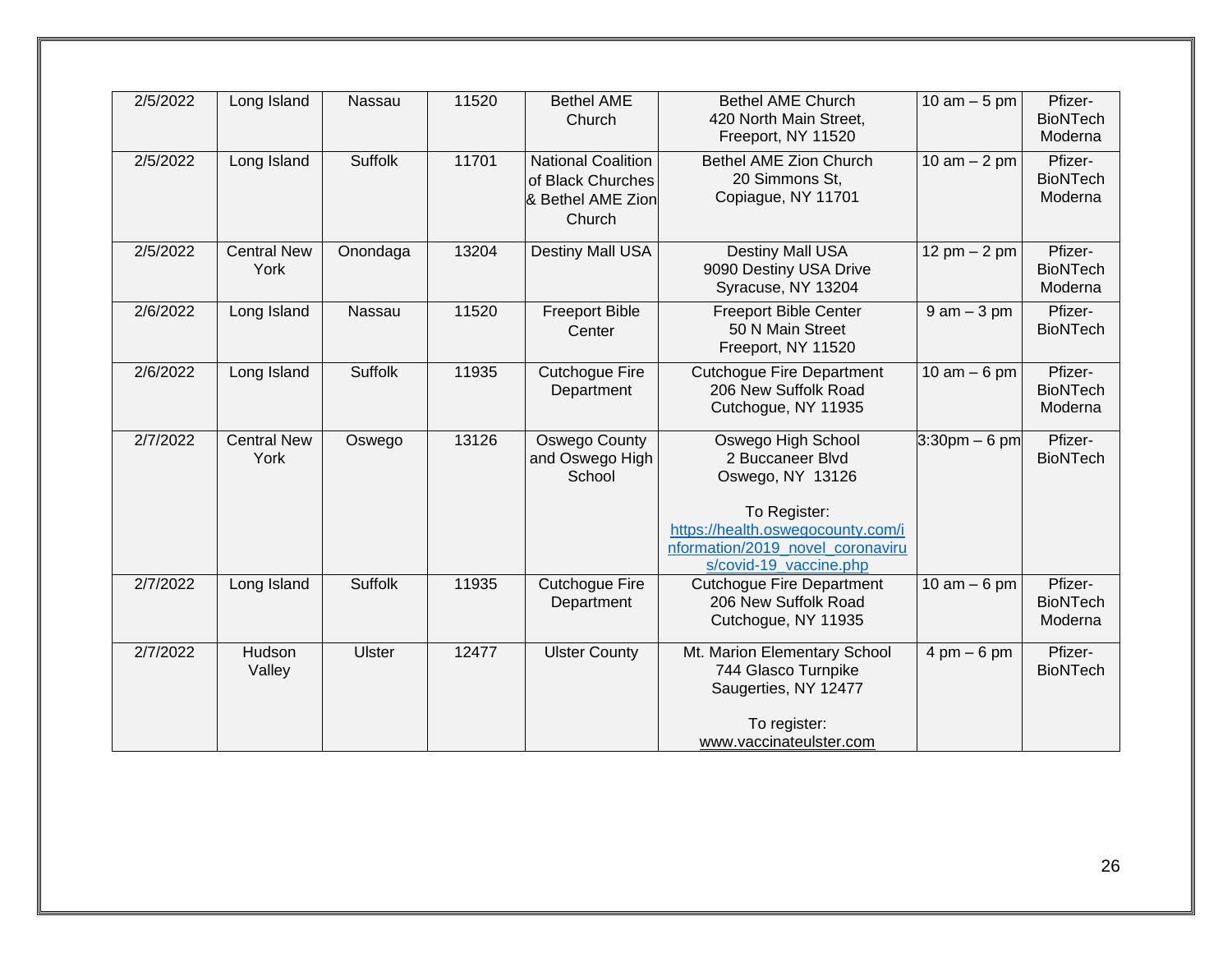| 2/7/2022 | North              | <b>Essex</b> | 12932 | <b>Essex County</b> | <b>Essex County</b>                                         | $9$ am $-3$ pm                | Pfizer-         |
|----------|--------------------|--------------|-------|---------------------|-------------------------------------------------------------|-------------------------------|-----------------|
|          | Country            |              |       |                     | Department of Health                                        |                               | <b>BioNTech</b> |
|          |                    |              |       |                     | 132 Water Street                                            |                               | Moderna         |
|          |                    |              |       |                     | Elizabethtown, NY 12932                                     |                               | Janssen/J&J     |
|          |                    |              |       |                     |                                                             |                               |                 |
|          |                    |              |       |                     | To Register:                                                |                               |                 |
|          |                    |              |       |                     | https://www.co.essex.ny.us/Health/                          |                               |                 |
|          |                    |              |       |                     | make-an-appointment/                                        |                               |                 |
| 2/8/2022 | <b>Central New</b> | Oswego       | 13126 | Oswego County       | Oswego County                                               | $3 \text{ pm} - 5 \text{ pm}$ | Pfizer-         |
|          | York               |              |       |                     | <b>Health Department</b>                                    |                               | <b>BioNTech</b> |
|          |                    |              |       |                     | 70 Bunner Street                                            |                               |                 |
|          |                    |              |       |                     | Oswego, NY 13126                                            |                               |                 |
|          |                    |              |       |                     |                                                             |                               |                 |
|          |                    |              |       |                     | Registration required:<br>https://health.oswegocounty.com/i |                               |                 |
|          |                    |              |       |                     | nformation/2019 novel coronaviru                            |                               |                 |
|          |                    |              |       |                     | s/covid-19_vaccine.php                                      |                               |                 |
| 2/9/2022 | <b>North</b>       | <b>Essex</b> | 12932 | <b>Essex County</b> | <b>Essex County</b>                                         | $9$ am $-3$ pm                | Pfizer-         |
|          | Country            |              |       |                     | Department of Health                                        |                               | <b>BioNTech</b> |
|          |                    |              |       |                     | 132 Water Street                                            |                               | Moderna         |
|          |                    |              |       |                     | Elizabethtown, NY 12932                                     |                               | Janssen/J&J     |
|          |                    |              |       |                     |                                                             |                               |                 |
|          |                    |              |       |                     | To Register:                                                |                               |                 |
|          |                    |              |       |                     | https://www.co.essex.ny.us/Health/                          |                               |                 |
|          |                    |              |       |                     | make-an-appointment/                                        |                               |                 |
| 2/9/2022 | <b>Mohawk</b>      | Fulton       | 12078 | Family Counseling   | Family Counseling Center, Inc.                              | 11 am $-6$ pm                 | Pfizer-         |
|          | Valley             |              |       | Center              | 11 Broadway Street                                          |                               | <b>BioNTech</b> |
|          |                    |              |       |                     | Gloversville, NY 12078                                      |                               | Moderna         |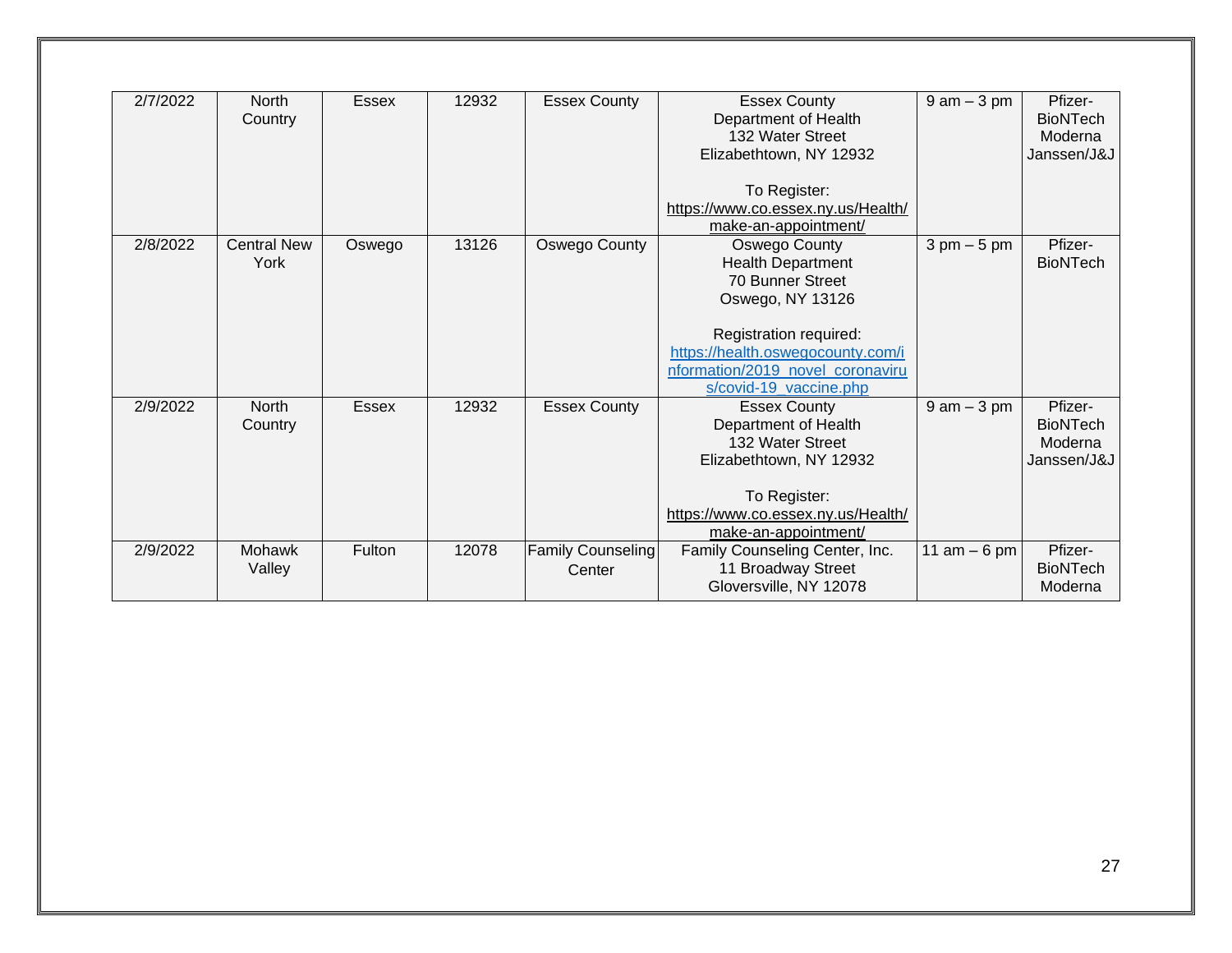| 2/9/2022 | Western  | Niagara  | 14303 | Niagara County         | Seneca Niagara Resort and          | $2 \text{ pm} - 6 \text{ pm}$   | Pfizer-         |
|----------|----------|----------|-------|------------------------|------------------------------------|---------------------------------|-----------------|
|          | New York |          |       |                        | Casino - Event Center              |                                 | BioNTech,       |
|          |          |          |       |                        | 310 4th Street                     |                                 | Janssen/J&J,    |
|          |          |          |       |                        | Niagara Falls, NY 14303            |                                 | Moderna,        |
|          |          |          |       |                        |                                    |                                 | Seasonal Flu    |
|          |          |          |       |                        | To Register:                       |                                 |                 |
|          |          |          |       |                        | Pfizer 1st Dose (5+) Registration: |                                 |                 |
|          |          |          |       |                        | https://on.ny.gov/3Ga8DRe          |                                 |                 |
|          |          |          |       |                        | Pfizer 2nd Dose (5+) Registration: |                                 |                 |
|          |          |          |       |                        | https://on.ny.gov/3s2ZOF0          |                                 |                 |
|          |          |          |       |                        | Booster Dose (16+) J&J, Moderna    |                                 |                 |
|          |          |          |       |                        | & Pfizer:                          |                                 |                 |
|          |          |          |       |                        | https://on.ny.gov/3ppwnK2          |                                 |                 |
|          |          |          |       |                        | J&J Single Dose (18+):             |                                 |                 |
|          |          |          |       |                        | https://on.ny.gov/3xURasX          |                                 |                 |
|          |          |          |       |                        | Seasonal Flu (5+):                 |                                 |                 |
|          |          |          |       |                        | https://on.ny.gov/3u5EteV          |                                 |                 |
| 2/9/2022 | Western  | Allegany | 14813 | <b>Allegany County</b> | Allegany County Department of      | 1 pm $-5$ pm                    | Pfizer-         |
|          | New York |          |       |                        | Health - County Office Building    |                                 | <b>BioNTech</b> |
|          |          |          |       |                        | 7 Court Street                     |                                 |                 |
|          |          |          |       |                        | Belmont, NY 14813                  |                                 |                 |
|          |          |          |       |                        |                                    |                                 |                 |
|          |          |          |       |                        | <b>Registration Links:</b>         |                                 |                 |
|          |          |          |       |                        | Pfizer-BioNTech 2nd Dose (12+):    |                                 |                 |
|          |          |          |       |                        | https://tinyurl.com/20220209Pfizer |                                 |                 |
|          |          |          |       |                        | 2nd                                |                                 |                 |
|          |          |          |       |                        | Pfizer-BioNTech 2nd Dose           |                                 |                 |
|          |          |          |       |                        | Pediatric 5-11:                    |                                 |                 |
|          |          |          |       |                        | https://tinyurl.com/20220209Ped2n  |                                 |                 |
|          |          |          |       |                        | d                                  |                                 |                 |
| 2/9/2022 | Hudson   | Sullivan | 12754 | <b>Sullivan County</b> | <b>Sullivan County</b>             | $2 \text{ pm} - 5 \text{ pm}$   | Pfizer-         |
|          | Valley   |          |       |                        | <b>Public Health Services</b>      |                                 | <b>BioNTech</b> |
|          |          |          |       |                        | 50 Community Lane                  |                                 |                 |
|          |          |          |       |                        | Liberty, NY 12754                  |                                 |                 |
| 2/9/2022 | North    | Clinton  | 12972 | <b>Clinton County</b>  | Peru Central School                | $3:30 \text{ pm} - 6 \text{pm}$ | Pfizer-         |
|          | Country  |          |       |                        | 17 School Street                   |                                 | <b>BioNTech</b> |
|          |          |          |       |                        | Peru, NY 12972                     |                                 | Moderna         |
|          |          |          |       |                        |                                    |                                 |                 |
|          |          |          |       |                        | To register: COVID19vaccine        |                                 |                 |
|          |          |          |       |                        | (clintonhealth.org)                |                                 |                 |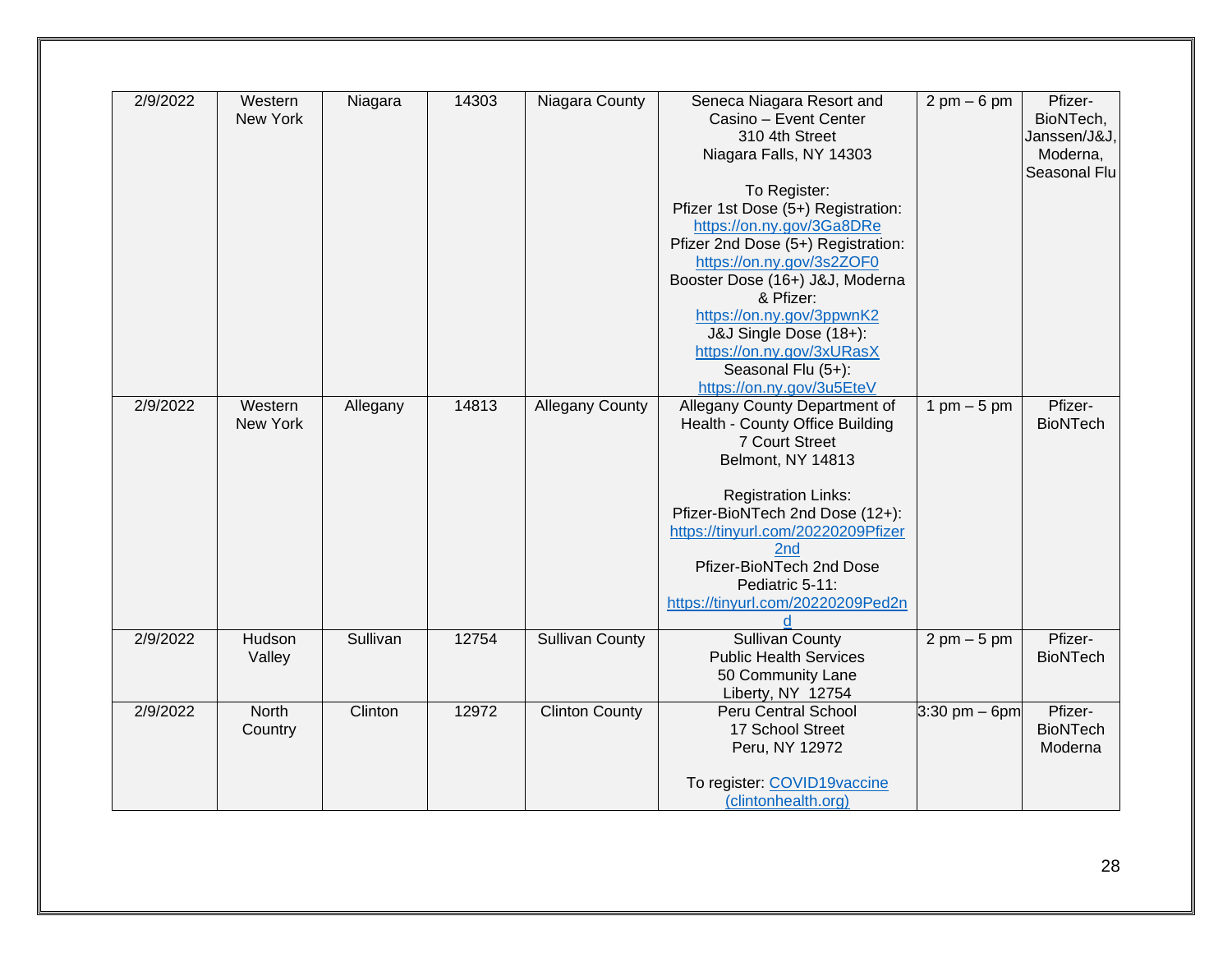| 2/9/2022  | Western  | Chautauqua | 14767 | Chautauqua                 | Panama Central School                           | $9:30$ am $-$                 | Pfizer-         |
|-----------|----------|------------|-------|----------------------------|-------------------------------------------------|-------------------------------|-----------------|
|           | New York |            |       | <b>County Health</b>       | 41 North Street                                 | 11:30 am                      | <b>BioNTech</b> |
|           |          |            |       |                            | Panama, NY 14767                                |                               |                 |
|           |          |            |       | Department and             |                                                 |                               |                 |
|           |          |            |       | Panama Central<br>School   | To register: Call 716-782-4445                  |                               |                 |
|           |          |            |       |                            | (For students of Panama Central<br>School only) |                               |                 |
| 2/9/2022  | Western  | Chautauqua | 14781 | Chautauqua                 | <b>Sherman Central School</b>                   | 1:15 pm $-$                   | Pfizer-         |
|           | New York |            |       | <b>County Health</b>       | 127 Park Street                                 | 3:15 pm                       | <b>BioNTech</b> |
|           |          |            |       | Department and             | Sherman, NY 14781                               |                               |                 |
|           |          |            |       | <b>Sherman Central</b>     |                                                 |                               |                 |
|           |          |            |       | School                     | To register: Call 716-761-6121                  |                               |                 |
|           |          |            |       |                            | (For students of Sherman Central                |                               |                 |
|           |          |            |       |                            | School only)                                    |                               |                 |
| 2/9/2022  | Western  | Chautauqua | 14724 | Chautauqua                 | <b>Clymer Central School</b>                    | 1:30 pm $-$                   | Pfizer-         |
|           | New York |            |       | <b>County Health</b>       | 8672 East Main Street                           | 2:30 pm                       | <b>BioNTech</b> |
|           |          |            |       | Department and             | Clymer, NY 14724                                |                               |                 |
|           |          |            |       | <b>Clymer Central</b>      |                                                 |                               |                 |
|           |          |            |       | School                     | To register: Call 716-355-4444                  |                               |                 |
|           |          |            |       |                            |                                                 |                               |                 |
|           |          |            |       |                            | (For students of Clymer Central                 |                               |                 |
|           |          |            |       |                            | School only)                                    |                               |                 |
| 2/9/2022  | Western  | Chautauqua | 14136 | Chautauqua                 | <b>Silver Creek Central School</b>              | 10 am - 11 am                 | Pfizer-         |
|           | New York |            |       | <b>County Health</b>       | 1 Dickinson Street                              |                               | <b>BioNTech</b> |
|           |          |            |       | Department and             | Silver Creek, NY 14136                          |                               |                 |
|           |          |            |       | <b>Silver Creek</b>        |                                                 |                               |                 |
|           |          |            |       | <b>Central School</b>      | To register: Call 716-934-2603                  |                               |                 |
|           |          |            |       |                            |                                                 |                               |                 |
|           |          |            |       |                            | (For students of Silver Creek                   |                               |                 |
|           |          |            |       |                            | Central School only)                            |                               |                 |
| 2/10/2022 | Western  | Chautauqua | 14062 | Chautauqua                 | <b>Forestville Central School</b>               | $1 \text{ pm} - 3 \text{ pm}$ | Pfizer-         |
|           | New York |            |       | <b>County Health</b>       | 4 Academy Street                                |                               | <b>BioNTech</b> |
|           |          |            |       | Department and             | Forestville, NY 14062                           |                               |                 |
|           |          |            |       | <b>Forestville Central</b> |                                                 |                               |                 |
|           |          |            |       | School                     | To register: Call 716-965-2711                  |                               |                 |
|           |          |            |       |                            |                                                 |                               |                 |
|           |          |            |       |                            | (For students of Forestville Central            |                               |                 |
|           |          |            |       |                            | School only)                                    |                               |                 |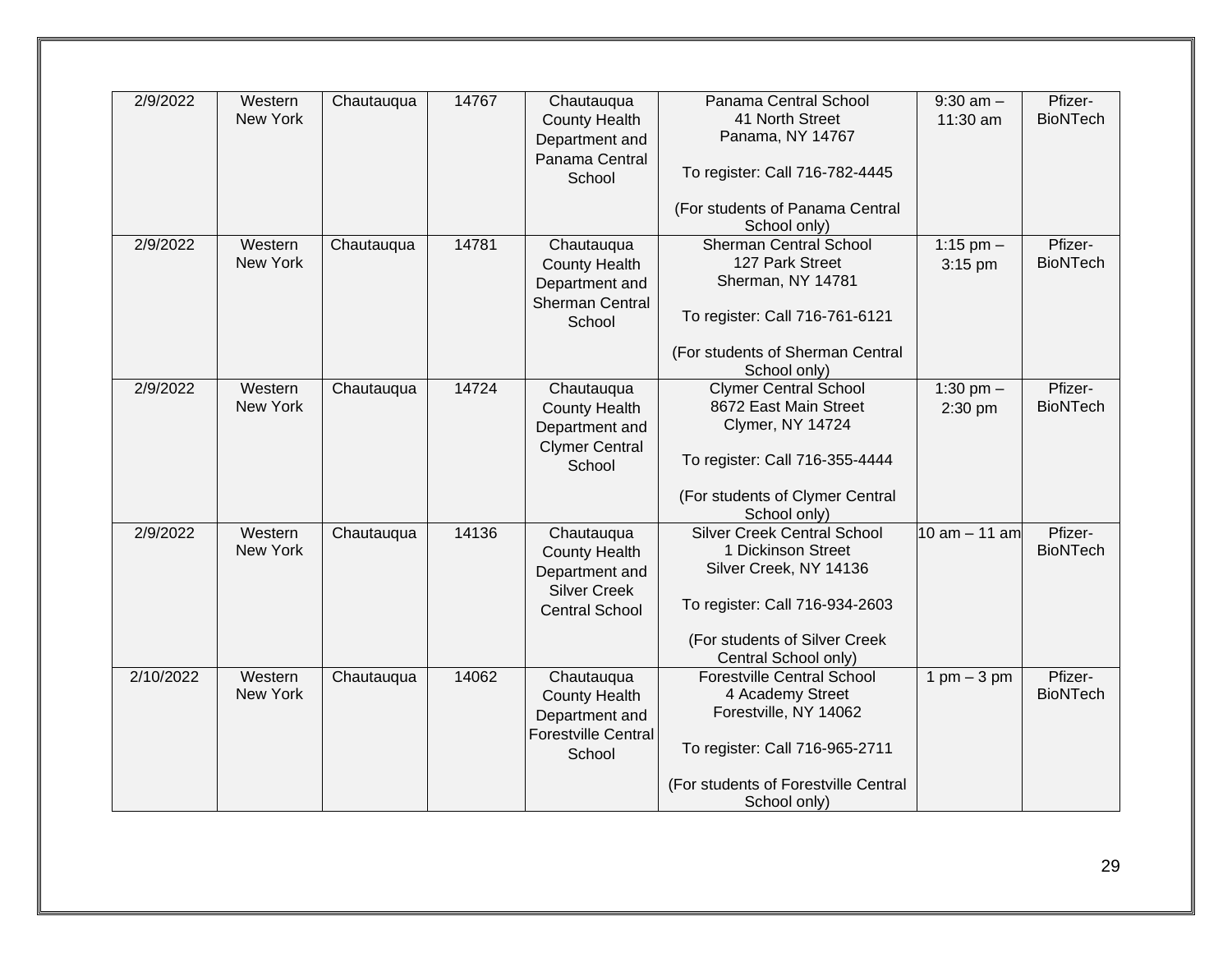| 2/10/2022<br><b>Central New</b><br>13074<br><b>Oswego County</b><br><b>Hannibal Central</b><br>Oswego<br>York<br><b>School District Office</b><br>and Hannibal<br>928 Cayuga Street<br><b>Central School</b><br>Hannibal, NY 13074<br><b>District</b><br>To Register:<br>https://health.oswegocounty.com/i | $3:30$ pm $-$ 6pm             | Pfizer-<br><b>BioNTech</b> |
|------------------------------------------------------------------------------------------------------------------------------------------------------------------------------------------------------------------------------------------------------------------------------------------------------------|-------------------------------|----------------------------|
|                                                                                                                                                                                                                                                                                                            |                               |                            |
|                                                                                                                                                                                                                                                                                                            |                               |                            |
|                                                                                                                                                                                                                                                                                                            |                               |                            |
|                                                                                                                                                                                                                                                                                                            |                               |                            |
|                                                                                                                                                                                                                                                                                                            |                               |                            |
|                                                                                                                                                                                                                                                                                                            |                               |                            |
| nformation/2019 novel coronaviru                                                                                                                                                                                                                                                                           |                               |                            |
| s/covid-19 vaccine.php                                                                                                                                                                                                                                                                                     |                               |                            |
| 2/10/2022<br><b>Central New</b><br>13026<br>Cayuga County<br>Southern Cayuga<br>Cayuga                                                                                                                                                                                                                     | $4 \text{ pm} - 6 \text{ pm}$ | Pfizer-                    |
| York<br><b>Central School District</b><br>and Southern                                                                                                                                                                                                                                                     |                               | <b>BioNTech</b>            |
| 2384 State Route 34B<br>Cayuga Central                                                                                                                                                                                                                                                                     |                               |                            |
| Aurora, NY 13026<br><b>School District</b>                                                                                                                                                                                                                                                                 |                               |                            |
|                                                                                                                                                                                                                                                                                                            |                               |                            |
| To Register:                                                                                                                                                                                                                                                                                               |                               |                            |
| https://www.cayugacounty.us/1610                                                                                                                                                                                                                                                                           |                               |                            |
| /COVID-19-Immunization-Clinics                                                                                                                                                                                                                                                                             |                               |                            |
|                                                                                                                                                                                                                                                                                                            |                               |                            |
| 14743<br><b>Hinsdale School District</b><br>2/10/2022<br>Western<br>Cattaraugus<br>Cattaraugus<br>New York<br>3701 Main Street                                                                                                                                                                             | $3:30$ pm $-$                 | Pfizer-<br><b>BioNTech</b> |
| <b>County Health</b><br>Hinsdale, NY 14743<br>Department                                                                                                                                                                                                                                                   | 5:30 pm                       | Janssen/J&J                |
|                                                                                                                                                                                                                                                                                                            |                               | Moderna                    |
| To Register:                                                                                                                                                                                                                                                                                               |                               |                            |
| https://www.cattco.org/covid-19-                                                                                                                                                                                                                                                                           |                               |                            |
| vaccine-clinic-hinsdale-school-                                                                                                                                                                                                                                                                            |                               |                            |
| 13786                                                                                                                                                                                                                                                                                                      |                               |                            |
| 2/10/2022<br>12078<br>Mohawk<br>Fulton<br><b>Fulton County</b><br><b>Fulton County</b>                                                                                                                                                                                                                     | $10$ am $-6$ pm               | Pfizer-                    |
| Department of Health<br>Valley                                                                                                                                                                                                                                                                             |                               | <b>BioNTech</b>            |
| 127 East State Street                                                                                                                                                                                                                                                                                      |                               | Moderna                    |
| Gloversville, NY 12078                                                                                                                                                                                                                                                                                     |                               |                            |
| To Register:                                                                                                                                                                                                                                                                                               |                               |                            |
| https://booknow.appointment-                                                                                                                                                                                                                                                                               |                               |                            |
| plus.com/6Z7P0E2Q/?E_ID=3499                                                                                                                                                                                                                                                                               |                               |                            |
| Erie<br>14059<br>2/10/2022<br>Western<br><b>Erie County</b><br>Elma Meadows Park                                                                                                                                                                                                                           | 11 $am - 7 pm$                | Pfizer-                    |
| New York<br>1711 Girdle Road                                                                                                                                                                                                                                                                               |                               | <b>BioNTech</b>            |
|                                                                                                                                                                                                                                                                                                            |                               | Moderna                    |
| Elma, NY 14059                                                                                                                                                                                                                                                                                             |                               |                            |
|                                                                                                                                                                                                                                                                                                            |                               |                            |
| To Register:<br>https://www3.erie.gov/covid/vax-                                                                                                                                                                                                                                                           |                               |                            |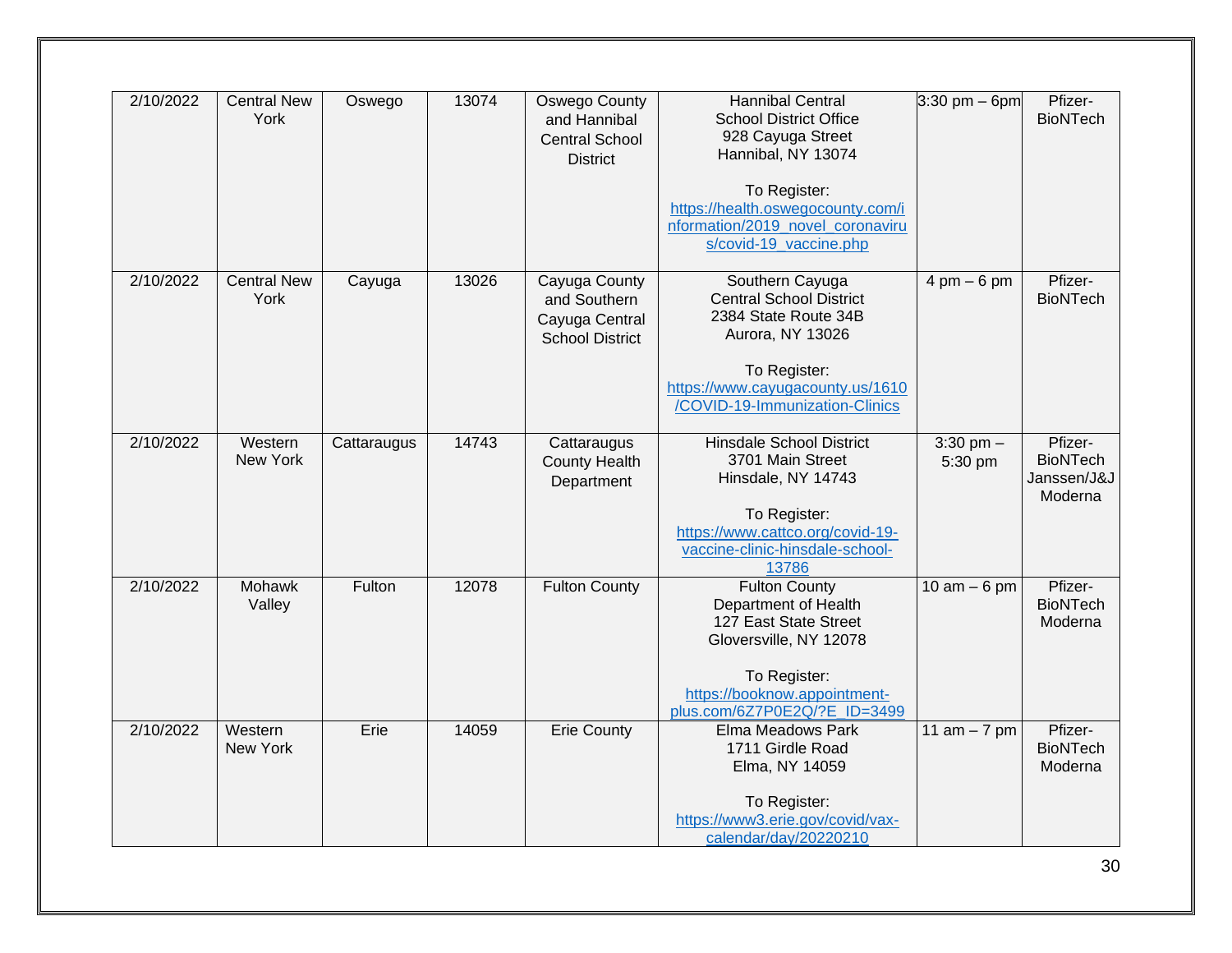| 2/10/2022 | <b>New York</b><br>City    | Queens        | 11433 | Thomas White Jr.<br>Foundation                           | Thomas White Jr. Foundation<br>162-04 Tuskegee Airman Way<br>Jamaica, NY 11433                                                                                      | $7$ am $-2$ pm                | Pfizer-<br><b>BioNTech</b><br>Moderna |
|-----------|----------------------------|---------------|-------|----------------------------------------------------------|---------------------------------------------------------------------------------------------------------------------------------------------------------------------|-------------------------------|---------------------------------------|
| 2/10/2022 | New York<br>City           | <b>Bronx</b>  | 10457 | Democracy Prep<br><b>Charter School</b>                  | Democracy Prep Charter School<br>3872 Third Ave<br><b>Bronx, NY 10457</b>                                                                                           | $4 \text{ pm} - 7 \text{ pm}$ | Pfizer-<br><b>BioNTech</b><br>Moderna |
| 2/10/2022 | <b>New York</b><br>City    | New York      | 10030 | Democracy Prep<br><b>Charter School</b>                  | <b>Democracy Prep Charter School</b><br>207 W 133rd Street<br>New York, NY 10030                                                                                    | $4 \text{ pm} - 7 \text{ pm}$ | Pfizer-<br><b>BioNTech</b><br>Moderna |
| 2/11/2022 | New York<br>City           | <b>Bronx</b>  | 10457 | Democracy Prep<br><b>Charter School</b>                  | Democracy Prep Charter School<br>3872 Third Ave<br><b>Bronx, NY 10457</b>                                                                                           | $4 \text{ pm} - 7 \text{ pm}$ | Pfizer-<br><b>BioNTech</b><br>Moderna |
| 2/11/2022 | New York<br>City           | New York      | 10035 | Democracy Prep<br><b>Charter School</b>                  | Democracy Prep Charter School<br>240 East 123rd Street<br>New York, NY 10035                                                                                        | 1:30 pm $-$<br>6:30pm         | Pfizer-<br><b>BioNTech</b><br>Moderna |
| 2/11/2022 | New York<br>City           | <b>Bronx</b>  | 10461 | Democracy Prep<br><b>Charter School</b>                  | Democracy Prep Charter School<br>1529 Williamsbridge Road<br><b>Bronx, NY 10461</b>                                                                                 | 1:30 pm $-$<br>6:30pm         | Pfizer-<br><b>BioNTech</b><br>Moderna |
| 2/11/2022 | New York<br>City           | Queens        | 11433 | Thomas White Jr.<br>Foundation                           | Thomas White Jr. Foundation<br>162-04 Tuskegee Airman Way<br>Jamaica, NY 11433                                                                                      | $3 \text{ pm} - 8 \text{ pm}$ | Pfizer-<br><b>BioNTech</b><br>Moderna |
| 2/11/2022 | Southern<br>Tier           | <b>Broome</b> | 13732 | <b>Broome County</b><br>and Broome Tioga<br><b>BOCES</b> | <b>West Learning Center</b><br>471 Pennsylvania Avenue<br>Apalachin, NY 13732<br>(For members of the Broome<br>Tioga BOCES District.)                               | 12 pm $- 2$ pm                | Pfizer-<br><b>BioNTech</b>            |
| 2/11/2022 | <b>Central New</b><br>York | Cayuga        | 13021 | Cayuga County<br>and Fingerlakes<br>Mall                 | <b>Fingerlakes Mall Event Center</b><br>1579 Clark Street<br>Auburn, NY 13021<br>To Register:<br>https://www.cayugacounty.us/1610<br>/COVID-19-Immunization-Clinics | 4 pm $-5:30$ pm               | Pfizer-<br><b>BioNTech</b>            |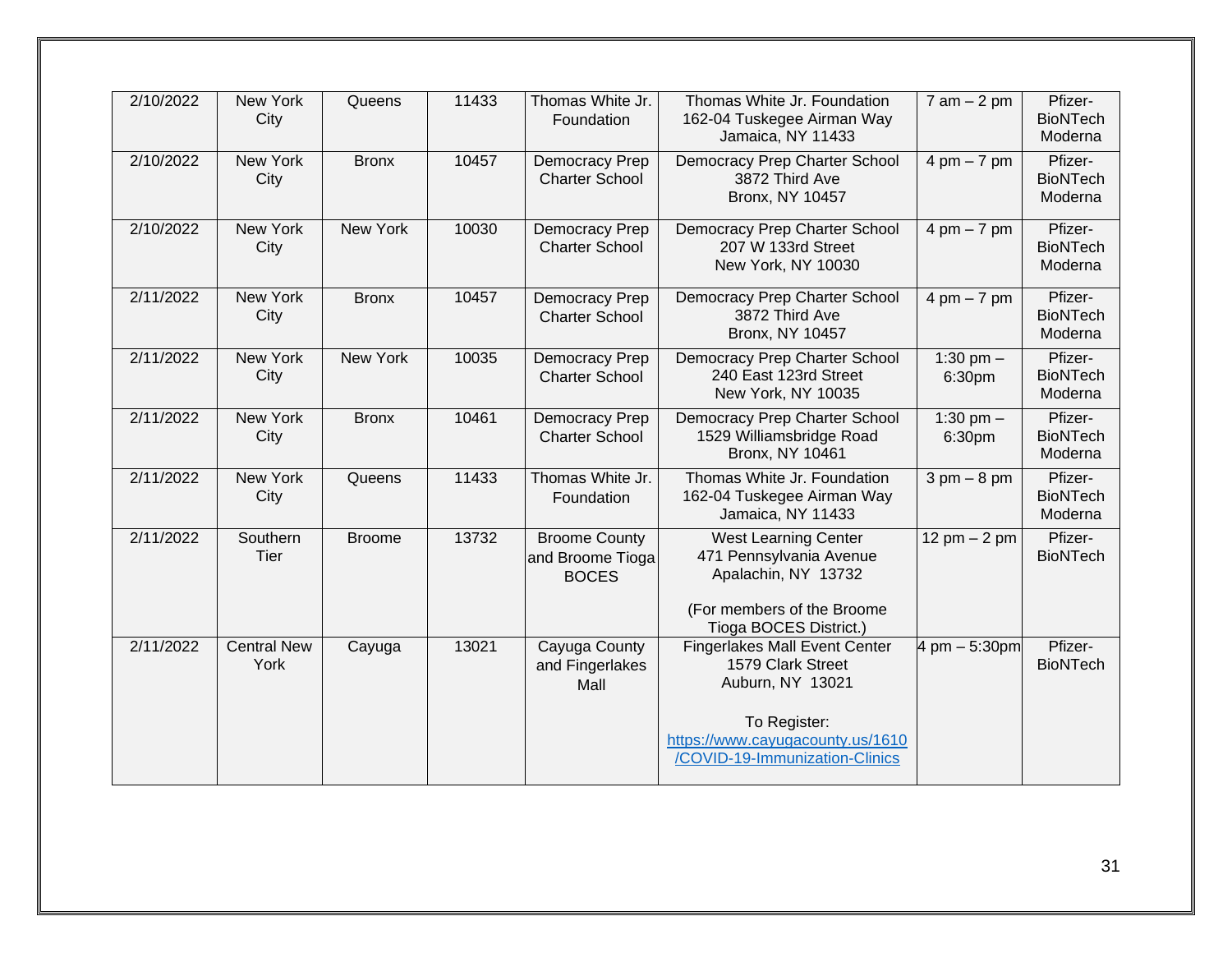| 2/11/2022 | Southern<br>Tier | Delaware | 13783 | <b>Delaware County</b> | <b>Hancock Central School</b><br><b>Bus Garage</b>                    | 11 $am - 7 pm$ | Pfizer-<br><b>BioNTech</b> |
|-----------|------------------|----------|-------|------------------------|-----------------------------------------------------------------------|----------------|----------------------------|
|           |                  |          |       |                        | 619 West Main St                                                      |                | Janssen/J&J                |
|           |                  |          |       |                        | Hancock, NY 13783                                                     |                |                            |
| 2/11/2022 | Southern         | Steuben  | 14810 | <b>Steuben County</b>  | <b>Steuben County</b>                                                 | $pm - 3:30pm$  | Pfizer-                    |
|           | Tier             |          |       |                        | <b>Civil Defense Building</b>                                         |                | <b>BioNTech</b>            |
|           |                  |          |       |                        | 7220 State Route 54                                                   |                | Janssen/J&J                |
|           |                  |          |       |                        | Bath, NY 14810                                                        |                | Moderna                    |
|           |                  |          |       |                        | To Register:                                                          |                |                            |
|           |                  |          |       |                        | Johnson &Johnson Vaccination                                          |                |                            |
|           |                  |          |       |                        | (first shot):                                                         |                |                            |
|           |                  |          |       |                        | https://apps2.health.ny.gov/doh2/a                                    |                |                            |
|           |                  |          |       |                        | pplinks/cdmspr/2/counties?OpID=                                       |                |                            |
|           |                  |          |       |                        | C24DA1328A350284E0530A6C7                                             |                |                            |
|           |                  |          |       |                        | C15213C                                                               |                |                            |
|           |                  |          |       |                        | Moderna Vaccination (1st or 2nd                                       |                |                            |
|           |                  |          |       |                        | dose):                                                                |                |                            |
|           |                  |          |       |                        | https://apps2.health.ny.gov/doh2/a                                    |                |                            |
|           |                  |          |       |                        | pplinks/cdmspr/2/counties?OpID=<br>BF52179786EC0C44E0530A6C7          |                |                            |
|           |                  |          |       |                        | C16E873                                                               |                |                            |
|           |                  |          |       |                        | Pfizer Vaccination (1st or 2nd dose                                   |                |                            |
|           |                  |          |       |                        | $-$ ages $5 - 11$ :                                                   |                |                            |
|           |                  |          |       |                        | https://apps2.health.ny.gov/doh2/a                                    |                |                            |
|           |                  |          |       |                        | pplinks/cdmspr/2/counties?OpID=                                       |                |                            |
|           |                  |          |       |                        | D04DC00FA1950200E0530A6C7                                             |                |                            |
|           |                  |          |       |                        | <b>C153BAF</b>                                                        |                |                            |
|           |                  |          |       |                        | Pfizer Vaccination (1st or 2nd dose                                   |                |                            |
|           |                  |          |       |                        | - ages 12 and up):                                                    |                |                            |
|           |                  |          |       |                        | https://apps2.health.ny.gov/doh2/a<br>pplinks/cdmspr/2/counties?OpID= |                |                            |
|           |                  |          |       |                        | BF7957F7E0830820E0530A6C7C                                            |                |                            |
|           |                  |          |       |                        | 16277C                                                                |                |                            |
|           |                  |          |       |                        | Register for any booster:                                             |                |                            |
|           |                  |          |       |                        | https://apps2.health.ny.gov/doh2/a                                    |                |                            |
|           |                  |          |       |                        | pplinks/cdmspr/2/counties?OpID=                                       |                |                            |
|           |                  |          |       |                        | D09B01BA15750274E0530A6C7C                                            |                |                            |
|           |                  |          |       |                        | 158615                                                                |                |                            |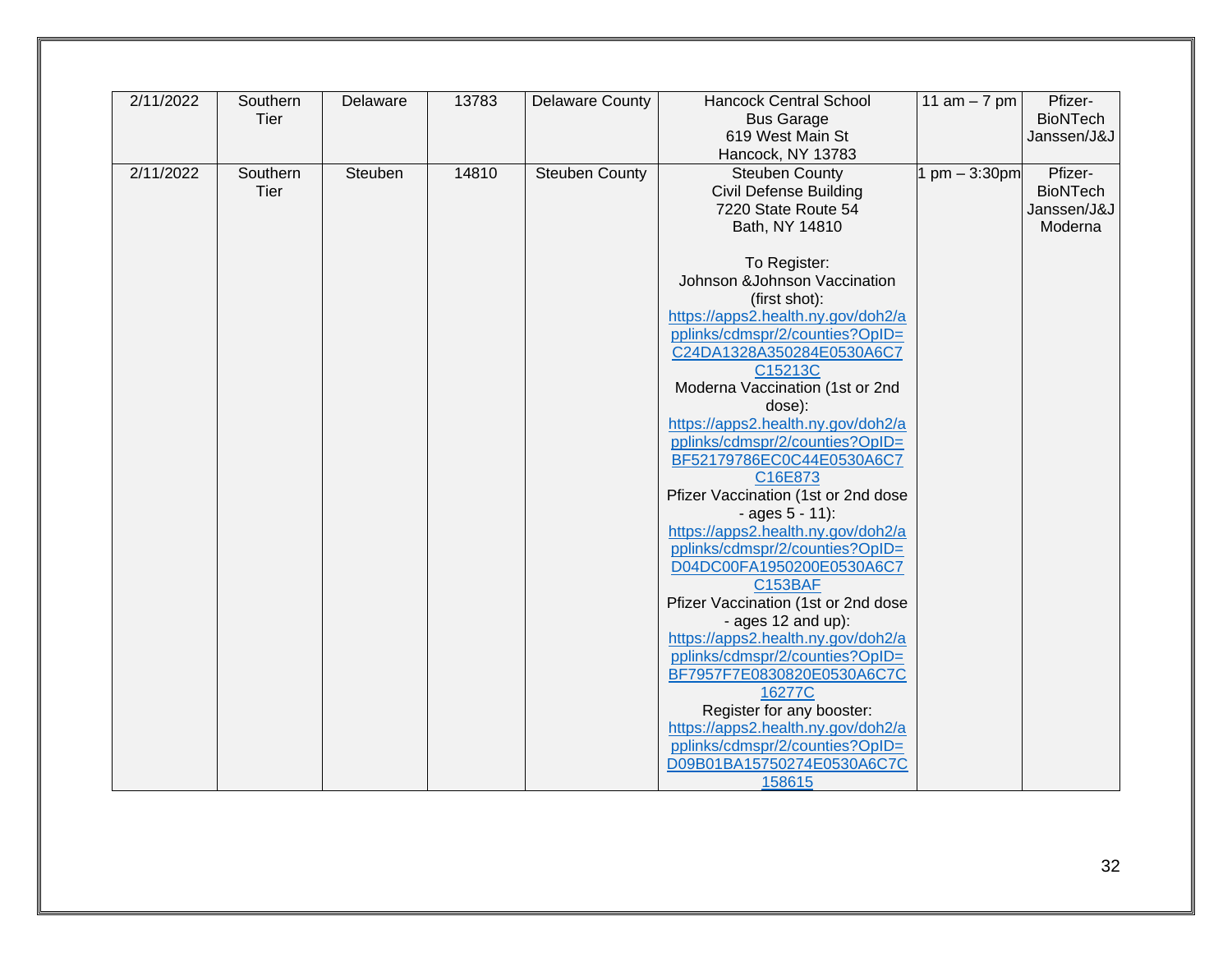| 2/11/2022 | Western         | Niagara | 14109 | Niagara             | Niagara University -                     | 12 pm $-$ 4 pm                   | Pfizer-         |
|-----------|-----------------|---------|-------|---------------------|------------------------------------------|----------------------------------|-----------------|
|           | <b>New York</b> |         |       |                     | <b>Gallagher Center Lower Gallery</b>    |                                  | <b>BioNTech</b> |
|           |                 |         |       |                     | 5795 Lewiston Road                       |                                  | Janssen/J&J     |
|           |                 |         |       |                     | Niagara University, NY 14109             |                                  | Moderna         |
|           |                 |         |       |                     |                                          |                                  | Seasonal Flu    |
|           |                 |         |       |                     | Pfizer 1st Dose (5+) Registration:       |                                  |                 |
|           |                 |         |       |                     | https://on.ny.gov/3fkBirj                |                                  |                 |
|           |                 |         |       |                     | Pfizer 2nd Dose (5+) Registration:       |                                  |                 |
|           |                 |         |       |                     | https://on.ny.gov/3K7vXl4                |                                  |                 |
|           |                 |         |       |                     | Moderna 1st Dose (18+):                  |                                  |                 |
|           |                 |         |       |                     | https://on.ny.gov/3ASSWMz                |                                  |                 |
|           |                 |         |       |                     | Moderna 2nd Dose (18+):                  |                                  |                 |
|           |                 |         |       |                     | https://on.ny.gov/3IVJIY9                |                                  |                 |
|           |                 |         |       |                     | Booster Dose (12+) J&J, Moderna          |                                  |                 |
|           |                 |         |       |                     | & Pfizer: https://on.ny.gov/34cu1b1      |                                  |                 |
|           |                 |         |       |                     | J&J Single Dose (18+):                   |                                  |                 |
|           |                 |         |       |                     | https://on.ny.gov/3K2PQK9                |                                  |                 |
|           |                 |         |       |                     | Seasonal Flu (5+):                       |                                  |                 |
|           |                 |         |       |                     | https://on.ny.gov/3lJtcoQ                |                                  |                 |
| 2/11/2022 | Western         | Erie    | 14127 | <b>Erie County</b>  | <b>Orchard Park Central Fire Station</b> | 11 $am - 7 pm$                   | Pfizer-         |
|           | <b>New York</b> |         |       |                     | 30 School Street                         |                                  | <b>BioNTech</b> |
|           |                 |         |       |                     |                                          |                                  |                 |
|           |                 |         |       |                     | Orchard Park, NY 14127                   |                                  | Moderna         |
|           |                 |         |       |                     |                                          |                                  |                 |
|           |                 |         |       |                     | To Register:                             |                                  |                 |
|           |                 |         |       |                     | https://www3.erie.gov/covid/vax-         |                                  |                 |
|           |                 |         |       |                     | calendar/day/20220211                    |                                  |                 |
| 2/11/2022 | Finger          | Yates   | 14418 | <b>Yates County</b> | <b>Branchport Keuka Park</b>             | $2 \text{ pm} - 6:30 \text{ pm}$ | Pfizer-         |
|           | Lakes           |         |       | Public Health and   | <b>Fire Department</b>                   |                                  | <b>BioNTech</b> |
|           |                 |         |       | the Branchport      | 3686 Route 54A                           |                                  |                 |
|           |                 |         |       | Keuka Park Fire     | Branchport, NY 14418                     |                                  |                 |
|           |                 |         |       | Department          |                                          |                                  |                 |
|           |                 |         |       |                     | Yates County Public Health and           |                                  |                 |
|           |                 |         |       |                     | the Branchport Keuka Park Fire           |                                  |                 |
|           |                 |         |       |                     | Department                               |                                  |                 |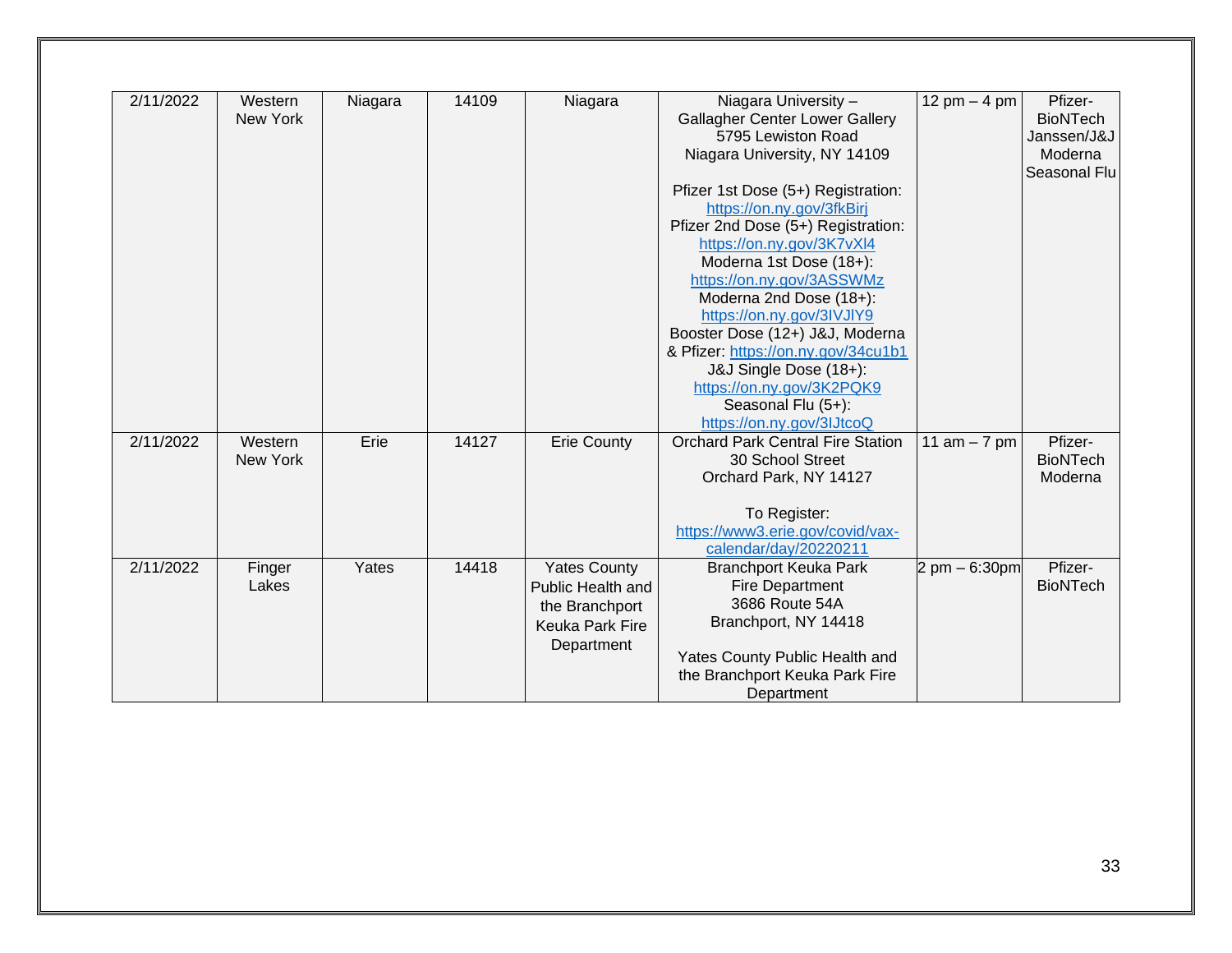| 2/11/2022 | Western<br>New York | Chautauqua | 14701 | Chautauqua<br><b>County Health</b><br>Department and<br>Clinton V. Bush<br><b>Elementary School</b>    | Clinton V. Bush<br><b>Elementary School</b><br>150 Pardee Avenue<br>Jamestown, NY 14701<br>To register: Call 716-483-4401<br>(For students of Clinton V. Bush<br>Elementary School only)     | $9:30am -$<br>11:30 am        | Pfizer-<br><b>BioNTech</b> |
|-----------|---------------------|------------|-------|--------------------------------------------------------------------------------------------------------|----------------------------------------------------------------------------------------------------------------------------------------------------------------------------------------------|-------------------------------|----------------------------|
| 2/11/2022 | Western<br>New York | Chautauqua | 14701 | Chautauqua<br><b>County Health</b><br>Department and<br>Milton J. Fletcher<br><b>Elementary School</b> | Milton J. Fletcher<br><b>Elementary School</b><br>301 Cole Avenue<br>Jamestown, NY 14701<br>To register: Call 716-483-4404<br>(For students of Milton J. Fletcher<br>Elementary School only) | $9:30$ am $-$<br>11:30 am     | Pfizer-<br><b>BioNTech</b> |
| 2/11/2022 | Western<br>New York | Chautauqua | 14701 | Chautauqua<br><b>County Health</b><br>Department and<br>Carlyle C. Ring<br><b>Elementary School</b>    | Carlyle C. Ring Elementary School<br>333 Buffalo Street<br>Jamestown, NY 14701<br>To register: Call 716-483-4404<br>(For students of Carlyle C. Ring<br>Elementary School only)              | $1$ pm $-$ 3pm                | Pfizer-<br><b>BioNTech</b> |
| 2/11/2022 | Western<br>New York | Chautauqua | 14701 | Chautauqua<br><b>County Health</b><br>Department and<br><b>Lincoln Elementary</b><br>School            | <b>Lincoln Elementary School</b><br>301 Front Street<br>Jamestown, NY 14701<br>To register: Call 716-483-4412<br>(For students of Lincoln<br>Elementary School only)                         | $1$ pm $-$ 3pm                | Pfizer-<br><b>BioNTech</b> |
| 2/11/2022 | Western<br>New York | Chautauqua | 14701 | Chautauqua<br><b>County Health</b><br>Department and<br>Love Elementary<br>School                      | Love Elementary School<br>50 East 8th Street<br>Jamestown, NY 14701<br>(For students of Love Elementary<br>School only)                                                                      | $3 \text{ pm} - 6 \text{ pm}$ | Pfizer-<br><b>BioNTech</b> |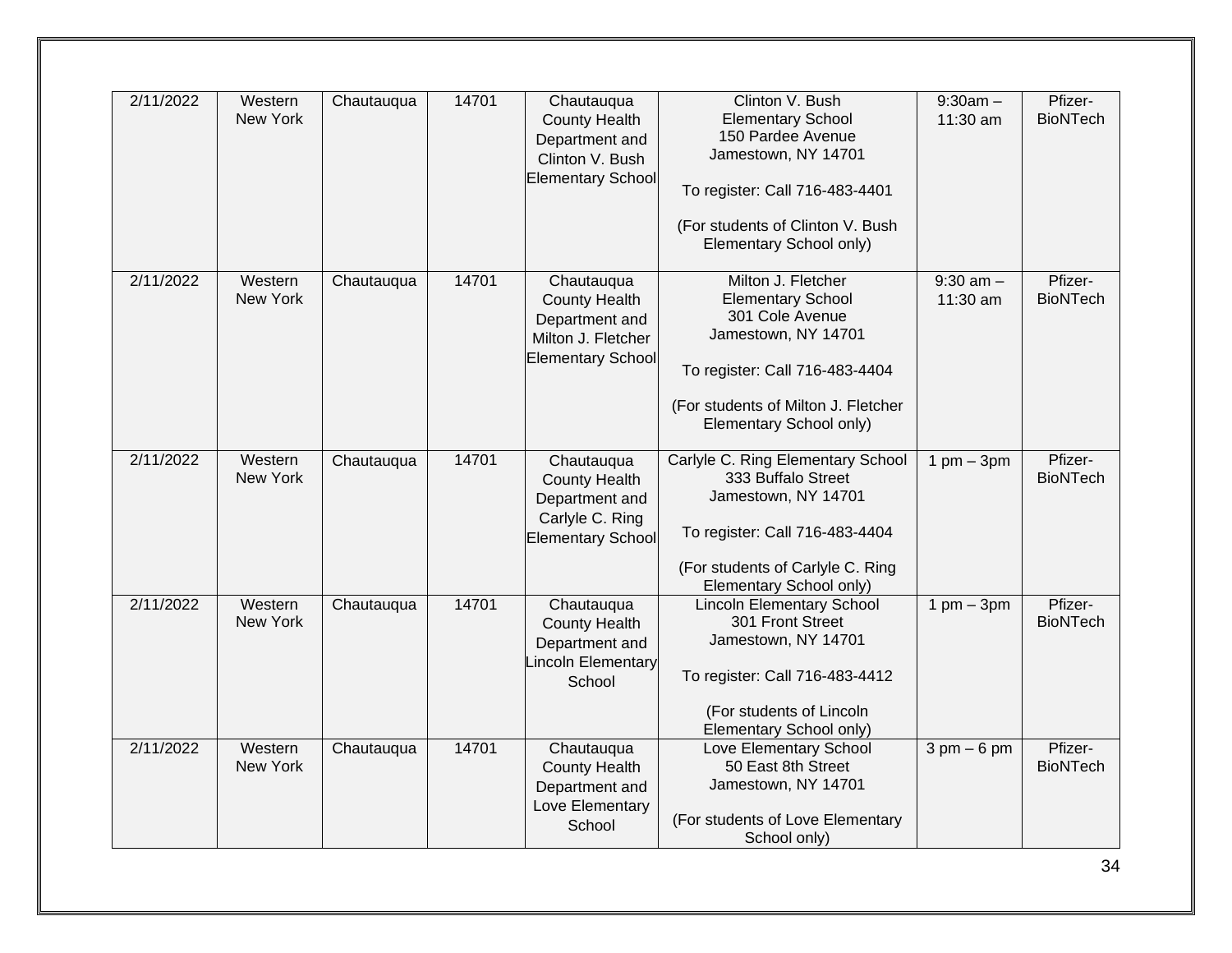| 2/11/2022 | Hudson<br>Valley           | <b>Ulster</b> | 12401 | <b>Ulster County</b>                                                        | Hudson Valley Mall<br>(Former Best Buy)<br>1300 Ulster Avenue<br>Kingston, NY 12401<br>To register:                                                                 | 11 $am - 7 pm$    | Pfizer-<br><b>BioNTech</b>                |
|-----------|----------------------------|---------------|-------|-----------------------------------------------------------------------------|---------------------------------------------------------------------------------------------------------------------------------------------------------------------|-------------------|-------------------------------------------|
|           |                            |               |       |                                                                             | www.vaccinateulster.com                                                                                                                                             |                   |                                           |
| 2/11/2022 | Capital<br>Region          | Greene        | 12051 | <b>Greene County</b>                                                        | Coxsackie-Athens High School<br>24 Sunset Blvd<br>Coxsackie NY 12051                                                                                                | $2:30$ pm $-$ 6pm | Pfizer-<br><b>BioNTech</b><br>Moderna     |
| 2/12/2022 | Capital<br>Region          | Rensselaer    | 12180 | Troy Farmer's<br>Market                                                     | Troy Farmer's Market<br>4 3rd Street<br>Troy, NY 12180                                                                                                              | $9$ am $-2$ pm    | Pfizer-<br><b>BioNTech</b><br>Moderna     |
| 2/12/2022 | Hudson<br>Valley           | <b>Ulster</b> | 12401 | <b>Ulster County</b>                                                        | <b>Hudson Valley Mall</b><br>(Former Best Buy)<br>1300 Ulster Avenue<br>Kingston, NY 12401<br>To register:<br>www.vaccinateulster.com                               | 11 $am - 4 pm$    | Pfizer-<br><b>BioNTech</b>                |
| 2/12/2022 | Southern<br>Tier           | Delaware      | 13783 | <b>Delaware County</b>                                                      | <b>Hancock Central School</b><br><b>Bus Garage</b><br>619 West Main St<br>Hancock, NY 13783                                                                         | 11 $am - 7 pm$    | Pfizer-<br><b>BioNTech</b><br>Janssen/J&J |
| 2/12/2022 | Western<br>New York        | Erie          | 14207 | <b>Erie County</b>                                                          | West Hertel Academy<br>489 Hertel Avenue<br>Buffalo, NY 14207<br>To Register:<br>https://www3.erie.gov/covid/vax-<br>calendar/day/20220212                          | 10 $am - 1 pm$    | Pfizer-<br><b>BioNTech</b><br>Moderna     |
| 2/12/2022 | <b>Central New</b><br>York | Cayuga        | 13140 | Cayuga County<br>and Port Byron<br><b>Central School</b><br><b>District</b> | Port Byron Central School District<br>30 Maple Avenue<br>Port Byron, NY 13140<br>To Register:<br>https://www.cayugacounty.us/1610<br>/COVID-19-Immunization-Clinics | 11 $am - 1 pm$    | Pfizer-<br><b>BioNTech</b>                |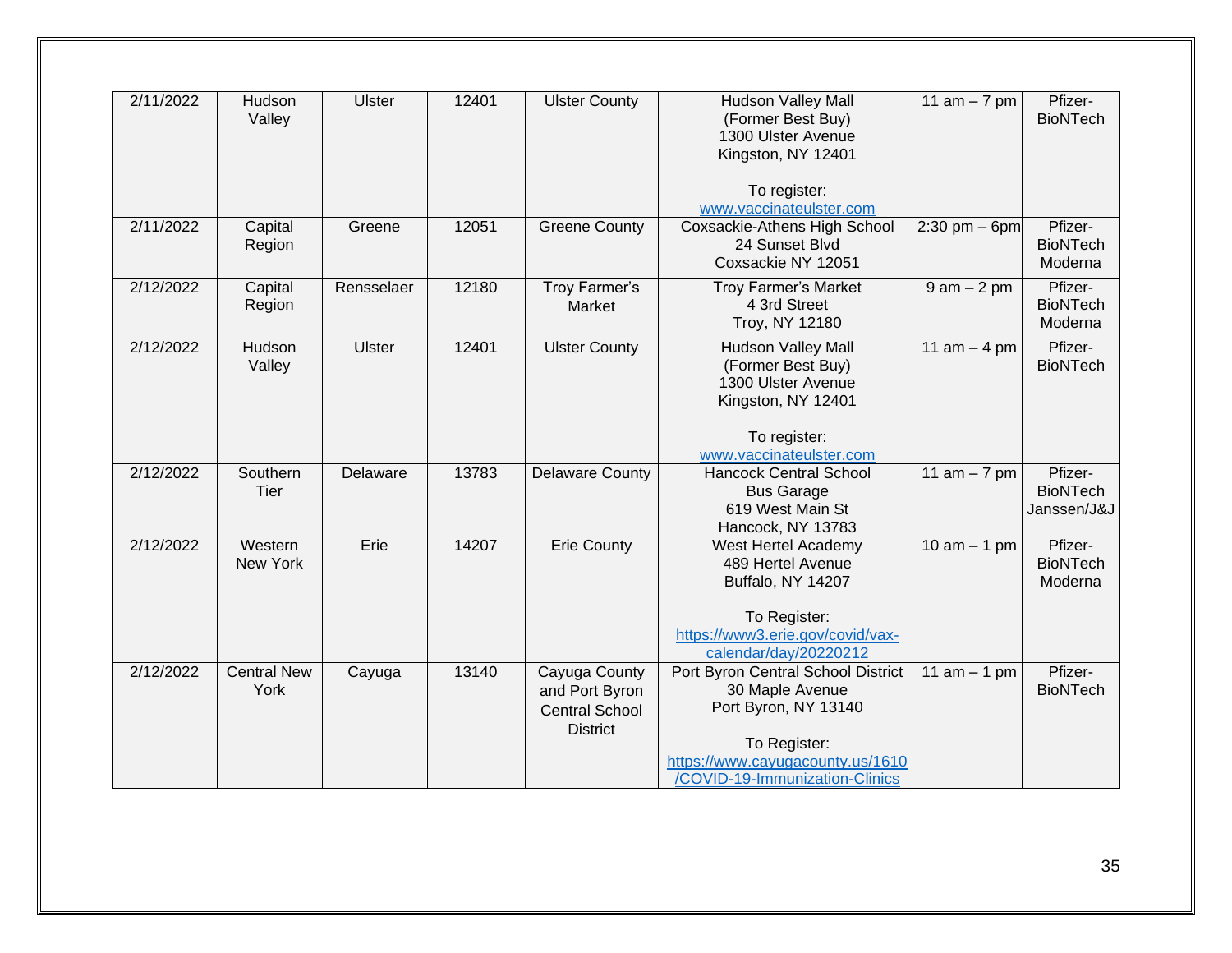| 2/12/2022 | Finger<br>Lakes  | Monroe        | 14605 | The Vineyard<br>Farms                             | The Vineyard Farm and Outdoor<br><b>Center for Excellence</b><br>126 Sander Street<br>Rochester, NY 14605                                                                                                | 1 pm $-5$ pm                  | Pfizer-<br><b>BioNTech</b><br>Moderna |
|-----------|------------------|---------------|-------|---------------------------------------------------|----------------------------------------------------------------------------------------------------------------------------------------------------------------------------------------------------------|-------------------------------|---------------------------------------|
| 2/12/2022 | Long Island      | Nassau        | 11520 | Perfecting Faith<br>Church                        | Perfecting Faith Church<br>311 N Main Street<br>Freeport, NY 11520                                                                                                                                       | $9$ am $-2$ pm                | Pfizer-<br><b>BioNTech</b><br>Moderna |
| 2/12/2022 | New York<br>City | Kings         | 11233 | <b>Christ Fellowship</b><br><b>Baptist Church</b> | Christ Fellowship Baptist Church<br>11 Sumpter Street,<br>Brooklyn, NY 11233                                                                                                                             | $10$ am $-3$ pm               | Pfizer-<br><b>BioNTech</b><br>Moderna |
| 2/12/2022 | Long Island      | Nassau        | 11520 | <b>Bethel AME</b><br>Church                       | <b>Bethel AME Church</b><br>420 North Main Street,<br>Freeport, NY 11520                                                                                                                                 | 10 am $-$ 4 pm                | Pfizer-<br><b>BioNTech</b><br>Moderna |
| 2/13/2022 | New York<br>City | Queens        | 11367 | Kehilat Sephardim<br><b>Food Pantry</b>           | Kehilat Sephardim Food Pantry<br>150-62 78th Rd<br>Queens NY 11367                                                                                                                                       | 10 am $-2$ pm                 | Pfizer-<br><b>BioNTech</b><br>Moderna |
| 2/14/2022 | Hudson<br>Valley | <b>Ulster</b> | 12401 | <b>Ulster County</b>                              | George Washington<br><b>Elementary School</b><br>67 Wall Street<br>Kingston, NY 12401<br>To register:<br>www.vaccinateulster.com                                                                         | 4 pm - 6:30pm                 | Pfizer-<br><b>BioNTech</b>            |
| 2/14/2022 | Hudson<br>Valley | Rockland      | 10977 | <b>Rockland County</b>                            | Martin Luther King<br>Multi-Purpose Center<br>110 Bethune Blvd<br>Spring Valley, NY 10977<br>To register:<br>https://rocklandgov.com/departme<br>nts/health/coronavirus-covid-<br>19/schedule-a-vaccine/ | $3 \text{ pm} - 7 \text{ pm}$ | Pfizer-<br><b>BioNTech</b>            |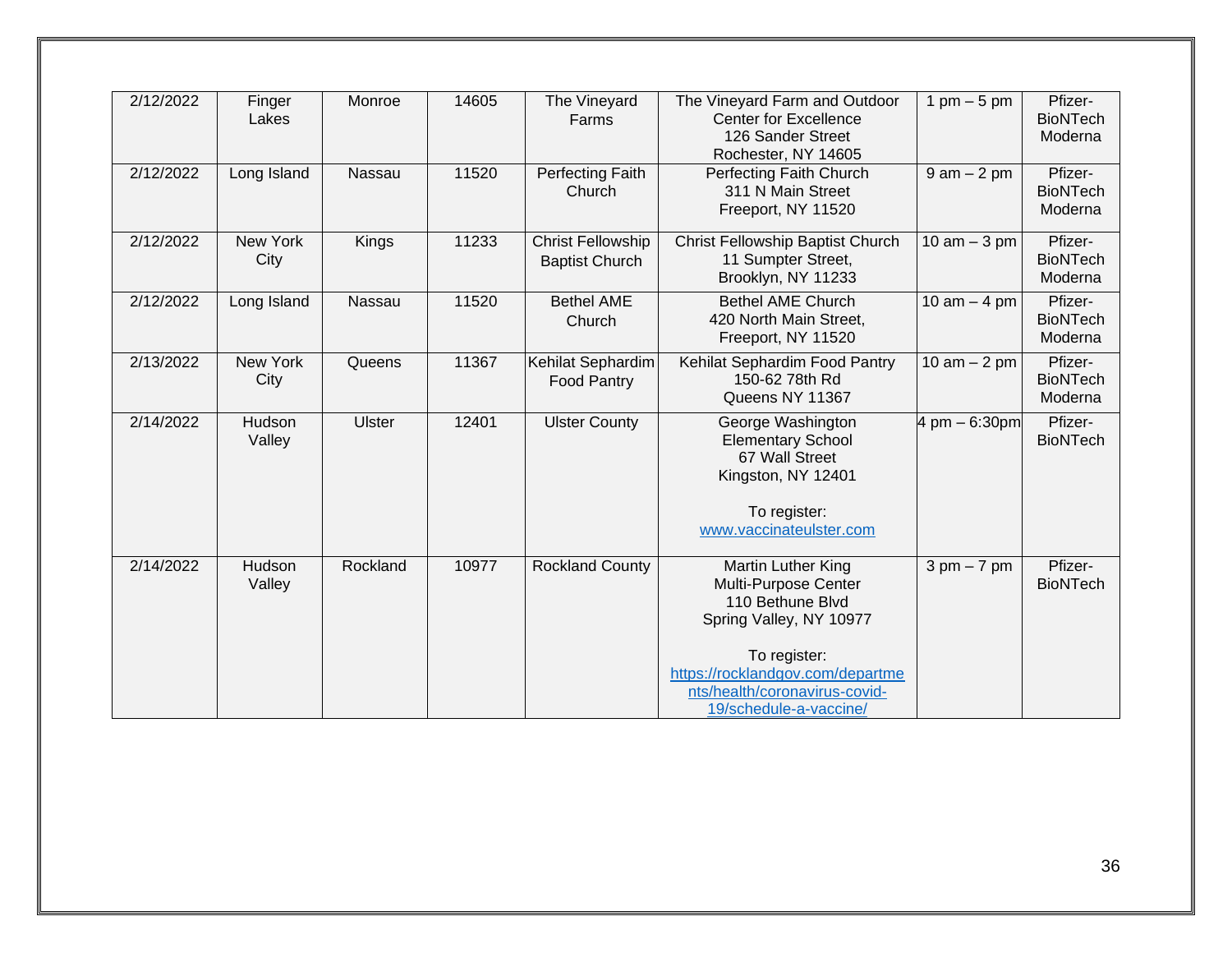| 2/14/2022 | <b>North</b><br>Country    | <b>Essex</b> | 12932 | <b>Essex County</b>                                                                      | <b>Essex County</b><br>Department of Health<br>132 Water Street<br>Elizabethtown, NY 12932<br>To Register:<br>https://www.co.essex.ny.us/Health/                                                     | $9$ am $-3$ pm                  | Pfizer-<br><b>BioNTech</b><br>Moderna<br>Janssen/J&J |
|-----------|----------------------------|--------------|-------|------------------------------------------------------------------------------------------|------------------------------------------------------------------------------------------------------------------------------------------------------------------------------------------------------|---------------------------------|------------------------------------------------------|
| 2/15/2022 | Western<br>New York        | Allegany     | 14727 | The Cuba Cultural<br><b>Center and Palmer</b><br>Opera House                             | make-an-appointment/<br>Palmer Opera House<br>12 W Main Street<br>Cuba, NY 14727                                                                                                                     | $1 \text{ pm} - 6 \text{ pm}$   | Pfizer-<br><b>BioNTech</b><br>Moderna                |
| 2/15/2022 | <b>Central New</b><br>York | Oswego       | 13126 | Oswego County                                                                            | <b>Oswego County Health</b><br>Department<br>70 Bunner Street<br>Oswego, NY 13126<br>To register:<br>https://health.oswegocounty.com/i<br>nformation/2019 novel coronaviru<br>s/covid-19_vaccine.php | $3 \text{ pm} - 4:30 \text{pm}$ | Pfizer-<br><b>BioNTech</b>                           |
| 2/15/2022 | Western<br>New York        | Chautauqua   | 14716 | Chautauqua<br><b>County Health</b><br>Department and<br><b>Brocton Central</b><br>School | <b>Brocton Central School</b><br>138 West Main Street<br>Brocton, NY 14716<br>To register: Call 716-792-9121<br>(For students of Brocton Central<br>School only)                                     | $9:30$ am $-$<br>10:30 am       | Pfizer-<br><b>BioNTech</b>                           |
| 2/15/2022 | Western<br>New York        | Chautauqua   | 14757 | Chautauqua<br><b>County Health</b><br>Department and<br>Chautauqua Lake<br>School        | Chautauqua Lake School<br>100 North Erie Street<br>Mayville, NY 14757<br>To register: Call 716-753-5800<br>(For students of Chautauqua Lake<br>School only)                                          | $1$ pm $-$ 3pm                  | Pfizer-<br><b>BioNTech</b>                           |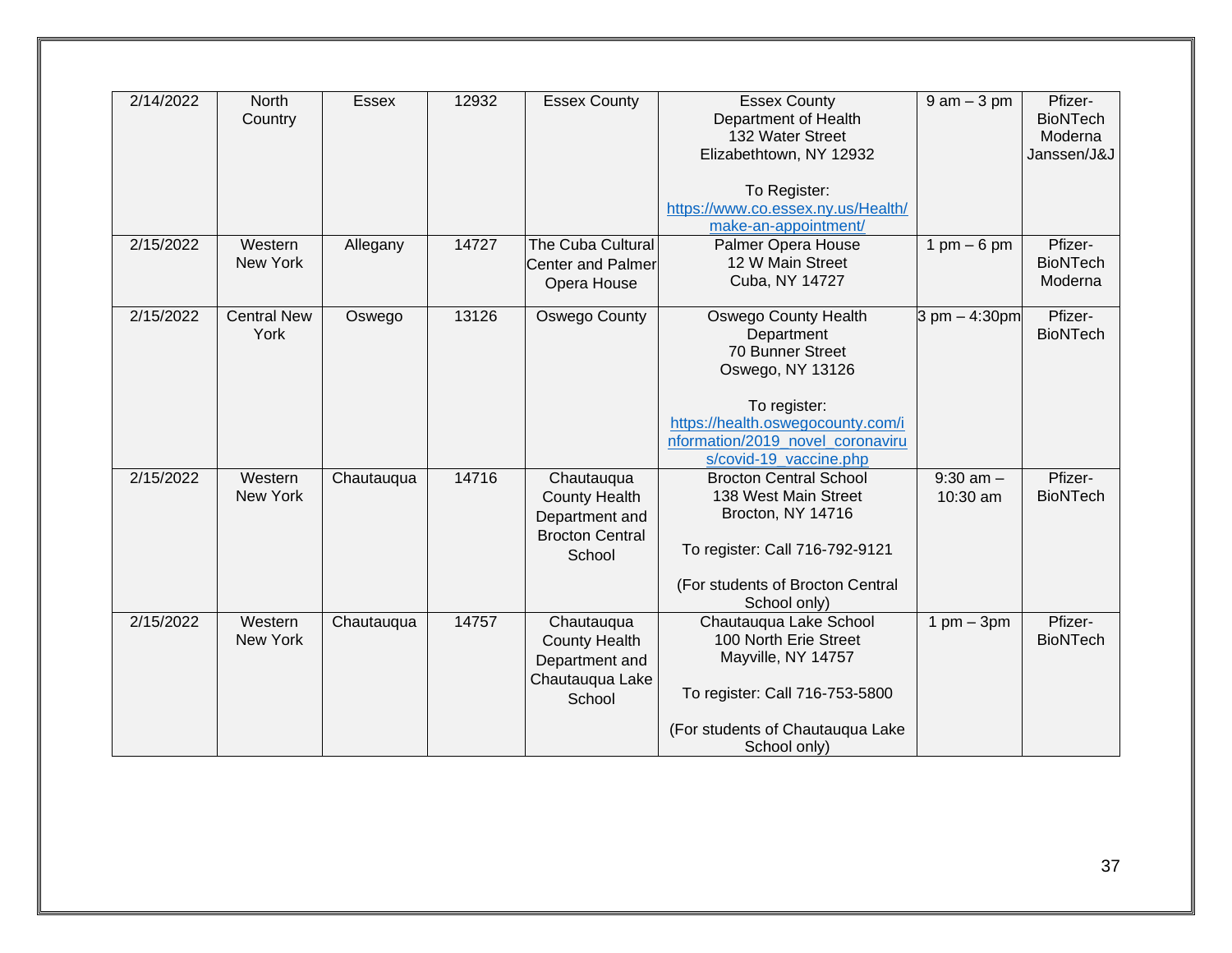| 2/15/2022 | <b>Central New</b><br>York | Cayuga       | 13021 | Cayuga County<br>and Fingerlakes<br>Mall | <b>Fingerlakes Mall Event Center</b><br>1579 Clark Street<br>Auburn, NY 13021                                                           | $4 \text{ pm} - 6 \text{ pm}$ | Pfizer-<br><b>BioNTech</b><br>Moderna                |
|-----------|----------------------------|--------------|-------|------------------------------------------|-----------------------------------------------------------------------------------------------------------------------------------------|-------------------------------|------------------------------------------------------|
|           |                            |              |       |                                          | To Register:<br>https://www.cayugacounty.us/1610<br>/COVID-19-Immunization-Clinics                                                      |                               |                                                      |
| 2/15/2022 | New York<br>City           | New York     | 11035 | Democracy Prep<br><b>Charter School</b>  | Democracy Prep Charter School<br>240 East 123rd Street<br>New York, NY 10035                                                            | $11:30am -$<br>7pm            | Pfizer-<br><b>BioNTech</b><br>Moderna                |
| 2/16/2022 | New York<br>City           | <b>Bronx</b> | 10461 | Democracy Prep<br><b>Charter School</b>  | Democracy Prep Charter School<br>1529 Williamsbridge Road<br><b>Bronx, NY 10461</b>                                                     | $2 \text{ pm} - 8 \text{ pm}$ | Pfizer-<br><b>BioNTech</b><br>Moderna                |
| 2/16/2022 | Long Island                | Suffolk      | 11746 | <b>Dix Hills Fire</b><br>Department      | <b>Dix Hills Fire District</b><br>115 Deer Park Road<br>Dix Hills, NY 11746                                                             | $2 \text{ pm} - 5 \text{ pm}$ | Pfizer-<br><b>BioNTech</b>                           |
| 2/16/2022 | <b>Central New</b><br>York | Oswego       | 13126 | Oswego County                            | <b>Oswego County Health</b><br>Department<br>70 Bunner Street<br>Oswego, NY 13126<br>To register:<br>https://health.oswegocounty.com/i  | $3:30$ pm $-$<br>5:30pm       | Pfizer-<br><b>BioNTech</b><br>Janssen/J&J            |
|           |                            |              |       |                                          | nformation/2019 novel coronaviru<br>s/covid-19_vaccine.php                                                                              |                               |                                                      |
| 2/16/2022 | Hudson<br>Valley           | Sullivan     | 12754 | <b>Sullivan County</b>                   | <b>Sullivan County</b><br><b>Public Health Services</b><br>50 Community Lane<br>Liberty, NY 12754                                       | $3 \text{ pm} - 6 \text{ pm}$ | Pfizer-<br><b>BioNTech</b>                           |
| 2/16/2022 | Hudson<br>Valley           | Rockland     | 10970 | <b>Rockland County</b>                   | Yeager Health Complex,<br><b>Building A</b><br>50 Sanitorium Rd<br>Pomona, NY 10970<br>To register:<br>https://rocklandgov.com/departme | $3 \text{ pm} - 7 \text{ pm}$ | Pfizer-<br><b>BioNTech</b><br>Moderna<br>Janssen/J&J |
|           |                            |              |       |                                          | nts/health/coronavirus-covid-<br>19/schedule-a-vaccine/                                                                                 |                               |                                                      |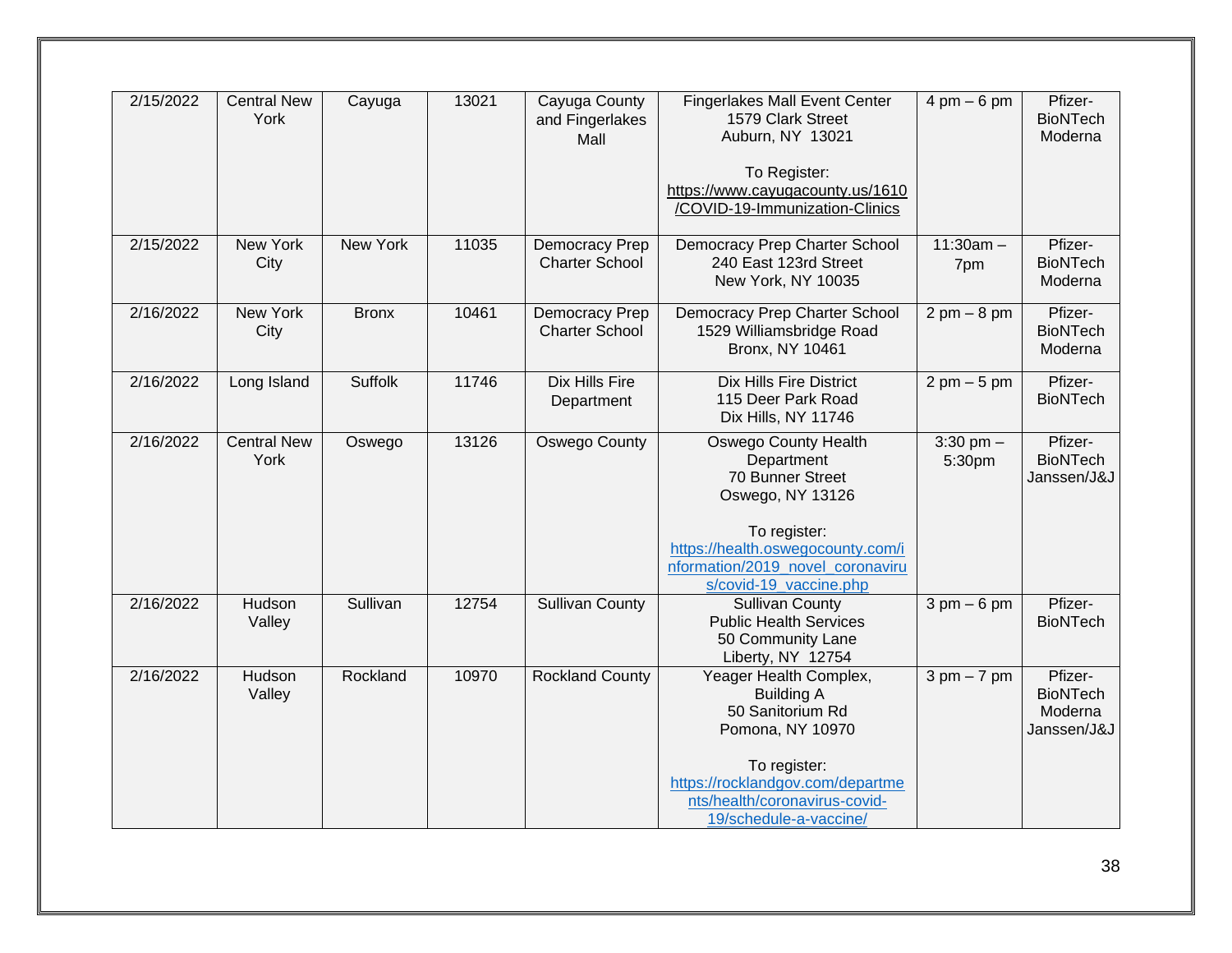| 2/16/2022 | Western      |              | 14132 |                        |                                                         |                                 | Pfizer-         |
|-----------|--------------|--------------|-------|------------------------|---------------------------------------------------------|---------------------------------|-----------------|
|           | New York     | Niagara      |       | Niagara County         | Orleans-Niagara BOCES                                   | $3 \text{ pm} - 7 \text{ pm}$   | <b>BioNTech</b> |
|           |              |              |       |                        | Niagara Career & Technical<br><b>Educational Center</b> |                                 |                 |
|           |              |              |       |                        | 3181 Saunders Settlement Road                           |                                 | Moderna         |
|           |              |              |       |                        |                                                         |                                 | Janssen/J&J     |
|           |              |              |       |                        | Sanborn, NY 14132                                       |                                 |                 |
|           |              |              |       |                        | To Register:                                            |                                 |                 |
|           |              |              |       |                        | Pfizer 1st Dose (5+) Registration:                      |                                 |                 |
|           |              |              |       |                        | https://on.ny.gov/3CQs9Rm                               |                                 |                 |
|           |              |              |       |                        | Pfizer 2nd Dose (5+) Registration:                      |                                 |                 |
|           |              |              |       |                        | https://on.ny.gov/3p7s0n3                               |                                 |                 |
|           |              |              |       |                        | Moderna 1st Dose (18+):                                 |                                 |                 |
|           |              |              |       |                        | https://on.ny.gov/3L2Pp32                               |                                 |                 |
|           |              |              |       |                        | Moderna 2nd Dose (18+):                                 |                                 |                 |
|           |              |              |       |                        | https://on.ny.gov/3usRVto                               |                                 |                 |
|           |              |              |       |                        | Booster Dose (12+) J&J, Moderna                         |                                 |                 |
|           |              |              |       |                        | & Pfizer:                                               |                                 |                 |
|           |              |              |       |                        | https://on.ny.gov/3CZVskz                               |                                 |                 |
|           |              |              |       |                        | J&J Single Dose (18+):                                  |                                 |                 |
|           |              |              |       |                        | https://on.ny.gov/3leskZJ                               |                                 |                 |
|           |              |              |       |                        | Seasonal Flu (5+):                                      |                                 |                 |
|           |              |              |       |                        | https://on.ny.gov/3rDOFbB                               |                                 |                 |
| 2/16/2022 | <b>North</b> | <b>Essex</b> | 12932 | <b>Essex County</b>    | <b>Essex County</b>                                     | $9$ am $-3$ pm                  | Pfizer-         |
|           | Country      |              |       |                        | Department of Health                                    |                                 | <b>BioNTech</b> |
|           |              |              |       |                        | 132 Water Street                                        |                                 | Moderna         |
|           |              |              |       |                        | Elizabethtown, NY 12932                                 |                                 | Janssen/J&J     |
|           |              |              |       |                        | To Register:                                            |                                 |                 |
|           |              |              |       |                        | https://www.co.essex.ny.us/Health/                      |                                 |                 |
|           |              |              |       |                        | make-an-appointment/                                    |                                 |                 |
| 2/16/2022 | Western      | Allegany     | 14744 | <b>Allegany County</b> | Houghton College - Nielsen                              | $2 \text{ pm} - 6:30 \text{pm}$ | Pfizer-         |
|           | New York     |              |       |                        | <b>Physical Education Center</b>                        |                                 | <b>BioNTech</b> |
|           |              |              |       |                        | 7308 Campground Road                                    |                                 | Janssen/J&J     |
|           |              |              |       |                        | Houghton, NY 14744                                      |                                 |                 |
|           |              |              |       |                        | To Register:                                            |                                 |                 |
|           |              |              |       |                        | https://apps2.health.ny.gov/doh2/a                      |                                 |                 |
|           |              |              |       |                        | pplinks/cdmspr/2/counties?DateID                        |                                 |                 |
|           |              |              |       |                        | =D710184861C80176E0530A6C7                              |                                 |                 |
|           |              |              |       |                        | C166190                                                 |                                 |                 |
|           |              |              |       |                        |                                                         |                                 |                 |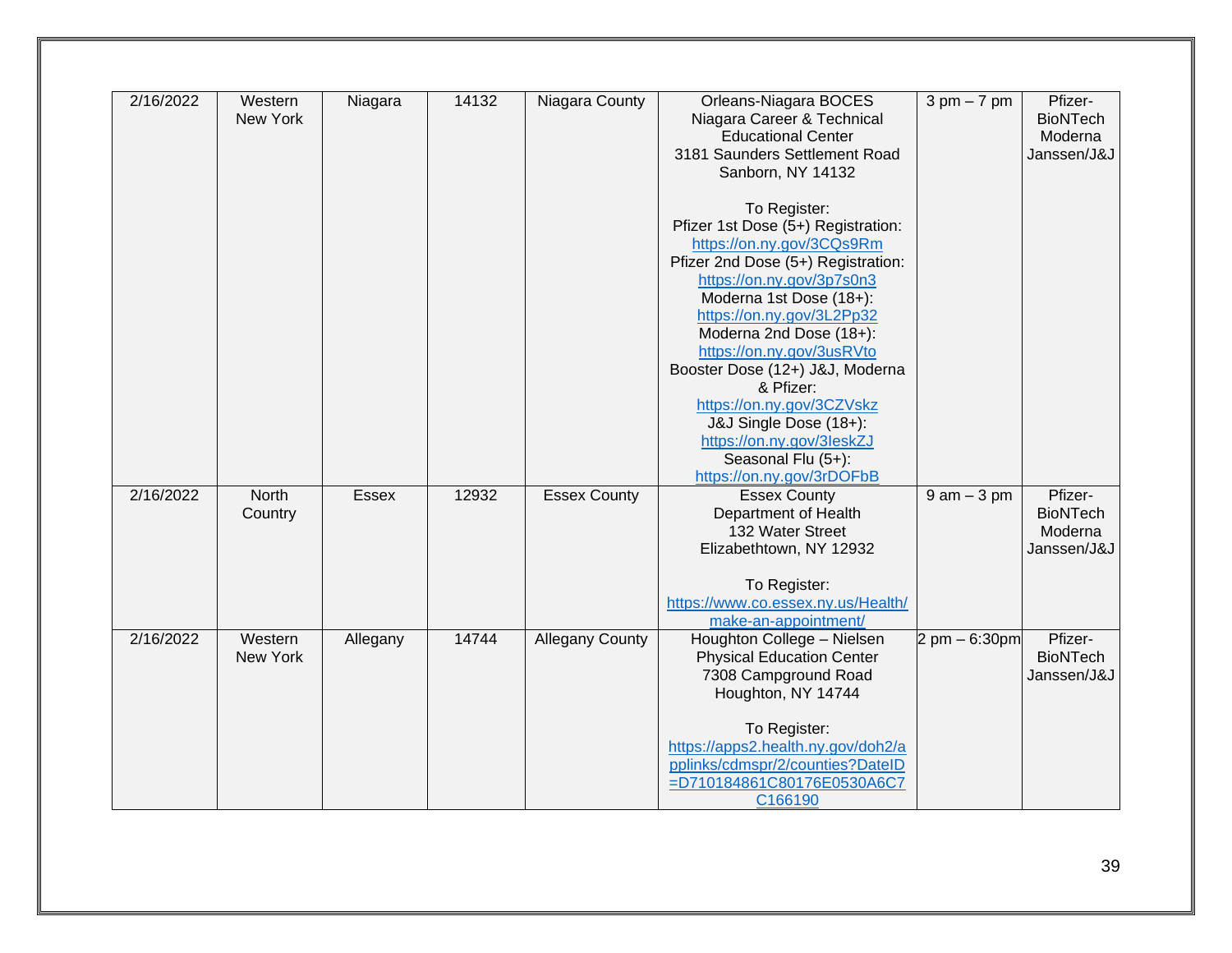| 2/16/2022 | Western<br>New York | Chautauqua | 14712 | Chautauqua<br><b>County Health</b><br>Department and<br><b>Bemus Point</b><br><b>Elementary School</b> | <b>Bemus Point Elementary School</b><br>41 Liberty Street<br>Bemus Point, NY 14712<br>To register: Call 716-386-3795<br>(For students of Bemus Point                                        | $9:30$ am $-$<br>11:30 am     | Pfizer-<br><b>BioNTech</b>            |
|-----------|---------------------|------------|-------|--------------------------------------------------------------------------------------------------------|---------------------------------------------------------------------------------------------------------------------------------------------------------------------------------------------|-------------------------------|---------------------------------------|
| 2/16/2022 | Western<br>New York | Chautauqua | 14738 | Chautauqua<br><b>County Health</b><br>Department and<br><b>Frewsburg Central</b><br>School             | Elementary School only)<br><b>Frewsburg Central School</b><br>26 Institute Street<br>Frewsburg, NY 14738<br>To register: Call 716-569-7000<br>(For students of Frewsburg Central            | $9:45$ am $-$<br>11:45 am     | Pfizer-<br><b>BioNTech</b>            |
| 2/16/2022 | Western<br>New York | Chautauqua | 14782 | Chautauqua<br><b>County Health</b><br>Department and<br>Cassadaga Valley<br><b>Central School</b>      | School only)<br>Cassadaga Valley Central School<br>5935 Route 60<br>Sinclairville, NY 14782<br>To register: Call 716-962-8581<br>(For students of Cassadaga Valley                          | $2 \text{ pm} - 4 \text{ pm}$ | Pfizer-<br><b>BioNTech</b>            |
| 2/16/2022 | Western<br>New York | Chautauqua | 14138 | Chautauqua<br><b>County Health</b><br>Department and<br><b>Pine Valley Central</b><br>School           | Central School only)<br><b>Pine Valley Central School</b><br>7755 NY-83<br>South Dayton, NY 14138<br>To register: Call 716-988-3291<br>(For students of Pine Valley<br>Central School only) | 12:30 pm $-$<br>2:30 pm       | Pfizer-<br><b>BioNTech</b>            |
| 2/16/2022 | Mohawk<br>Valley    | Fulton     | 12078 | <b>Family Counseling</b><br>Center                                                                     | Family Counseling Center, Inc.<br>11 Broadway Street<br>Gloversville, NY 12078                                                                                                              | 11 $am - 6 pm$                | Pfizer-<br><b>BioNTech</b><br>Moderna |
| 2/17/2022 | Western<br>New York | Erie       | 14127 | <b>Erie County</b>                                                                                     | <b>Chestnut Ridge Park</b><br>6121 Chestnut Ridge Road<br>Orchard Park, NY 14127<br>To register: www.erie.gov/vax                                                                           | 11 $am - 7 pm$                | Pfizer-<br><b>BioNTech</b><br>Moderna |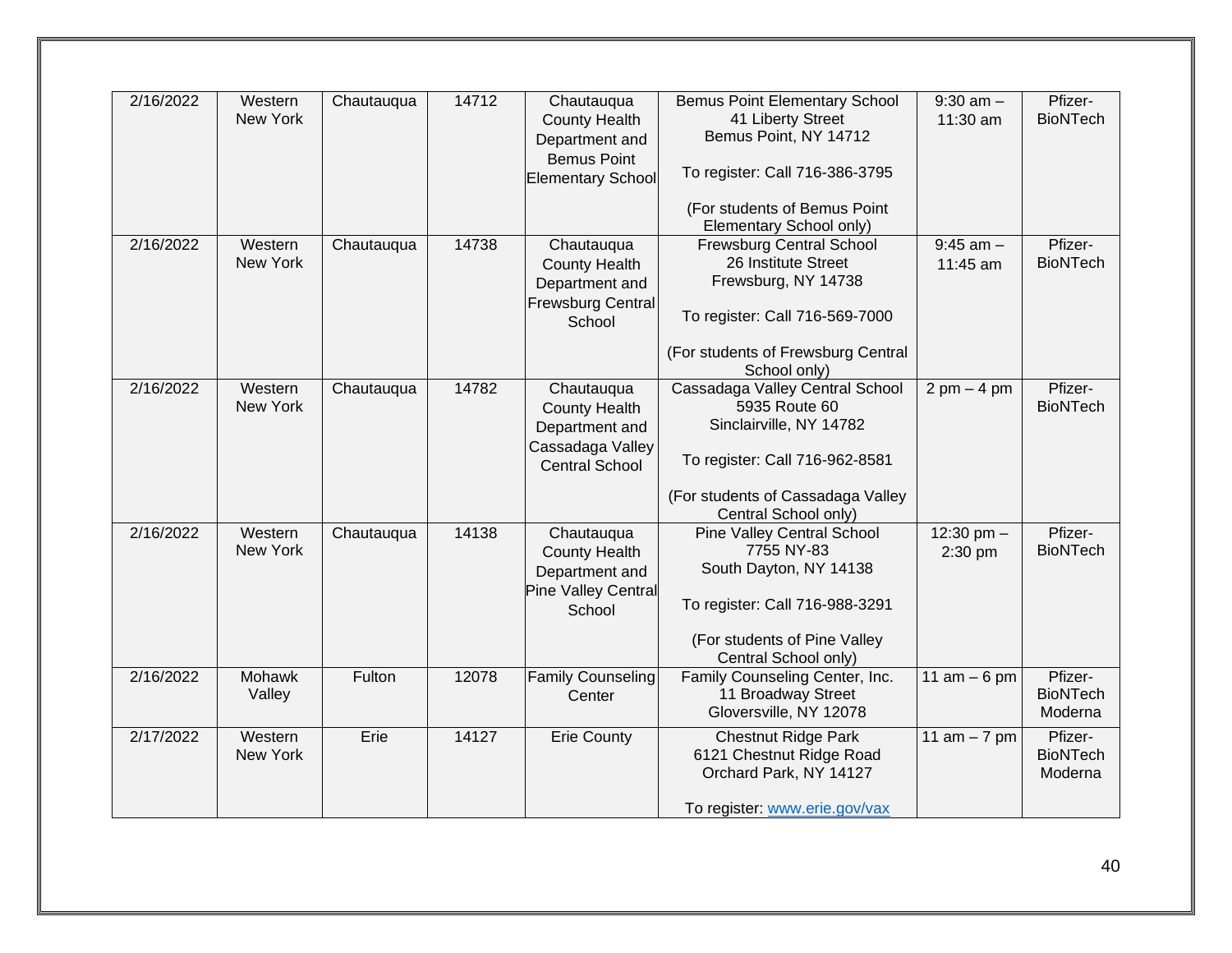| 2/17/2022 | Western<br>New York | Niagara | 14092 | Niagara County                                                            | Mount St. Mary's Hospital -<br><b>Education Room</b><br>5300 Military Road<br>Lewiston, NY 14092<br>To Register: 5+ first dose here; 5+<br>second dose here; 18+ Moderna<br>first dose here; 18+ Moderna<br>second dose here; 12+ booster<br>dose here; seasonal flu here | 1 pm $-$ 4 pm                    | Pfizer-<br>BioNTech,<br>Janssen/J&J,<br>Moderna,<br>Seasonal Flu |
|-----------|---------------------|---------|-------|---------------------------------------------------------------------------|---------------------------------------------------------------------------------------------------------------------------------------------------------------------------------------------------------------------------------------------------------------------------|----------------------------------|------------------------------------------------------------------|
| 2/17/2022 | Mohawk<br>Valley    | Fulton  | 12078 | <b>Fulton County</b>                                                      | <b>Fulton County</b><br>Department of Health<br>127 East State Street<br>Gloversville, NY 12078<br>To Register:<br>https://booknow.appointment-<br>plus.com/6Z7P0E2Q/?E ID=3499                                                                                           | $10$ am $-6$ pm                  | Pfizer-<br><b>BioNTech</b><br>Moderna                            |
| 2/17/2022 | New York<br>City    | Queens  | 11433 | Thomas White Jr.<br>Foundation                                            | Thomas White Jr. Foundation<br>162-04 Tuskegee Airman Way<br>Jamaica, NY 11433                                                                                                                                                                                            | $7 am - 2 pm$                    | Pfizer-<br><b>BioNTech</b><br>Moderna                            |
| 2/17/2022 | North<br>Country    | Clinton | 12901 | <b>Clinton County</b>                                                     | <b>Clinton County Health Department</b><br>133 Margaret Street<br>Plattsburgh, NY 12901<br>To register:<br>http://www.clintonhealth.org/covid1<br><b>9vaccine</b>                                                                                                         | $12 \text{ pm} - 6 \text{ pm}$   | Pfizer-<br><b>BioNTech</b><br>Moderna                            |
| 2/18/2022 | New York<br>City    | Queens  | 11433 | Thomas White Jr.<br>Foundation                                            | Thomas White Jr. Foundation<br>162-04 Tuskegee Airman Way<br>Jamaica, NY 11433                                                                                                                                                                                            | $3 \text{ pm} - 8 \text{ pm}$    | Pfizer-<br><b>BioNTech</b><br>Moderna                            |
| 2/18/2022 | Finger<br>Lakes     | Yates   | 14544 | <b>Yates County</b><br>Public Health and<br>the Rushville Hose<br>Company | Rushville Hose Company<br>14 Railroad Avenue<br>Rushville, NY 14544<br>To Register:<br>https://apps2.health.ny.gov/doh2/a<br>pplinks/cdmspr/2/counties?DateID<br>=D6947D6F13EA022CE0530A6C<br>7C163F58                                                                    | $2 \text{ pm} - 6:30 \text{ pm}$ | Pfizer-<br><b>BioNTech</b><br>Janssen/J&J                        |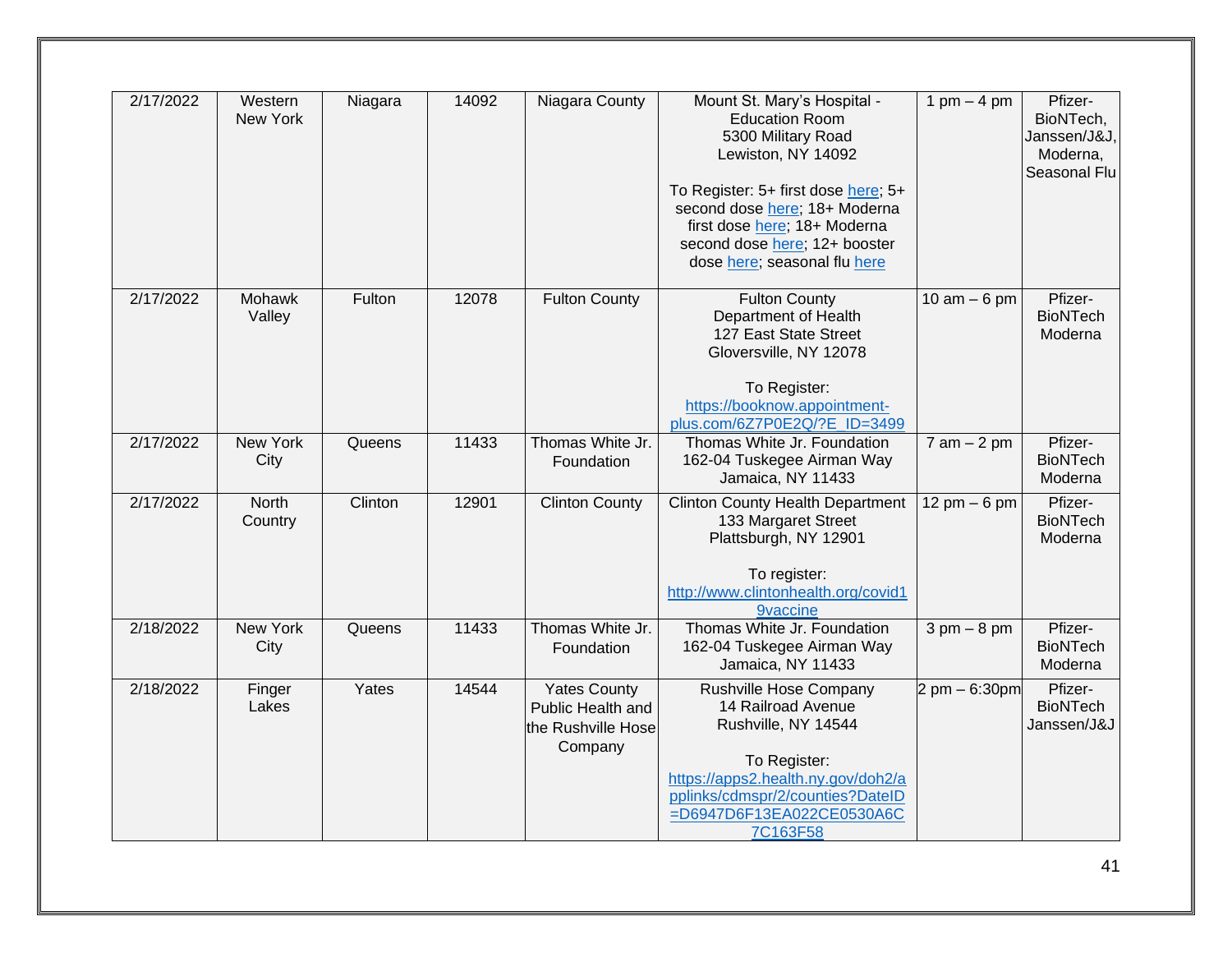| 2/18/2022 | Western<br><b>New York</b> | Chautauqua     | 14063 | Chautauqua<br>County<br>Department of<br>Health                                                      | SUNY Fredonia - Steele Hall<br>Pool/Natatorium Lobby<br>280 Central Avenue<br>To Register:<br>https://chqgov.com/public-<br>health/covid-19-vaccination-clinics             | $3 \text{ pm} - 6 \text{ pm}$   | Pfizer-<br><b>BioNTech</b><br>Moderna |
|-----------|----------------------------|----------------|-------|------------------------------------------------------------------------------------------------------|-----------------------------------------------------------------------------------------------------------------------------------------------------------------------------|---------------------------------|---------------------------------------|
| 2/18/2022 | Southern<br>Tier           | <b>Broome</b>  | 13865 | <b>Broome County</b><br>and Windsor<br><b>Central School</b><br><b>District</b>                      | <b>Windsor Central School District</b><br>1191 NY-79<br>Windsor, NY 13865                                                                                                   | $4 \text{ pm} - 6 \text{ pm}$   | Pfizer-<br><b>BioNTech</b>            |
| 2/18/2022 | <b>Central New</b><br>York | Cayuga         | 13026 | Cayuga County<br>and Southern<br>Cayuga Central<br><b>School District</b>                            | Southern Cayuga<br><b>Central School District</b><br>2384 State Route 34B<br>Aurora, NY 13026<br>To Register:<br>www.cayugacounty.us/1610/COVI<br>D-19-Immunization-Clinics | $2:30$ pm $-$<br>4:30pm         | Pfizer-<br><b>BioNTech</b><br>Moderna |
| 2/18/2022 | Hudson<br>Valley           | Westchester    | 10604 | <b>National Coalition</b><br>of Black Churches<br>and Mt Hope AME<br><b>Zion</b>                     | Mt. Hope AME Zion Church<br>65 Lake Street,<br>White Plains, NY 10604                                                                                                       | 10 $am - 5$ pm                  | Pfizer-<br><b>BioNTech</b><br>Moderna |
| 2/18/2022 | Long Island                | <b>Suffolk</b> | 11746 | <b>Dix Hills Fire</b><br>Department                                                                  | <b>Dix Hills Fire District</b><br>115 Deer Park Road<br>Dix Hills, NY 11746                                                                                                 | $2 \text{ pm} - 7:30 \text{pm}$ | Pfizer-<br><b>BioNTech</b><br>Moderna |
| 2/18/2022 | <b>New York</b><br>City    | Kings          | 11220 | <b>Beit El-Maqdis</b><br><b>Islamic Center</b><br>Arab - American<br><b>Family Support</b><br>Center | Arab-American Family<br><b>Support Center</b><br>6206 6th Avenue<br>(between 62nd and 63rd)<br>Brooklyn, NY 11220                                                           | $7$ am $-$ 4 pm                 | Pfizer-<br><b>BioNTech</b><br>Moderna |
| 2/19/2022 | <b>New York</b><br>City    | <b>Bronx</b>   | 10468 | <b>Tracey Towers</b>                                                                                 | <b>Tracey Towers</b><br>41 West Moshulu Pkwy S,<br><b>Bronx, NY 10468</b>                                                                                                   | $8:30$ am $-$ 4pm               | Pfizer-<br><b>BioNTech</b><br>Moderna |
| 2/19/2022 | Finger<br>Lakes            | Monroe         | 14605 | The Vineyard<br>Farm and Outdoor<br>Center for<br>Excellence                                         | The Vineyard Farm and Outdoor<br><b>Center for Excellence</b><br>126 Sander Street<br>Rochester, NY 14605                                                                   | 1 pm $-5$ pm                    | Pfizer-<br><b>BioNTech</b><br>Moderna |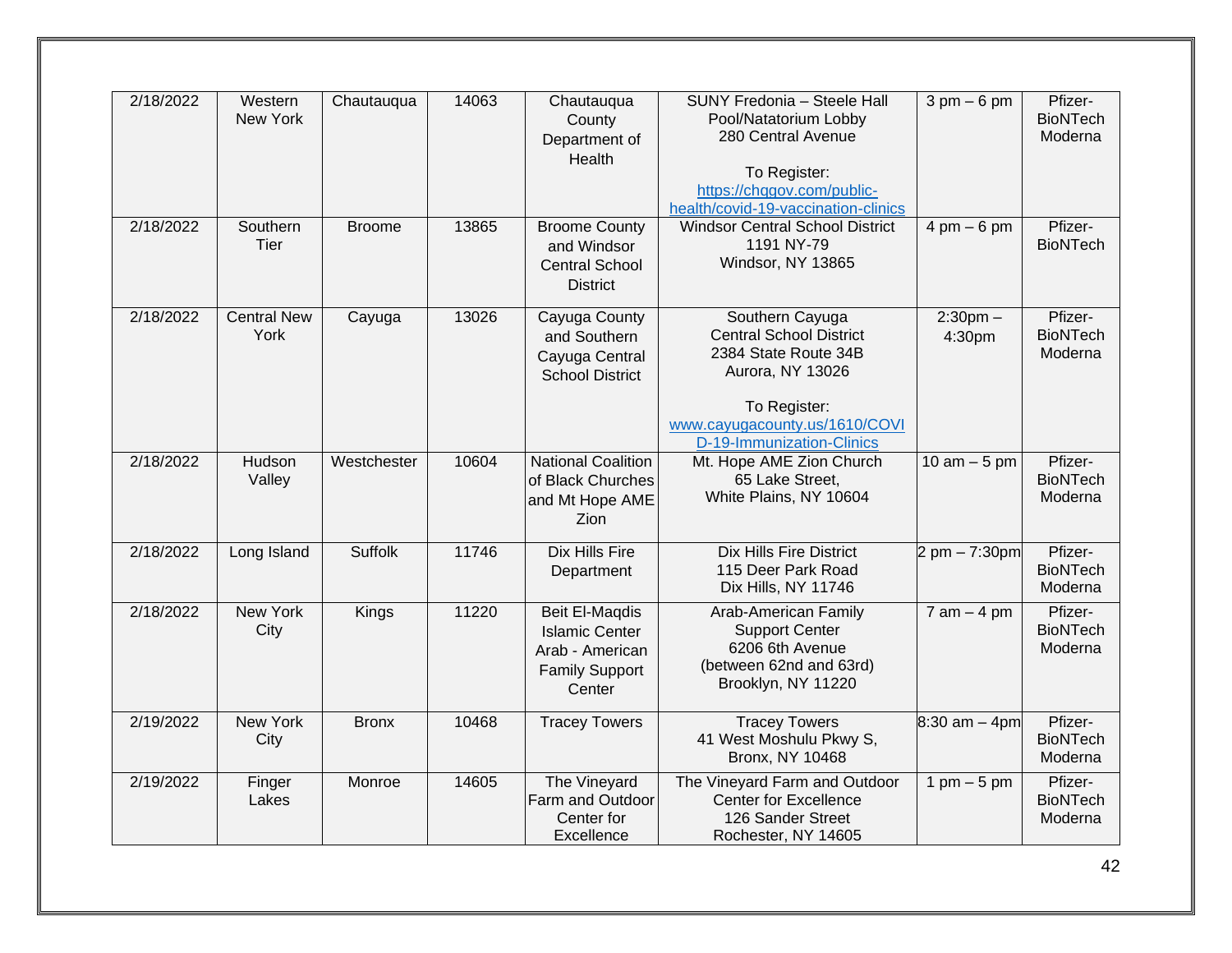| 2/19/2022 | <b>Central New</b> | Oswego      | 13126 | Oswego County             | Oswego Elks Lodge                                        | $\overline{10}$ am $-1$ pm | Pfizer-         |
|-----------|--------------------|-------------|-------|---------------------------|----------------------------------------------------------|----------------------------|-----------------|
|           | York               |             |       | and Oswego Elks           | 132 West 5th Street                                      |                            | <b>BioNTech</b> |
|           |                    |             |       | Lodge                     | Oswego, NY 13126                                         |                            |                 |
|           |                    |             |       |                           |                                                          |                            |                 |
|           |                    |             |       |                           | To register:                                             |                            |                 |
|           |                    |             |       |                           | https://health.oswegocounty.com/i                        |                            |                 |
|           |                    |             |       |                           | nformation/2019 novel coronaviru                         |                            |                 |
|           |                    |             |       |                           | s/covid-19 vaccine.php                                   |                            |                 |
| 2/19/2022 | Hudson             | Westchester | 10604 | <b>National Coalition</b> | Mt. Hope AME Zion Church                                 | 10 $am - 5$ pm             | Pfizer-         |
|           | Valley             |             |       | of Black Churches         | 65 Lake Street,                                          |                            | <b>BioNTech</b> |
|           |                    |             |       | and Mt Hope AME           | White Plains, NY 10604                                   |                            | Moderna         |
|           |                    |             |       | Zion                      |                                                          |                            |                 |
|           |                    |             |       |                           |                                                          |                            |                 |
| 2/19/2022 | Long Island        | Nassau      | 11520 | Perfecting Faith          | Perfecting Faith Church                                  | $9$ am $-2$ pm             | Pfizer-         |
|           |                    |             |       | Church                    | 311 N Main Street                                        |                            | <b>BioNTech</b> |
|           |                    |             |       |                           | Freeport, NY 11520                                       |                            | Moderna         |
| 2/19/2022 | New York           | Kings       | 11233 | <b>Christ Fellowship</b>  | Christ Fellowship Baptist Church                         | $10$ am $-3$ pm            | Pfizer-         |
|           | City               |             |       | <b>Baptist Church</b>     | 11 Sumpter Street,                                       |                            | <b>BioNTech</b> |
|           |                    |             |       |                           | Brooklyn, NY 11233                                       |                            | Moderna         |
| 2/20/2022 | <b>New York</b>    | Kings       | 11210 | Evangelical               | <b>Evangelical Crusade</b>                               | 11 am $-3$ pm              | Pfizer-         |
|           | City               |             |       | Crusade                   | <b>Christian Church</b>                                  |                            | <b>BioNTech</b> |
|           |                    |             |       | <b>Christian Church</b>   | 557 East 31st Street                                     |                            | Moderna         |
|           |                    |             |       |                           | Brooklyn, NY 11210                                       |                            |                 |
| 2/20/2022 | Western            |             | 14305 | St. Mark's Open           | St. Mark's Open Door                                     | 12:30 pm $-$               | Pfizer-         |
|           | New York           | Niagara     |       |                           | <b>Baptist Church</b>                                    |                            | <b>BioNTech</b> |
|           |                    |             |       | Door Baptist              |                                                          | 4:30pm                     |                 |
|           |                    |             |       | Church                    | 2901 Highland Avenue                                     |                            | Moderna         |
| 2/21/2022 | <b>Central New</b> |             | 13021 | Cayuga County             | Niagara Falls, NY 14305<br>Fingerlakes Mall Event Center | $1$ pm $-3$ pm             | Pfizer-         |
|           |                    | Cayuga      |       |                           |                                                          |                            | <b>BioNTech</b> |
|           | York               |             |       | and Fingerlakes           | 1579 Clark Street                                        |                            |                 |
|           |                    |             |       | Mall                      | Auburn, NY 13021                                         |                            | Moderna         |
|           |                    |             |       |                           | To Register:                                             |                            |                 |
|           |                    |             |       |                           |                                                          |                            |                 |
|           |                    |             |       |                           | https://www.cayugacounty.us/1610                         |                            |                 |
|           |                    |             |       |                           | /COVID-19-Immunization-Clinics                           |                            |                 |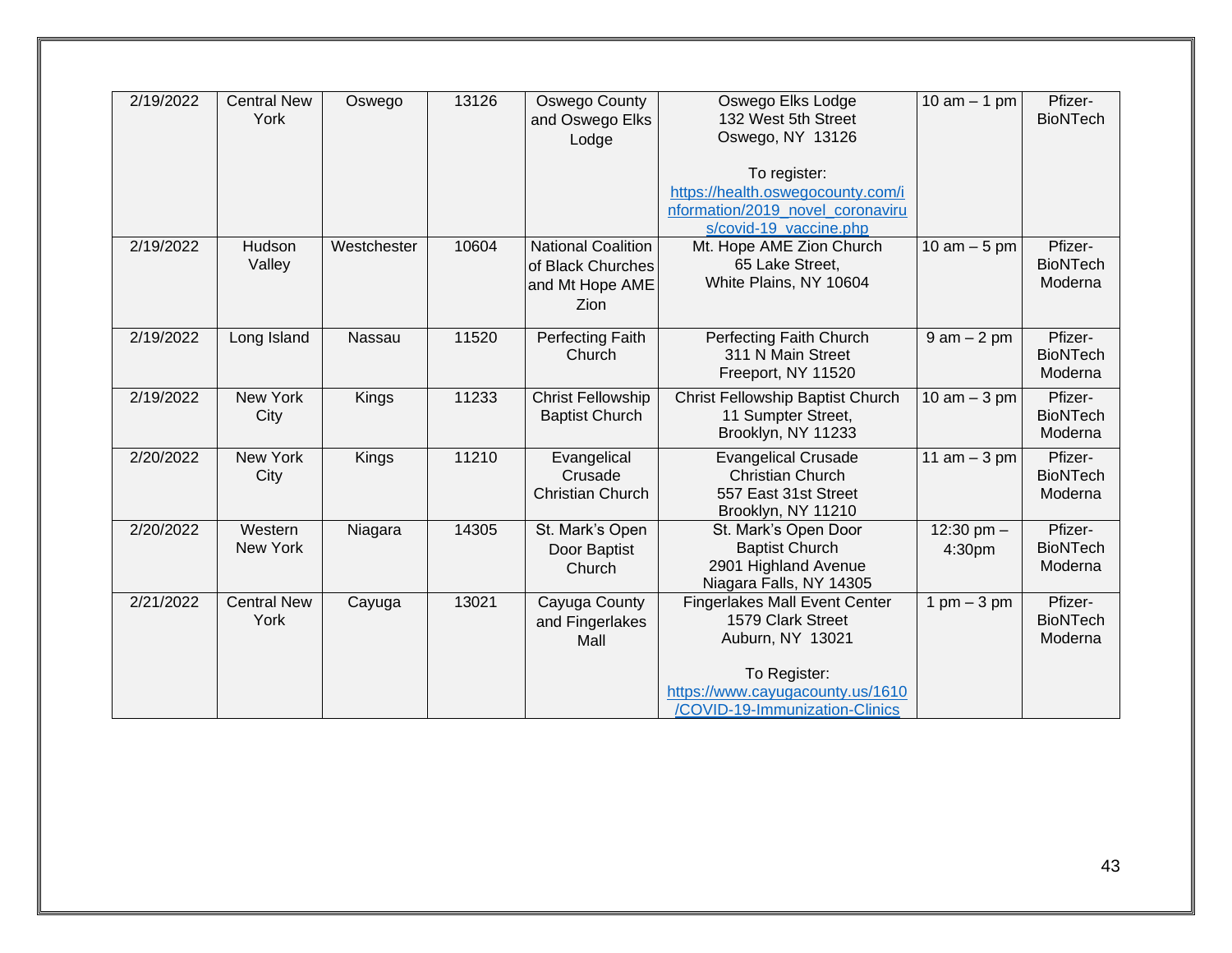| 2/22/2022 | Western<br>New York        | Allegany | 14813 | <b>Allegany County</b>                                       | Allegany County Department of<br>Health - County Office Building<br><b>7 Court Street</b><br>Belmont, NY 14813<br>To Register: 5+ second dose<br>here; 12+ second dose here; 12+<br>booster here; 18+ Moderna<br>booster here; 18+ Janssen/J&J<br>booster here or call 585-268-9250 | $10$ am $-5$ pm               | Pfizer-<br>BioNTech,<br>Janssen/J&J,<br>Moderna |
|-----------|----------------------------|----------|-------|--------------------------------------------------------------|-------------------------------------------------------------------------------------------------------------------------------------------------------------------------------------------------------------------------------------------------------------------------------------|-------------------------------|-------------------------------------------------|
| 2/22/2022 | Western<br>New York        | Allegany | 14727 | The Cuba Cultural<br><b>Center and Palmer</b><br>Opera House | Palmer Opera House<br>12 W Main Street<br>Cuba, NY 14727<br>To Register: 12+ booster here                                                                                                                                                                                           | $12$ pm $-$<br>6:30pm         | Pfizer-<br><b>BioNTech</b><br>Janssen/J&J       |
| 2/22/2022 | <b>Central New</b><br>York | Oswego   | 13126 | <b>Oswego County</b>                                         | Oswego County<br><b>Health Department</b><br>70 Bunner Street<br>Oswego, NY 13126<br>Registration required:<br>https://health.oswegocounty.com/i<br>nformation/2019 novel coronaviru<br>s/covid-19_vaccine.php                                                                      | 2 pm $-3:30$ pm               | Pfizer-<br><b>BioNTech</b>                      |
| 2/22/2022 | Hudson<br>Valley           | Rockland | 10970 | <b>Rockland County</b>                                       | Yeager Health Complex,<br><b>Building A</b><br>50 Sanitorium Rd<br>Pomona, NY 10970<br>To Register:<br>https://rocklandgov.com/departme<br>nts/health/coronavirus-covid-<br>19/schedule-a-vaccine/                                                                                  | $3 \text{ pm} - 7 \text{ pm}$ | Pfizer-<br><b>BioNTech</b>                      |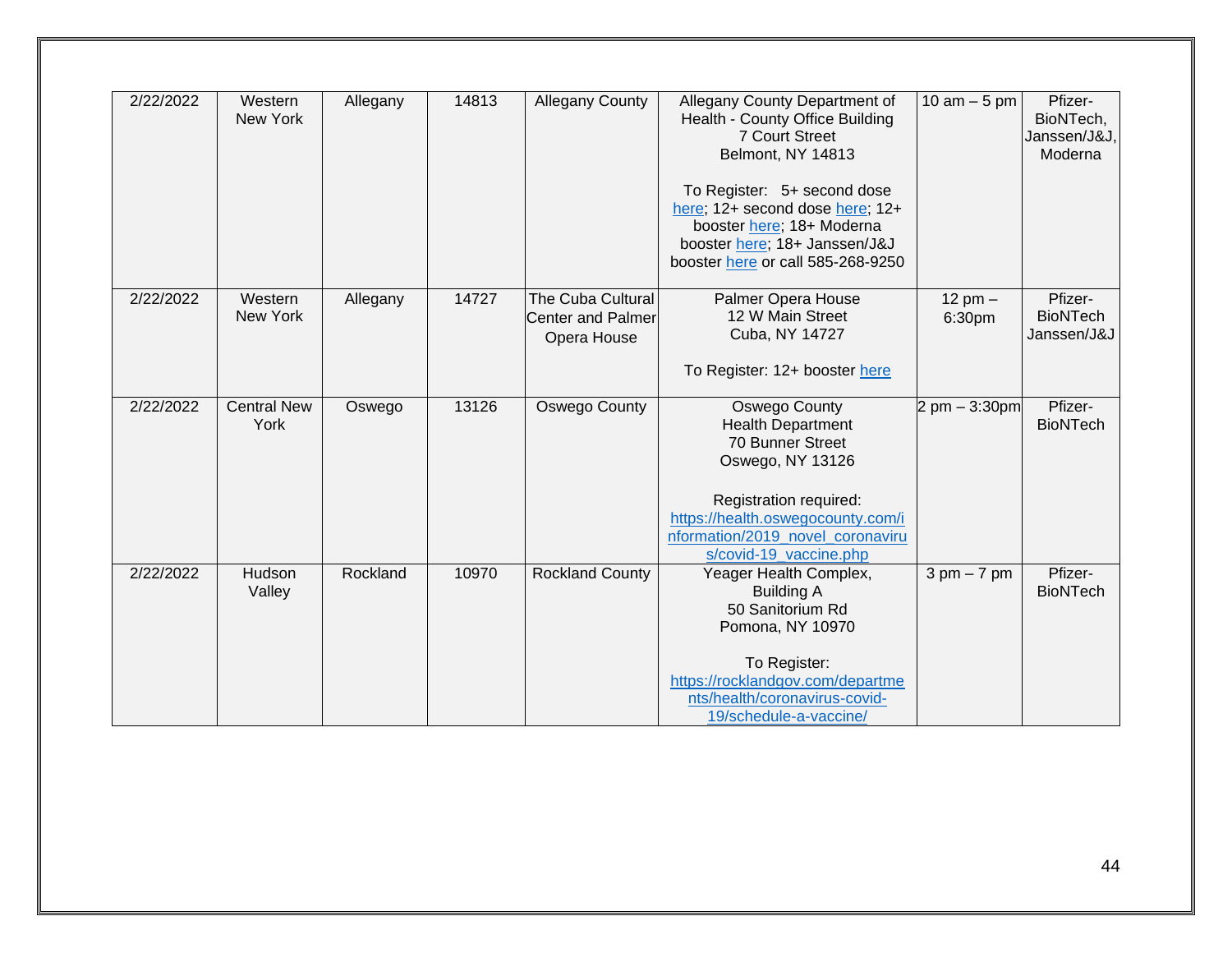| 2/23/2022 | Western<br>New York        | Allegany     | 14813 | Allegany County                                                      | Allegany County Department of<br>Health - County Office Building<br><b>7 Court Street</b><br>Belmont, NY 14813<br>To Register:<br>https://apps2.health.ny.gov/doh2/a<br>pplinks/cdmspr/2/counties?DateID<br>=D659591AA88701F2E0530A6C7 | 1 pm $-$ 4 pm   | Pfizer-<br><b>BioNTech</b><br>Moderna                |
|-----------|----------------------------|--------------|-------|----------------------------------------------------------------------|----------------------------------------------------------------------------------------------------------------------------------------------------------------------------------------------------------------------------------------|-----------------|------------------------------------------------------|
|           |                            |              |       |                                                                      | C16B386 or call 585-268-9250                                                                                                                                                                                                           |                 |                                                      |
| 2/23/2022 | Long Island                | Nassau       | 11520 | <b>National Coalition</b><br>of Black Churches<br>and Zion Cathedral | <b>Zion Cathedral</b><br>312 Grand Avenue<br>Freeport, NY 11520                                                                                                                                                                        | $9$ am $-3$ pm  | Pfizer-<br><b>BioNTech</b><br>Moderna                |
| 2/23/2022 | <b>North</b><br>Country    | <b>Essex</b> | 12932 | <b>Essex County</b>                                                  | <b>Essex County</b><br>Department of Health<br>132 Water Street<br>Elizabethtown, NY 12932                                                                                                                                             | $9$ am $-3$ pm  | Pfizer-<br><b>BioNTech</b><br>Janssen/J&J<br>Moderna |
|           |                            |              |       |                                                                      | To Register:<br>https://www.co.essex.ny.us/Health/<br>covid-vax-appointments/                                                                                                                                                          |                 |                                                      |
| 2/24/2022 | <b>Central New</b><br>York | Oswego       | 13069 | Oswego County                                                        | <b>Fulton Polish Home</b><br>153 West 1st Street South<br>Fulton, NY 13069                                                                                                                                                             | $3:30$ pm – 6pm | Pfizer-<br><b>BioNTech</b>                           |
|           |                            |              |       |                                                                      | To Register:<br>https://health.oswegocounty.com/i<br>nformation/2019 novel coronaviru<br>s/covid-19 vaccine.php                                                                                                                        |                 |                                                      |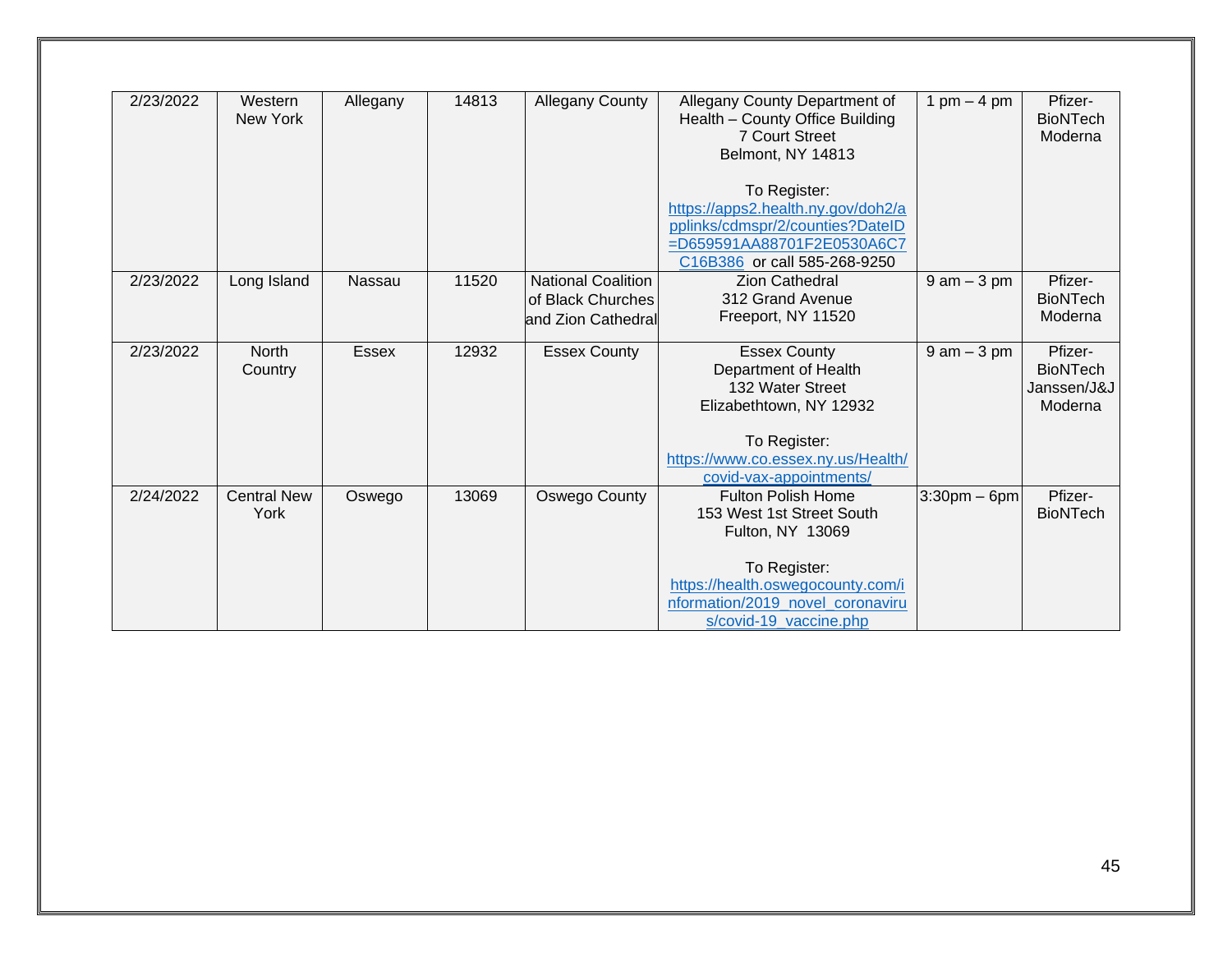| 2/24/2022 | Western<br>New York | Niagara      | 14094 | Niagara County                    | Niagara County Public Safety<br><b>Training Facility</b><br>5574 Niagara St. Ext.<br>Lockport, NY 14094<br>To Register: Pfizer 1st Dose (5+)<br>here, Pfizer 2nd Dose (5+) here,<br>Moderna 1st Dose (18+) here,<br>Moderna 2nd Dose (18+) here,<br>Booster Dose (12+) J&J, Moderna<br>& Pfizer here, Seasonal Flu (5+)<br>here | $2 \text{ pm} - 6 \text{ pm}$ | Pfizer-<br>BioNTech,<br>Moderna,<br>Janssen/J&J,<br>Seasonal Flu |
|-----------|---------------------|--------------|-------|-----------------------------------|---------------------------------------------------------------------------------------------------------------------------------------------------------------------------------------------------------------------------------------------------------------------------------------------------------------------------------|-------------------------------|------------------------------------------------------------------|
| 2/24/2022 | Western<br>New York | Erie         | 14127 | <b>Erie County</b>                | <b>Chestnut Ridge Park</b><br>6121 Chestnut Ridge Road<br>Orchard Park, NY 14127<br>To register: www.erie.gov/vax                                                                                                                                                                                                               | 11 $am - 7 pm$                | Pfizer-<br><b>BioNTech</b><br>Moderna                            |
| 2/24/2022 | Mohawk<br>Valley    | Fulton       | 12078 | <b>Fulton County</b>              | <b>Fulton County</b><br>Department of Health<br>127 East State Street<br>Gloversville, NY 12078<br>To Register:<br>https://booknow.appointment-<br>plus.com/6Z7P0E2Q/?E ID=3505                                                                                                                                                 | $10$ am $-6$ pm               | Pfizer-<br><b>BioNTech</b><br>Moderna                            |
| 2/24/2022 | Long Island         | Nassau       | 11520 | <b>Zion Cathedral</b>             | <b>Zion Cathedral</b><br>312 Grand Avenue<br>Freeport, NY 11520                                                                                                                                                                                                                                                                 | $9$ am $-3$ pm                | Pfizer-<br><b>BioNTech</b><br>Moderna                            |
| 2/24/2022 | Long Island         | Suffolk      | 11717 | East Brentwood<br>Fire Department | East Brentwood Fire Department<br>26 Fulton Street<br>Brentwood, NY 11717                                                                                                                                                                                                                                                       | $2 \text{ pm} - 8 \text{ pm}$ | Pfizer-<br><b>BioNTech</b><br>Moderna                            |
| 2/24/2022 | New York<br>City    | <b>Bronx</b> | 10458 | Part of the Solution<br>(POTS)    | Part of the Solution (POTS)<br>2759 Webster Avenue<br><b>Bronx, NY 10458</b>                                                                                                                                                                                                                                                    | $9$ am $-3$ pm                | Pfizer-<br><b>BioNTech</b><br>Moderna                            |
| 2/24/2022 | Hudson<br>Valley    | Sullivan     | 12754 | <b>Sullivan County</b>            | <b>Sullivan County</b><br><b>Public Health Services</b><br>50 Community Lane<br>Liberty, NY 12754                                                                                                                                                                                                                               | $2 \text{ pm} - 5 \text{ pm}$ | Pfizer-<br><b>BioNTech</b>                                       |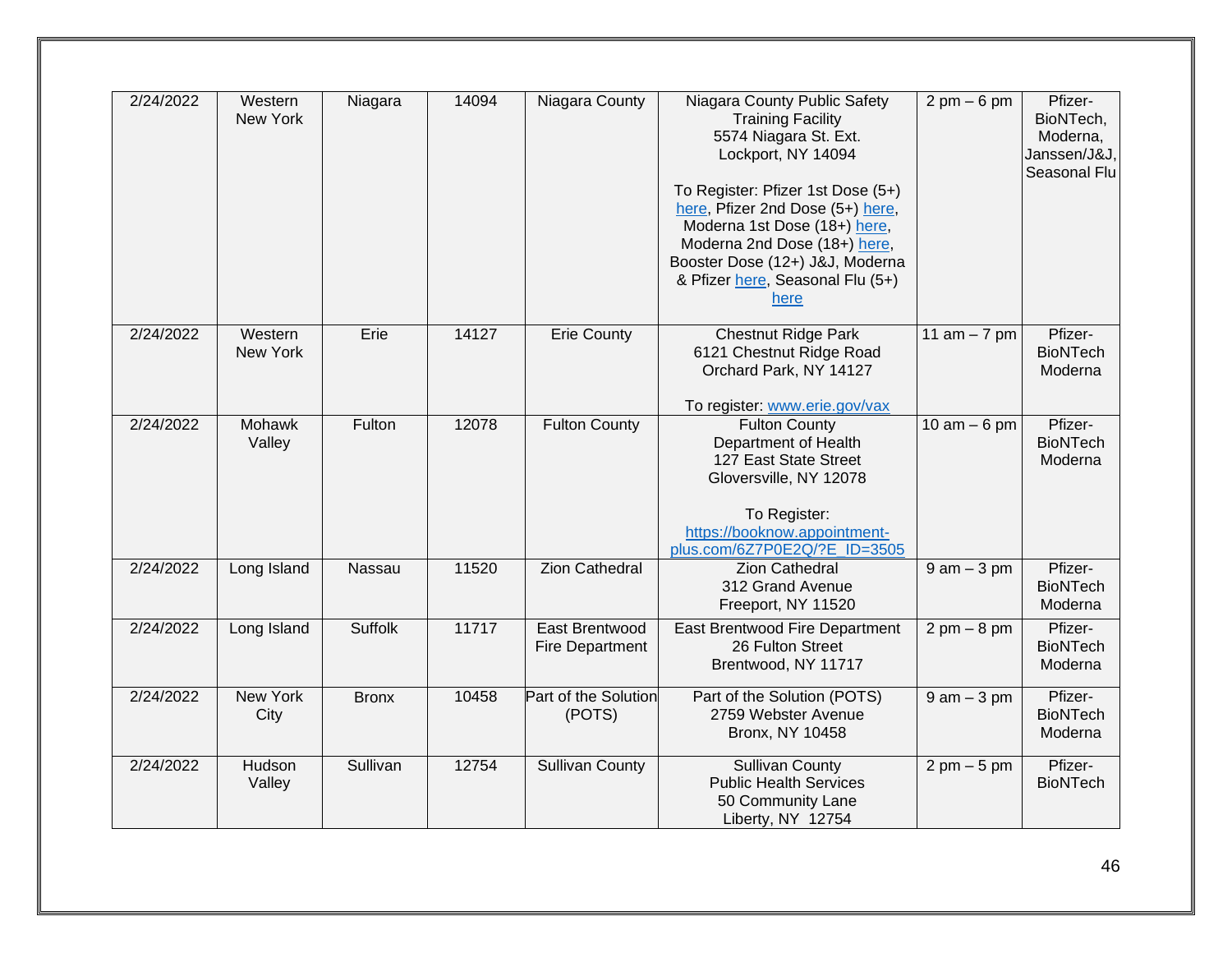| 2/25/2022 | New York<br>City           | New York      | 10034 | <b>TEP Middle School</b>                                     | <b>TEP Middle School</b><br>152 Sherman Avenue<br>New York, NY 10034                                                                                                                               | $9$ am $-6$ pm                | Pfizer-<br><b>BioNTech</b><br>Moderna |
|-----------|----------------------------|---------------|-------|--------------------------------------------------------------|----------------------------------------------------------------------------------------------------------------------------------------------------------------------------------------------------|-------------------------------|---------------------------------------|
| 2/25/2022 | Long Island                | Suffolk       | 11717 | East Brentwood<br>Fire Department                            | East Brentwood Fire Department<br>26 Fulton Street<br>Brentwood, NY 11717                                                                                                                          | $2 \text{ pm} - 8 \text{ pm}$ | Pfizer-<br><b>BioNTech</b><br>Moderna |
| 2/25/2022 | Hudson<br>Valley           | Westchester   | 10710 | <b>Yonkers Public</b><br>Library                             | Yonkers Public Library<br>1500 Central Park Avenue<br>Yonkers, NY 10710                                                                                                                            | 10 am $-5$ pm                 | Pfizer-<br><b>BioNTech</b><br>Moderna |
| 2/25/2022 | <b>Central New</b><br>York | Cayuga        | 13021 | Cayuga County<br>and Fingerlakes<br><b>Mall Event Center</b> | <b>Fingerlakes Mall Event Center</b><br>1579 Clark Street Road<br>Auburn, NY 13021<br>To Register:<br>https://www.cayugacounty.us/1610<br>/COVID-19-Immunization-Clinics                           | 10 am $-$ 12 pm               | Pfizer-<br><b>BioNTech</b>            |
| 2/25/2022 | Hudson<br>Valley           | Rockland      | 10970 | <b>Rockland County</b>                                       | Yeager Health Complex,<br><b>Building A</b><br>50 Sanitorium Rd<br>Pomona, NY 10970<br>To Register:<br>https://rocklandgov.com/departme<br>nts/health/coronavirus-covid-<br>19/schedule-a-vaccine/ | 1 pm $-$ 4pm                  | Pfizer-<br><b>BioNTech</b>            |
| 2/25/2022 | Hudson<br>Valley           | <b>Ulster</b> | 12401 | <b>Ulster County</b>                                         | <b>Hudson Valley Mall</b><br>(Former Best Buy)<br>1300 Ulster Avenue<br>Kingston, NY 12401<br>To register:<br>www.vaccinateulster.com                                                              | 11 $am - 7 pm$                | Pfizer-<br><b>BioNTech</b>            |
| 2/25/2022 | Long Island                | Nassau        | 11520 | <b>Zion Cathedral</b>                                        | <b>Zion Cathedral</b><br>312 Grand Avenue<br>Freeport, NY 11520                                                                                                                                    | $9$ am $-3$ pm                | Pfizer-<br><b>BioNTech</b><br>Moderna |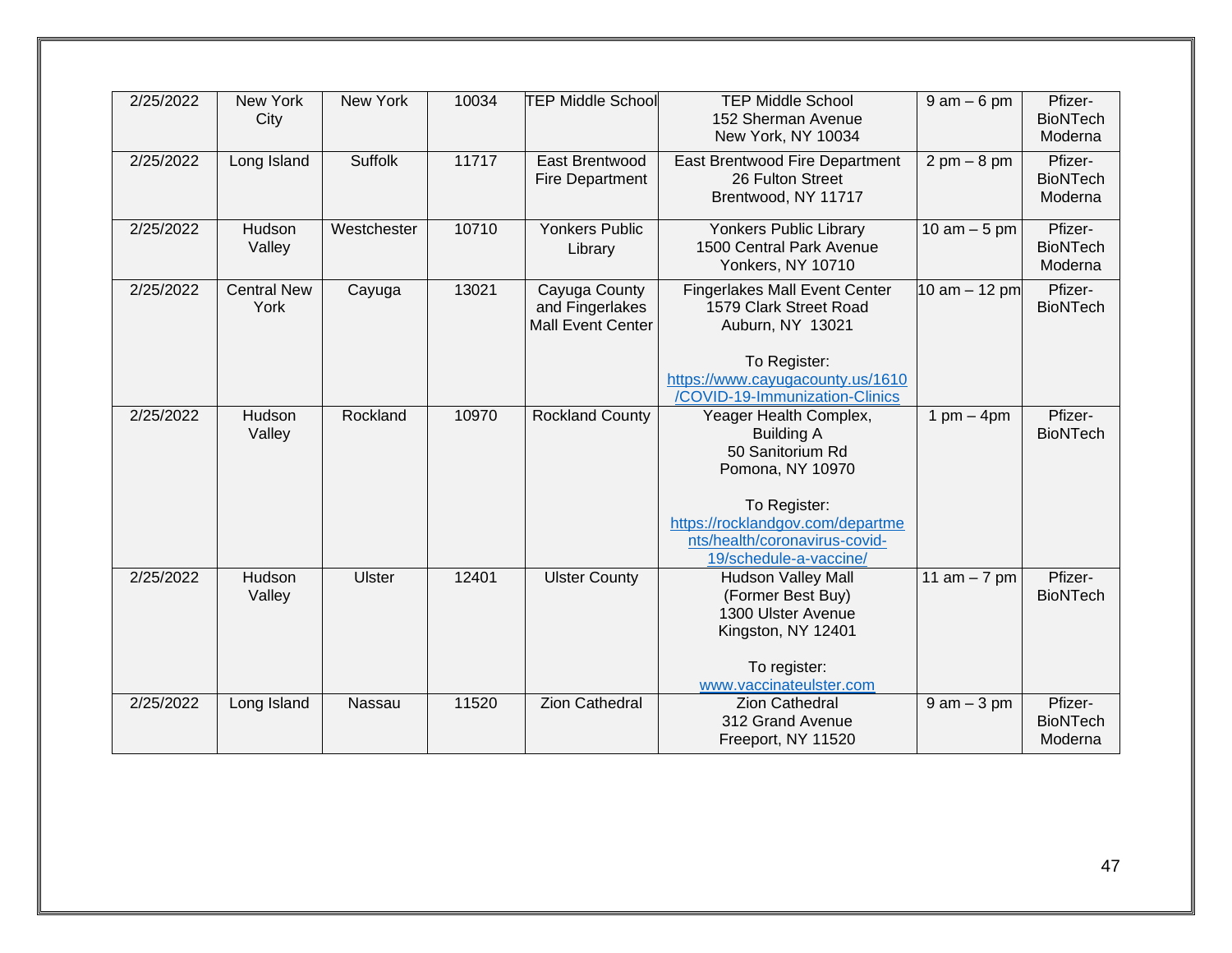| 2/26/2022 | Hudson<br>Valley | <b>Ulster</b>  | 12401 | <b>Ulster County</b>                                                        | <b>Hudson Valley Mall</b><br>(Former Best Buy)<br>1300 Ulster Avenue<br>Kingston, NY 12401<br>To register:<br>www.vaccinateulster.com | 11 $am - 4 pm$ | Pfizer-<br><b>BioNTech</b>            |
|-----------|------------------|----------------|-------|-----------------------------------------------------------------------------|---------------------------------------------------------------------------------------------------------------------------------------|----------------|---------------------------------------|
| 2/26/2022 | Long Island      | Suffolk        | 11717 | East Brentwood<br>Fire Department                                           | East Brentwood Fire Department<br>26 Fulton Street<br>Brentwood, NY 11717                                                             | 10 $am - 5$ pm | Pfizer-<br><b>BioNTech</b><br>Moderna |
| 2/26/2022 | Long Island      | Nassau         | 11520 | <b>Bethel AME</b><br>Church                                                 | <b>Bethel AME Church</b><br>420 North Main Street,<br>Freeport, NY 11520                                                              | 10 am - 4 pm   | Pfizer-<br><b>BioNTech</b><br>Moderna |
| 2/26/2022 | Long Island      | Nassau         | 11701 | <b>Bethel AME Zion</b><br>Church                                            | Bethel AME Zion Church<br>20 Simmons St.<br>Copiague, NY 11701                                                                        | 10 am - 2 pm   | Pfizer-<br><b>BioNTech</b><br>Moderna |
| 2/26/2022 | Long Island      | <b>Suffolk</b> | 11798 | Wyandanch<br><b>Wheatley Heights</b><br>Ambulance Corp                      | Wyandanch Wheatley Heights<br><b>Ambulance Corp</b><br>295 Merritt Avenue,<br>Wyandanch, NY 11798                                     | 10 $am - 4 pm$ | Pfizer-<br><b>BioNTech</b><br>Moderna |
| 2/26/2022 | New York<br>City | Queens         | 11369 | <b>National Coalition</b><br>of Black Churches<br>& First Baptist<br>Church | <b>First Baptist Church</b><br>100-10 Astoria Blvd<br>Queens, NY 11369                                                                | 10 $am - 4 pm$ | Pfizer-<br><b>BioNTech</b><br>Moderna |
| 2/26/2022 | New York<br>City | Kings          | 11226 | New Jerusalem<br>Church of the<br>Nazarene                                  | New Jerusalem<br>Church of the Nazarene<br>2431 Church Avenue<br>Brooklyn, NY 11226                                                   | 10 am $-$ 4 pm | Pfizer-<br><b>BioNTech</b><br>Moderna |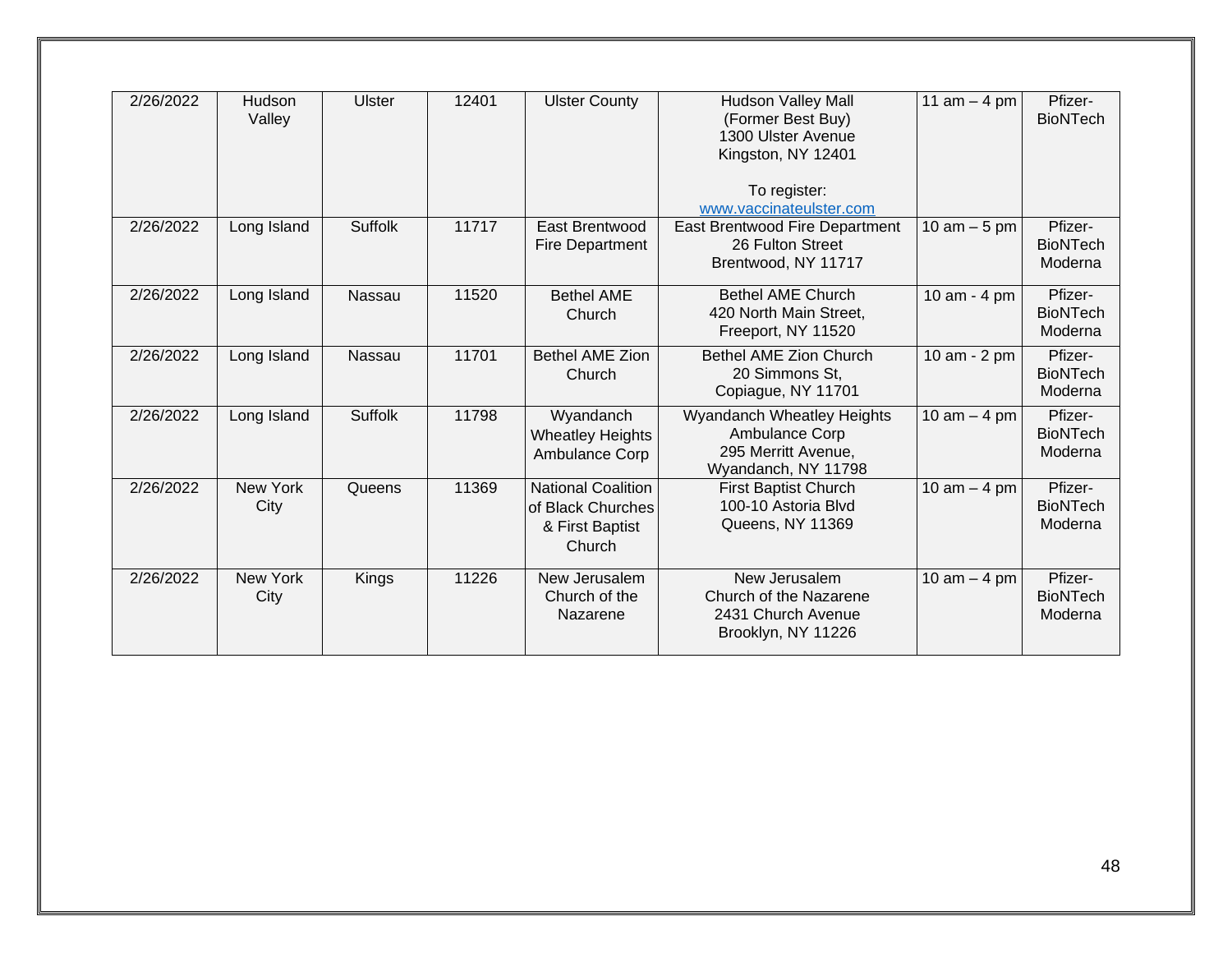| 2/26/2022 | Western<br>New York        | Allegany    | 14813 | <b>Allegany County</b>                                       | Allegany County Department of<br>Health - County Office Building<br>7 Court Street<br>Belmont, NY 14813<br>To Register: Pfizer-BioNTech (5-<br>11) 1st dose here, Pfizer-<br>BioNTech (5-11) 2nd dose here,<br>Pfizer-BioNTech (12 & up) 1st<br>dose here, Pfizer-BioNTech (12+)<br>2nd dose here, Pfizer-BioNTech<br>(12+) Booster here or call 585-<br>268-9250 | $9$ am $-12$ pm | Pfizer-<br><b>BioNTech</b>                           |
|-----------|----------------------------|-------------|-------|--------------------------------------------------------------|-------------------------------------------------------------------------------------------------------------------------------------------------------------------------------------------------------------------------------------------------------------------------------------------------------------------------------------------------------------------|-----------------|------------------------------------------------------|
| 2/26/2022 | Western<br>New York        | Cattaraugus | 14760 | Cattaraugus<br>County                                        | Jamestown Community College<br>Olean Campus Learning Center<br>206 North Union Street<br>Olean, NY 14760<br>To Register: Ages 12+ here and<br>Ages 5-11 here or call 716-701-<br>3777                                                                                                                                                                             | 10 am $-$ 2 pm  | Pfizer-<br><b>BioNTech</b><br>Moderna<br>Janssen/J&J |
| 2/26/2022 | Western<br><b>New York</b> | Erie        | 14208 | <b>Erie County</b>                                           | Johnnie B. Wiley Sports Pavilion<br>1100 Jefferson Avenue<br>Buffalo, NY 14208<br>To Register: www.erie.gov/vax                                                                                                                                                                                                                                                   | 1 pm $-5$ pm    | Pfizer-<br><b>BioNTech</b><br>Moderna                |
| 2/26/2022 | Finger<br>Lakes            | Monroe      | 14605 | The Vineyard<br>Farm and Outdoor<br>Center for<br>Excellence | The Vineyard Farm and Outdoor<br><b>Center for Excellence</b><br>126 Sander Street<br>Rochester, NY 14605                                                                                                                                                                                                                                                         | 1 pm $-5$ pm    | Pfizer-<br><b>BioNTech</b><br>Moderna                |
| 2/26/2022 | <b>Central New</b><br>York | Onondaga    | 13204 | Destiny Mall USA                                             | <b>Destiny Mall USA</b><br>9090 Destiny USA Drive<br>Syracuse, NY 13204                                                                                                                                                                                                                                                                                           | 12 pm $-7$ pm   | Pfizer-<br><b>BioNTech</b><br>Moderna                |
| 2/27/2022 | Long Island                | Nassau      | 11520 | <b>Freeport Bible</b><br>Center                              | <b>Freeport Bible Center</b><br>50 N Main Street<br>Freeport, NY 11520                                                                                                                                                                                                                                                                                            | $9$ pm $-3$ pm  | Pfizer-<br><b>BioNTech</b><br>Moderna                |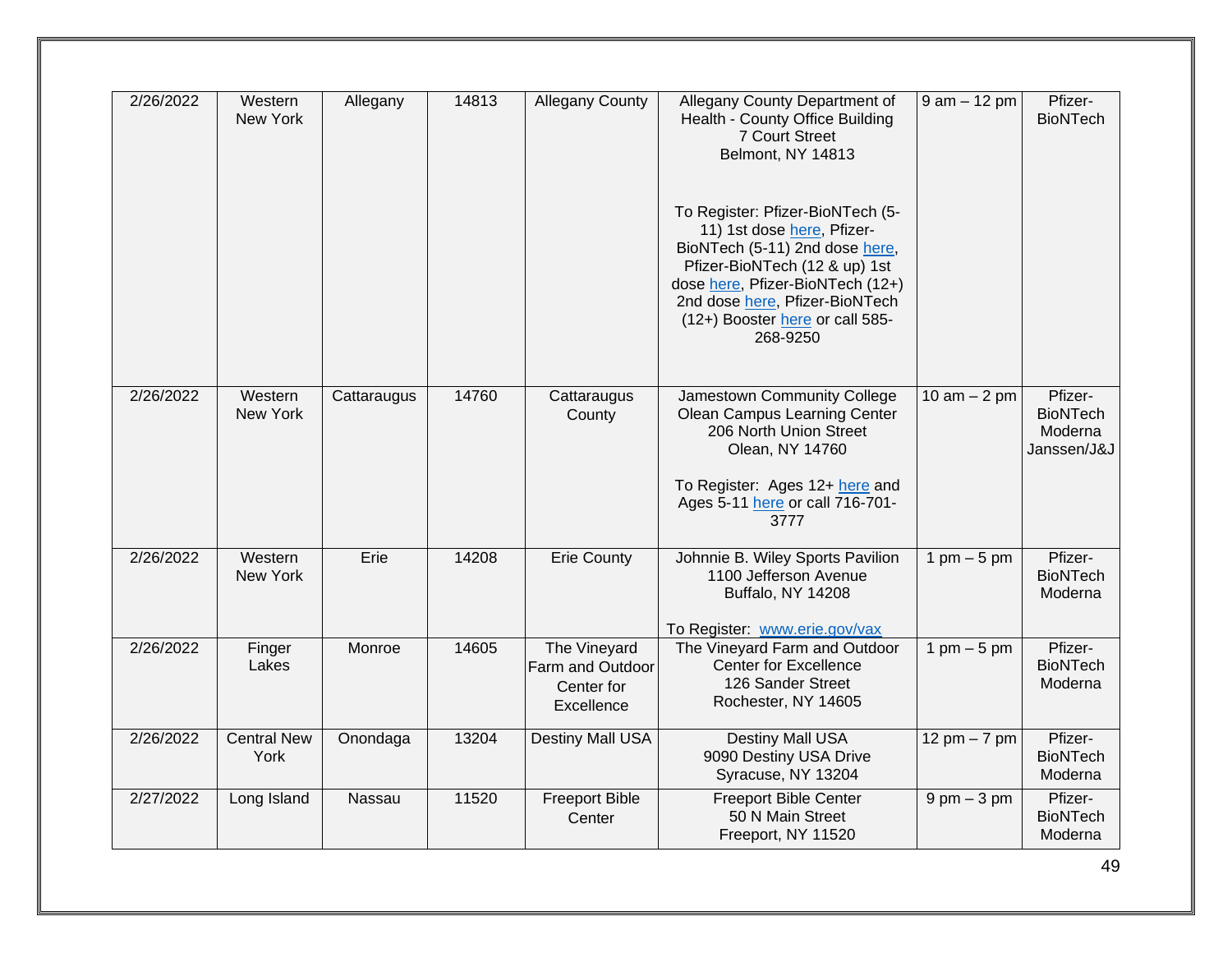| 2/27/2022 | New York<br>City           | Queens       | 11367 | Kehilat Sephardim<br>Food Pantry         | Kehilat Sephardim Food Pantry<br>150-62 78th Road<br>Flushing, NY 11367                                                   | $10$ am $- 2$ pm                 | Pfizer-<br><b>BioNTech</b><br>Moderna                |
|-----------|----------------------------|--------------|-------|------------------------------------------|---------------------------------------------------------------------------------------------------------------------------|----------------------------------|------------------------------------------------------|
| 2/27/2022 | Hudson<br>Valley           | Rockland     | 10994 | <b>Rockland County</b>                   | Palisades Center (Adler Room,<br>Level 4 near the Skating Rink)<br>1000 Palisades Center Dr<br>West Nyack, NY 10994       | 1 pm $-3$ pm                     | Pfizer-<br><b>BioNTech</b>                           |
|           |                            |              |       |                                          | To register:<br>https://rocklandgov.com/departm<br>ents/health/coronavirus-covid-<br>19/schedule-a-vaccine/               |                                  |                                                      |
| 2/28/2022 | North<br>Country           | <b>Essex</b> | 12932 | <b>Essex County</b>                      | <b>Essex County</b><br>Department of Health<br>132 Water Street<br>Elizabethtown, NY 12932                                | $9$ am $-3$ pm                   | Pfizer-<br><b>BioNTech</b><br>Moderna<br>Janssen/J&J |
|           |                            |              |       |                                          | To Register:<br>https://www.co.essex.ny.us/Health/<br>covid-vax-appointments/                                             |                                  |                                                      |
| 3/1/2022  | <b>Central New</b><br>York | Oswego       | 13126 | <b>Oswego County</b>                     | <b>Oswego County Health</b><br>Department<br>70 Bunner Street<br>Oswego, NY 13126                                         | $2 \text{ pm} - 3:30 \text{ pm}$ | Pfizer-<br><b>BioNTech</b><br>Moderna                |
|           |                            |              |       |                                          | Registration required:<br>https://health.oswegocounty.com/i<br>nformation/2019 novel coronaviru<br>s/covid-19 vaccine.php |                                  |                                                      |
| 3/1/2022  | <b>Central New</b><br>York | Cayuga       | 13021 | Cayuga County<br>and Fingerlakes<br>Mall | <b>Fingerlakes Mall Event Center</b><br>1579 Clark Street Road<br>Auburn, NY 13021<br>To Register:                        | $4 \text{ pm} - 6 \text{ pm}$    | Pfizer-<br><b>BioNTech</b><br>Moderna                |
|           |                            |              |       |                                          | https://www.cayugacounty.us/1610<br>/COVID-19-Immunization-Clinics                                                        |                                  |                                                      |